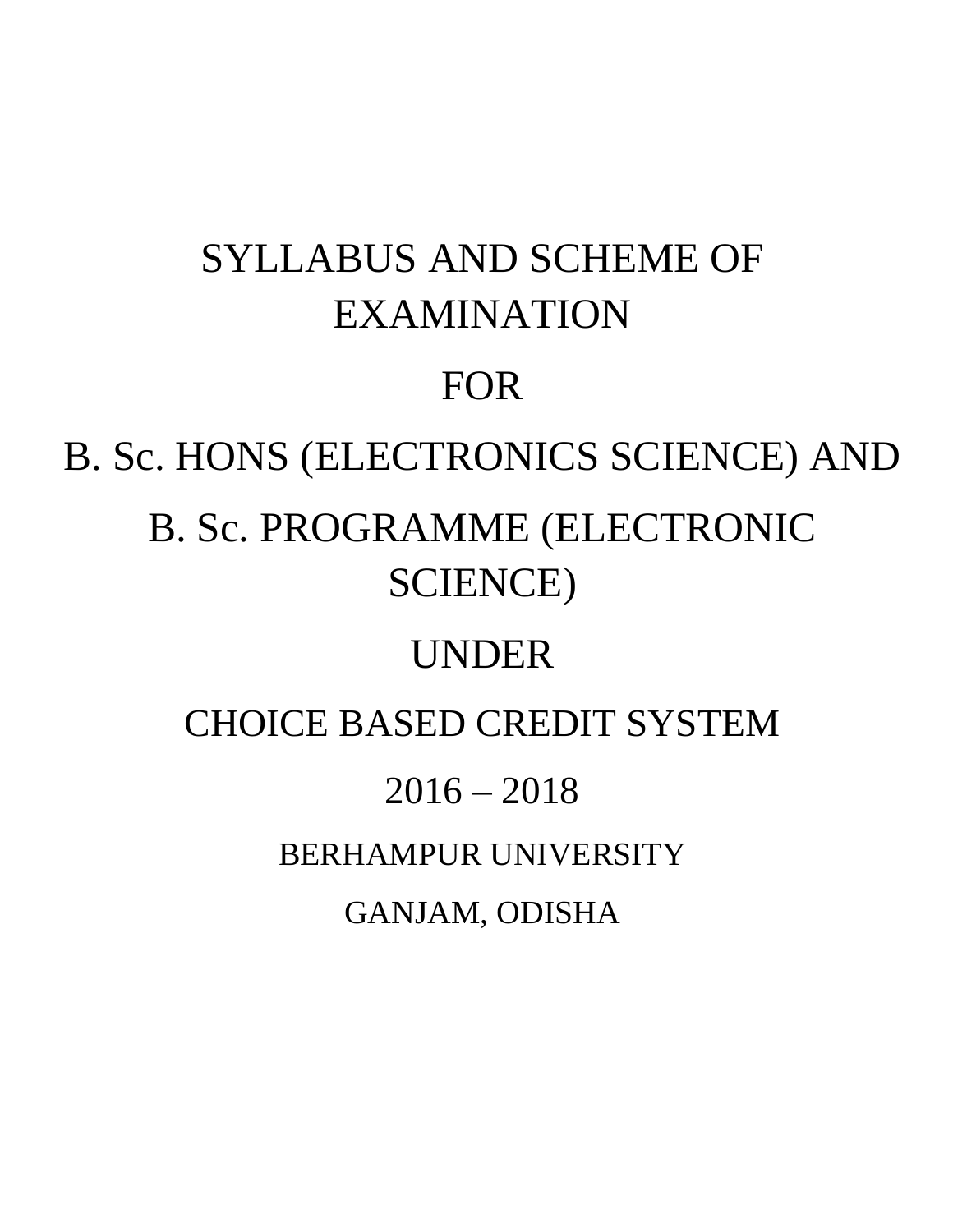# **SEMESTER-WISE SCHEDULE FOR B.Sc. (HONOURS) ELECTRONIC SCIENCE**

| <b>Semester</b> | <b>Course Opted</b>                      | <b>Course Name</b>                            | <b>Credits</b> |
|-----------------|------------------------------------------|-----------------------------------------------|----------------|
| I               | <b>Ability Enhancement Compulsory</b>    | English/MIL communications/                   | $\overline{2}$ |
|                 | Course-I                                 | <b>Environmental Science</b>                  |                |
|                 | Core course-I                            | Basic Circuit Theory and Network              | $\overline{4}$ |
|                 |                                          | Analysis                                      |                |
|                 | <b>Core Course-I Practical/Tutorial</b>  | Basic Circuit Theory and Network              | $\overline{2}$ |
|                 |                                          | Analysis Lab                                  |                |
|                 | Core course-II                           | <b>Mathematics Foundation for Electronics</b> | $\overline{4}$ |
|                 | <b>Core Course-II Practical/Tutorial</b> | Mathematics Foundation for Electronics        | $\overline{2}$ |
|                 |                                          | Lab                                           |                |
|                 | Generic Elective -1                      | $GE-1$                                        | 4/5            |
|                 | Generic Elective -1 Practical/Tutorial   |                                               | 2/1            |
|                 | <b>Ability Enhancement Compulsory</b>    | English/MIL communications/                   | $\overline{2}$ |
|                 | Course-II                                | <b>Environmental Science</b>                  |                |
| $\mathbf{I}$    | Core course-III                          | <b>Semiconductor Devices</b>                  | $\overline{4}$ |
|                 | Core Course-III Practical/Tutorial       | Semiconductor Devices Lab                     | $\overline{2}$ |
|                 | Core course-IV                           | <b>Applied Physics</b>                        | $\overline{4}$ |
|                 | Core Course-IV Practical/Tutorial        | <b>Applied Physics Lab</b>                    | $\overline{2}$ |
|                 |                                          | GE-2(electronic                               |                |
|                 |                                          | circuit and pcb                               |                |
|                 | Generic Elective -2                      | design)                                       | 4/5            |
|                 | Generic Elective -2 Practical/Tutorial   |                                               | 2/1            |
|                 | Core course-V                            | <b>Electronic Circuits</b>                    | $\overline{4}$ |
|                 | Core Course-V Practical/Tutorial         | Electronic Circuits Lab                       | $\overline{2}$ |
|                 | Core course-VI                           | Digital Electronics and VHDL                  | $\overline{4}$ |
| III             | Core Course-VI Practical/Tutorial        | Digital Electronics and VHDL Lab              | $\overline{2}$ |
|                 | Core course-VII                          | C Programming and Data Structures             | $\overline{4}$ |
|                 | Core Course-VII Practical/Tutorial       | C Programming and Data Structures 2           |                |
|                 |                                          | Lab                                           |                |
|                 | <b>Skill Enhancement Course-1</b>        | $SEC-1$                                       | $\overline{2}$ |
|                 | Generic Elective -3                      | $GE-3$                                        | 4/5            |
|                 | Generic Elective -3 Practical/Tutorial   |                                               | 2/1            |
|                 | Core course-VIII                         | Operational<br>Amplifiers<br>and 4            |                |
|                 |                                          | Applications                                  |                |
|                 | Core Course-VIII Practical/Tutorial      | Operational<br>Amplifiers<br>and 2            |                |
|                 |                                          | <b>Applications Lab</b>                       |                |
| IV              | Core course-IX                           | Signals and Systems                           | $\overline{4}$ |
|                 | Core Course-IX Practical/Tutorial        | Signals and Systems Lab                       | $\overline{2}$ |
|                 | Core course-X                            | Electronic Instrumentation                    | $\overline{4}$ |
|                 | Core Course-X Practical/Tutorial         | Electronic Instrumentation Lab                | $\overline{2}$ |
|                 | <b>Skill Enhancement Course-2</b>        | SEC-2                                         | $\overline{2}$ |
|                 |                                          | GE-4(digital                                  |                |
|                 | Generic Elective -4                      | system design)                                | 4/5            |
|                 | Generic Elective -4 Practical/Tutorial   |                                               | 2/1            |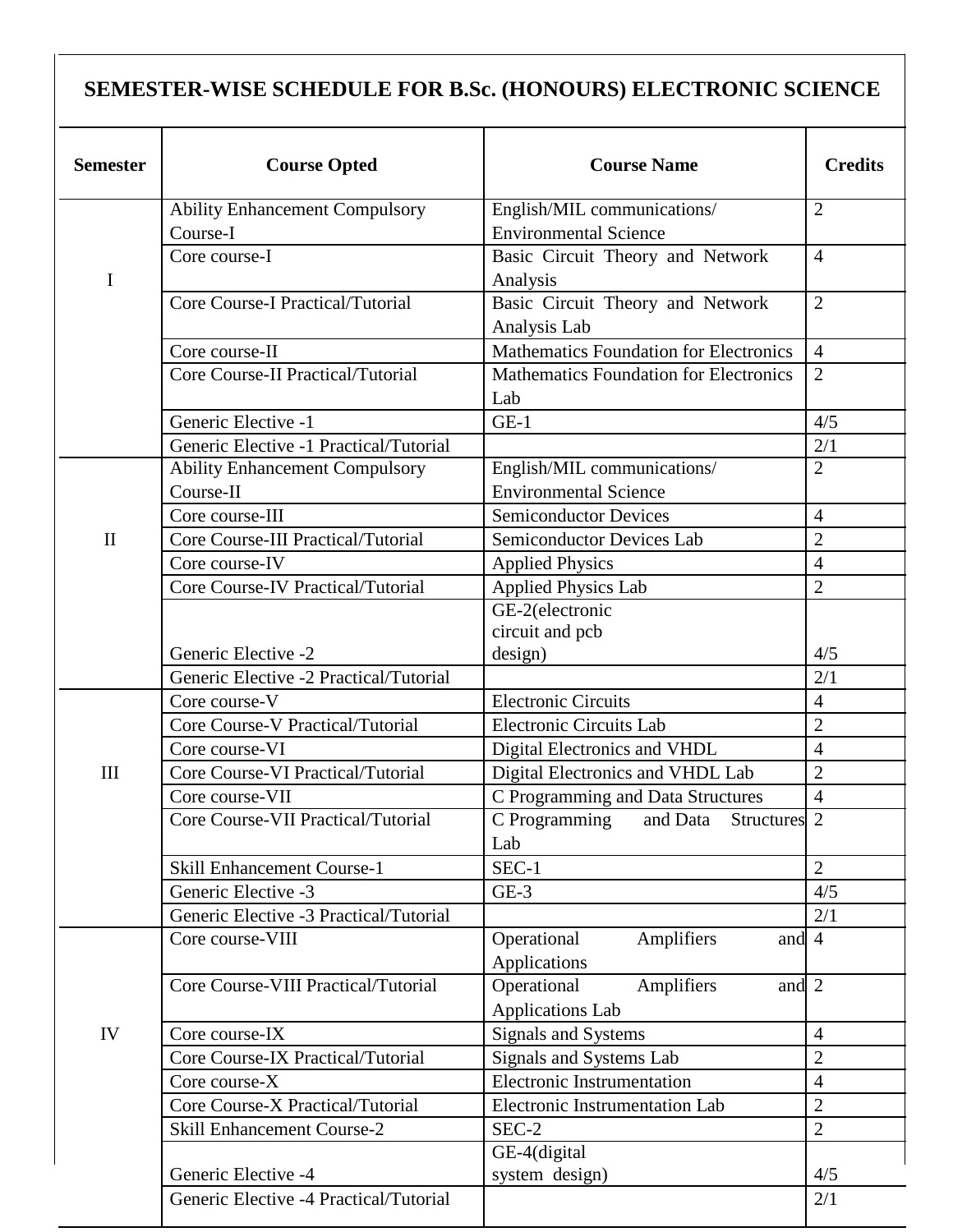| $\overline{\mathsf{V}}$ | Core course-XI                                | Microprocessors and Microcontrollers | $\overline{4}$ |
|-------------------------|-----------------------------------------------|--------------------------------------|----------------|
|                         | Core Course-XI Practical/Tutorial             | Microprocessors and Microcontrollers | $\overline{2}$ |
|                         |                                               | Lab                                  |                |
|                         | Core course-XII                               | Electromagnetics                     | $\overline{4}$ |
|                         | Core Course-XII Practical/Tutorial            | Electromagnetics Lab                 | $\overline{2}$ |
|                         | Discipline Specific Elective-1                | DSE-1                                | $\overline{4}$ |
|                         | Discipline Specific Elective-1                | DSE-1 Lab                            | $\overline{2}$ |
|                         | Practical/Tutorial                            |                                      |                |
|                         | Discipline Specific Elective-2                | DSE-2                                | $\overline{4}$ |
|                         | Specific Elective-2   DSE-2 Lab<br>Discipline |                                      | 2              |
|                         | Practical/Tutorial                            |                                      |                |
| VI                      | Core course-XIII                              | <b>Communication Electronics</b>     | $\overline{4}$ |
|                         | Core Course-XIII Practical/Tutorial           | <b>Communication Electronics Lab</b> | $\overline{2}$ |
|                         | Core course-XIV                               | Photonics                            | $\overline{4}$ |
|                         | Core Course-XIV Practical/Tutorial            | Photonics Lab                        | $\overline{2}$ |
|                         | Discipline Specific Elective-3                | DSE-3                                | $\overline{4}$ |
|                         | Discipline<br>Elective- $3$<br>Specific       | DSE-3 Lab                            | $\overline{2}$ |
|                         | Practical/Tutorial                            |                                      |                |
|                         | Discipline Specific Elective-4                | DSE-4                                | $\overline{4}$ |
|                         | Discipline Specific                           | Elective-4   DSE-4 Lab               | $\overline{2}$ |
|                         | Practical/Tutorial                            |                                      |                |
|                         |                                               | <b>Total Credits</b>                 | <b>140</b>     |

# **CORE COURSE(C): (Credit: 06 each)**

- 1. Basic Circuit Theory and Network Analysis
- 2. Mathematics Foundation for Electronics
- 3. Semiconductor Devices
- 4. Applied Physics
- 5. Electronic Circuits
- 6. Digital Electronics and Verilog
- 7. C Programming and Data Structures
- 8. Operational Amplifiers and Applications
- 9. Signals and Systems
- 10. Electronic Instrumentation
- 11. Microprocessors and Microcontrollers
- 12. Electromagnetics
- 13. Communication Electronics
- 14. Photonics

# **Discipline Specific Electives (DSE): (Credit: 06 each) - DSE 1-4**

- 1. Power Electronics
- 2. Numerical Analysis
- 3. Control Systems
- 4. Dissertation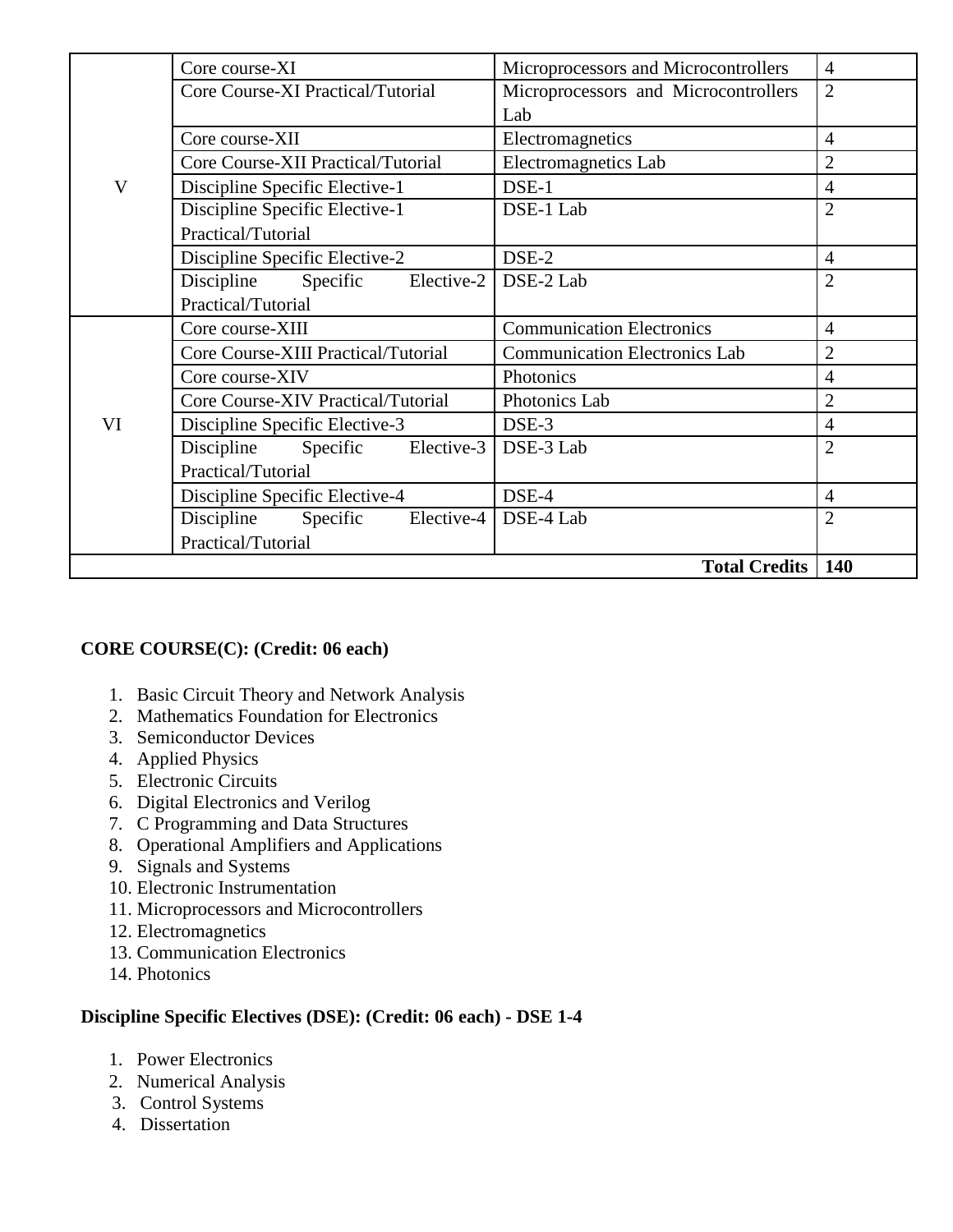# **Skill Enhancement Course (SEC) (Credit: 02) - SEC2**

1. Design and Fabrication of Printed Circuit Boards

# **Generic Elective Papers (GE) : (Credit: 06 each)**

- 1. Electronic Circuits and PCB Designing
- 2. Digital System Design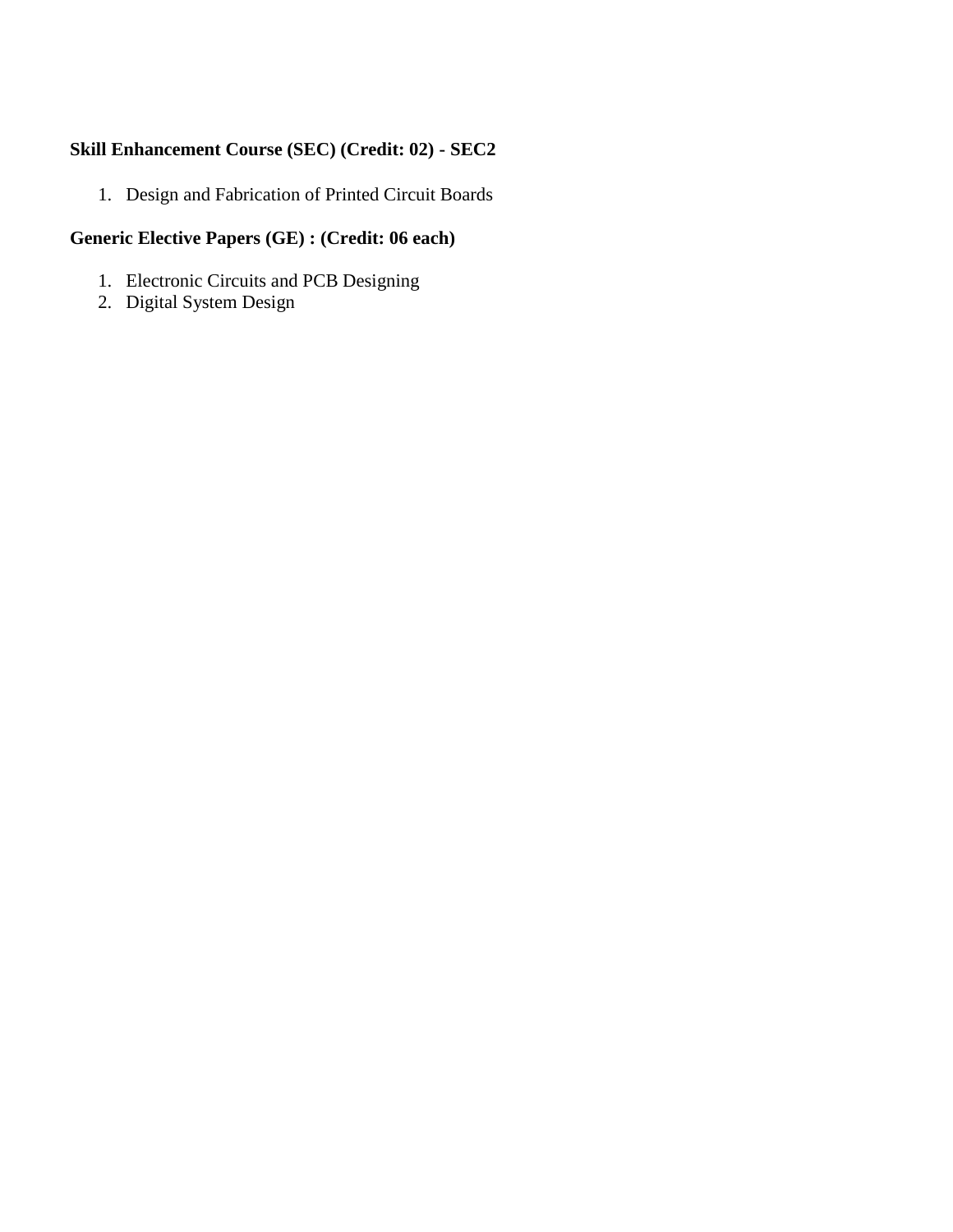# CORE PAPERS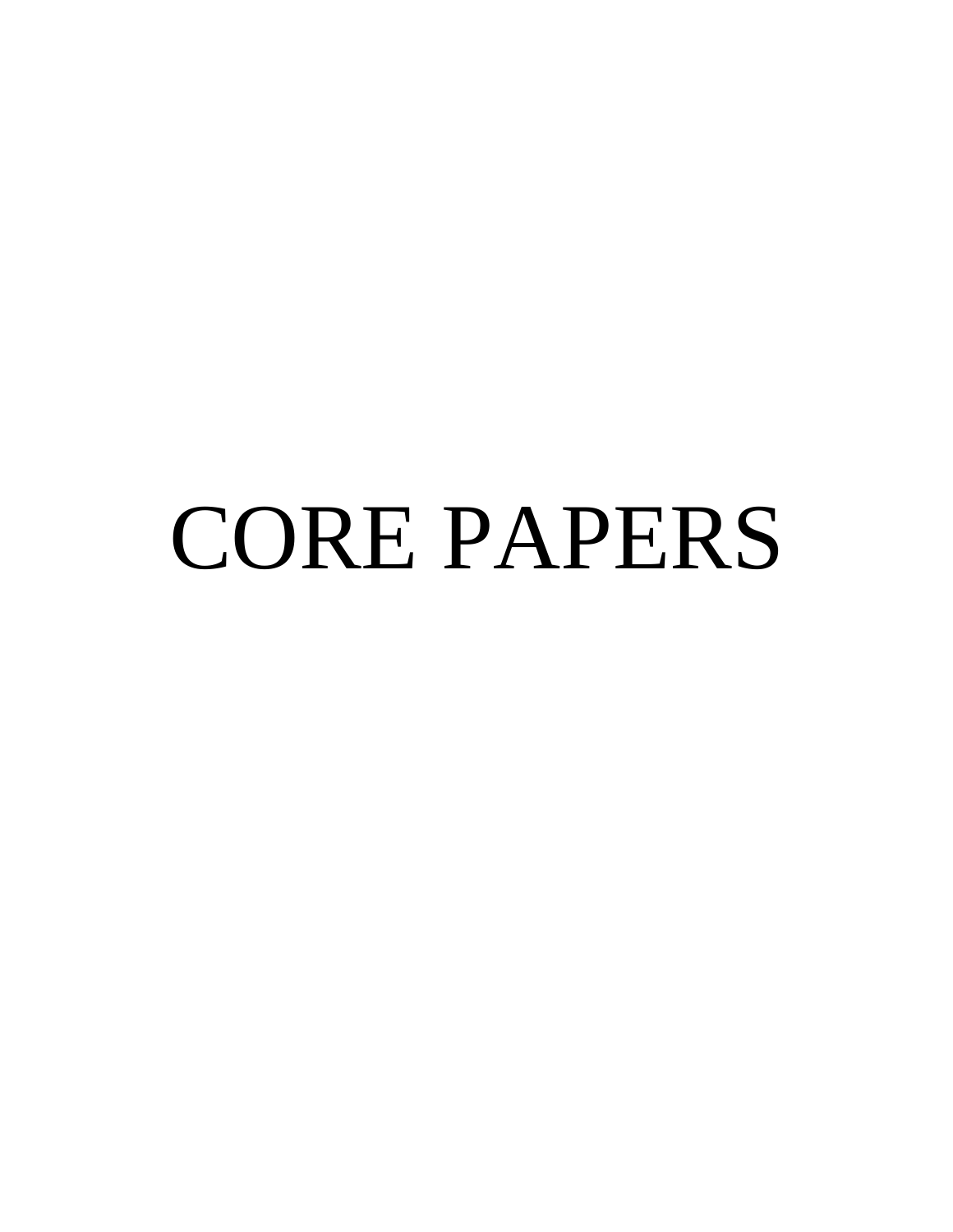# **SEMESTER-1 ELECTRONICS CORE-1 Basic Circuit Theory and Network Analysis (Credits: Theory-04, Practicals-02)**

#### **Unit- 1**

**Basic Circuit Concepts**: Voltage and Current Sources, Resistors: Fixed and Variable resistors, Construction and Characteristics, Color coding of resistors, resistors in series and parallel.

Inductors: Fixed and Variable inductors, Self and mutual inductance, Faraday's law and Lenz's law of electromagnetic induction, Energy stored in an inductor, Inductance in series and parallel, Testing of resistance and inductance using multimeter.

Capacitors: Principles of capacitance, Parallel plate capacitor, Permittivity, Definition of Dielectric Constant, Dielectric strength, Energy stored in a capacitor, Air, Paper, Mica, Teflon, Ceramic, Plastic and Electrolytic capacitor, Construction and application, capacitors in series and parallel, factors governing the value of capacitors, testing of capacitors using multimeter.

#### **Unit- 2**

**Circuit Analysis:** Kirchhoff's Current Law (KCL), Kirchhoff's Voltage Law (KVL), Node Analysis, Mesh Analysis, Star-Delta Conversion.

**DC Transient Analysis:** RC Circuit- Charging and discharging with initial charge, RL Circuit with Initial Current, Time Constant, RL and RC Circuits With Sources, DC Response of Series RLC Circuits.

#### **Unit-3**

**AC Circuit Analysis:** Sinusoidal Voltage and Current, Definition of Instantaneous, Peak, Peak to Peak, Root Mean Square and Average Values. Voltage-Current relationship in Resistor, Inductor and Capacitor, Phasor, Complex Impedance, Power in AC Circuits: Instantaneous Power, Average Power, Reactive Power, Power Factor. Sinusoidal Circuit Analysis for RL, RC and RLC Circuits.

Resonance in Series and Parallel RLC Circuits, Frequency Response of Series and Parallel RLC Circuits, Quality (Q) Factor and Bandwidth. Passive Filters: Low Pass, High Pass, Band Pass and Band Stop.

#### **Unit-4**

**Network Theorems**: Principal of Duality, Superposition Theorem, Thevenin's Theorem, Norton's Theorem, Reciprocity Theorem, Millman's Theorem, Maximum Power Transfer Theorem. AC circuit analysis using Network theorems.

Two Port Networks: Impedance (Z) Parameters, Admittance (Y) Parameters, Transmission (ABCD) Parameters.

#### **Suggested books:**

- 1. S. A. Nasar, Electric Circuits, Schaum's outline series, Tata McGraw Hill (2004)
- 2. Electrical Circuits, M. Nahvi and J. Edminister, Schaum's Outline Series, Tata McGraw-Hill.(2005)
- 3. Robert L. Boylestad, Essentials of Circuit Analysis, Pearson Education (2004)
- 4. W. H. Hayt, J. E. Kemmerly, S. M. Durbin, Engineering Circuit Analysis, Tata McGraw Hill(2005)
- 5. Alexander and M. Sadiku, Fundamentals of Electric Circuits , McGraw Hill (2008)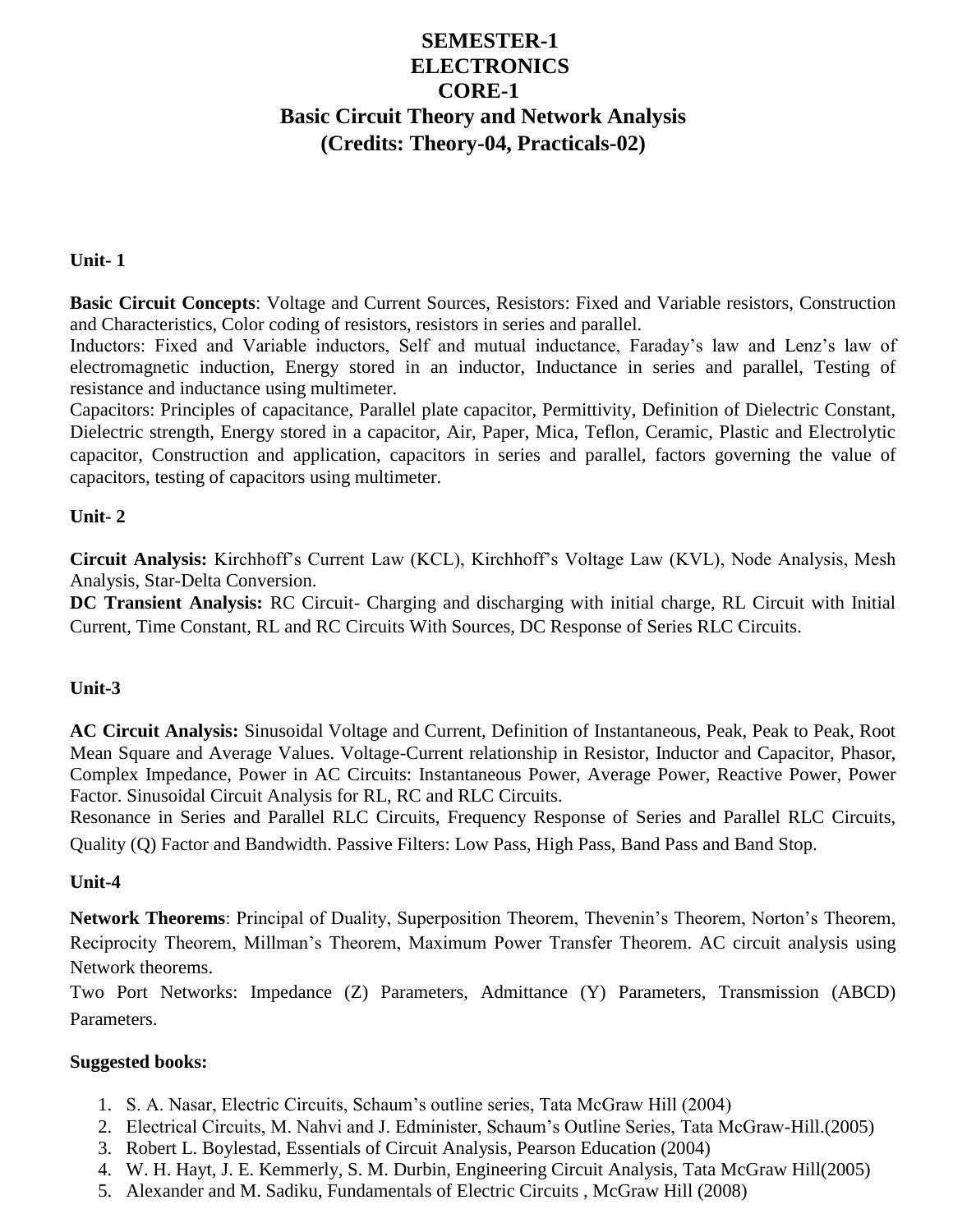# **CORE-1(LAB)**

# **Basic Circuit Theory and Network Analysis Lab (Hardware and Circuit Simulation Software) 30 Lectures**

- 1. Familiarization with
- a) Resistance in series, parallel and series Parallel.
- b) Capacitors & Inductors in series & Parallel.
- c) Multimeter Checking of components.
- d) Voltage sources in series, parallel and series Parallel
- e) Voltage and Current dividers
- 2. Measurement of Amplitude, Frequency & Phase difference using CRO.
- 3. Verification of Kirchoff's Law.
- 4. Verification of Norton's theorem.
- 5. Verification of Thevenin's Theorem.
- 6. Verification of Superposition Theorem.
- 7. Verification of the Maximum Power Transfer Theorem.
- 8. RC Circuits: Time Constant, Differentiator, Integrator.
- 9. Designing of a Low Pass RC Filter and study of its Frequency Response.
- 10. Designing of a High Pass RC Filter and study of its Frequency Response.
- 11. Study of the Frequency Response of a Series LCR Circuit and determination of its (a) Resonant Frequency (b) Impedance at Resonance (c) Quality Factor Q (d) Band Width.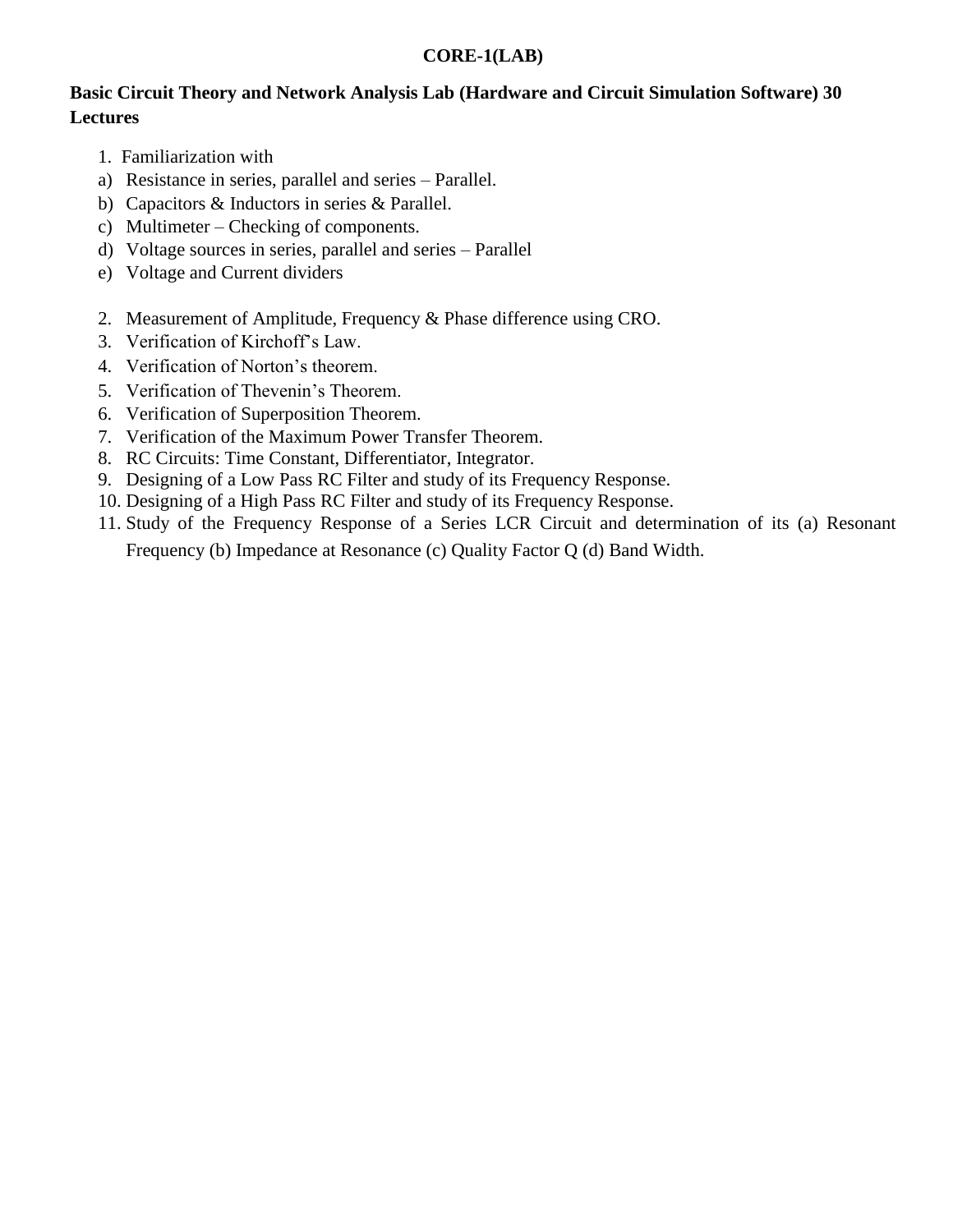# **SEMESTER-1 ELECTRONICS CORE-2 Mathematics Foundation for Electronics (Credits: Theory-04, Practicals-02)**

#### **Unit-1**

Equations. Second Order homogeneous and non-homogeneous Differential Equations. **Series solution of differential equations and special functions:** Power series method, Legendre Polynomials, Frobenius Method, Bessel's equations and Bessel's functions of first and second kind. Error functions and gamma function. **Ordinary Differential Equations:** First Order Ordinary Differential Equations, Basic Concepts, Separable Ordinary Differential Equations, Exact Ordinary Differential Equations, Linear Ordinary Differential

#### **Unit-2**

**Matrices:** Introduction to Matrices, System of Linear Algebraic Equations, Gaussian Elimination Method, Gauss -Seidel Method, LU decomposition, Solution of Linear System by LU decomposition. Eigen Values and Eigen Vectors, Linear Transformation, Properties of Eigen Values and Eigen Vectors, Cayley-Hamilton Theorem, Diagonalization, Powers of a Matrix. Real and Complex Matrices, Symmetric, Skew Symmetric, Orthogonal Quadratic Form, Hermitian, Skew Hermitian, Unitary Matrices.

#### **Unit-3**

**Sequences and series:** Sequences, Limit of a sequence, Convergence, Divergence and Oscillation of a sequence, Infinite series, Necessary condition for Convergence, Cauchy's Integral Test, D'Alembert's Ratio Test, Cauchy's nth Root Test, Alternating Series, Leibnitz's Theorem, Absolute Convergence and Conditional Convergence, Power Series.

#### **Unit-4**

**Complex Variables and Functions:** Complex Variable, Complex Function, Continuity, Differentiability, Analyticity. Cauchy-Riemann (C- R) Equations, Harmonic and Conjugate Harmonic Functions, Exponential Function, Trigonometric Functions, Hyperbolic Functions. Line Integral in Complex Plane, Cauchy's Integral Theorem, Cauchy's Integral Formula, Derivative of Analytic Functions. Sequences, Series and Power Series, Taylor's Series, Laurent Series, Zeroes and Poles. Residue integration method, Residue integration of real Integrals.

#### **Suggested Books**

- 1. E. Kreyszig, advanced engineering mathematics, Wiley India (2008)
- 2. Murray Spiegel, Seymour Lipschutz, John Schiller, Outline of Complex Variables, Schaum Outline Series, Tata McGraw Hill (2007)
- 3. R. K. Jain, and S.R.K. Iyengar, Advanced Engineering Mathematics, Narosa Publishing House (2007)
- 4. C .R. Wylie and L. C. Barrett, Advanced Engineering Mathematics, Tata McGraw-Hill (2004)
- 5. B. V. Ramana, Higher Engineering Mathematics, Tata McGraw Hill Publishing Company Limited (2007)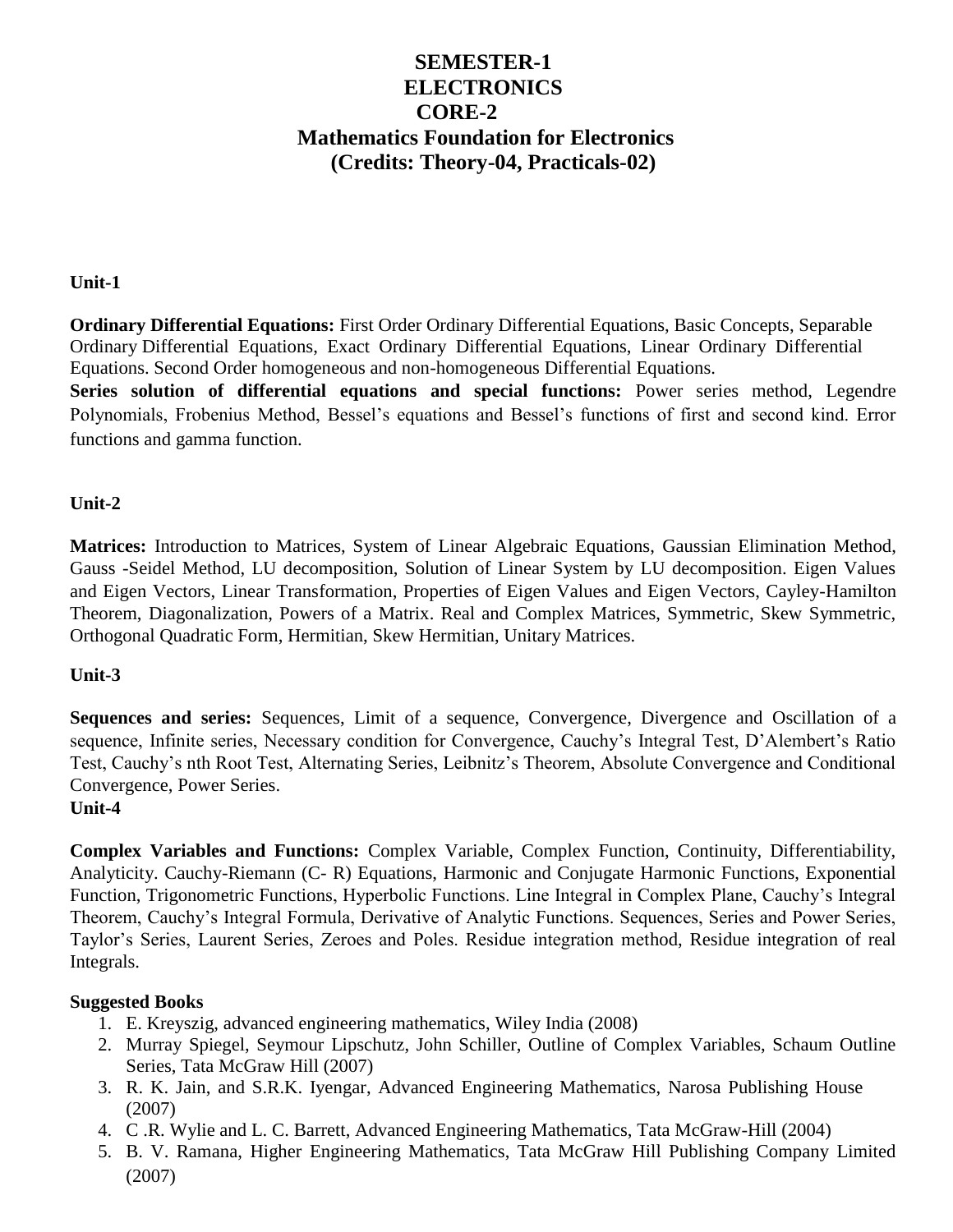# **CORE-2(LAB)**

# **Mathematics Foundation for Electronics Lab (Scilab/MATLAB/ any other Mathematical Simulation software)**

# **30 Lectures**

- 1. Solution of First Order Differential Equations
- 2. Solution of Second Order homogeneous Differential Equations
- 3. Solution of Second Order non-homogeneous Differential Equations
- 4. Convergence of a given series.
- 5. Divergence of a given series.
- 6. Solution of linear system of equations using Gauss Elimination method.
- 7. Solution of linear system of equations using Gauss Seidel method.
- 8. Solution of linear system of equations using L-U decomposition method.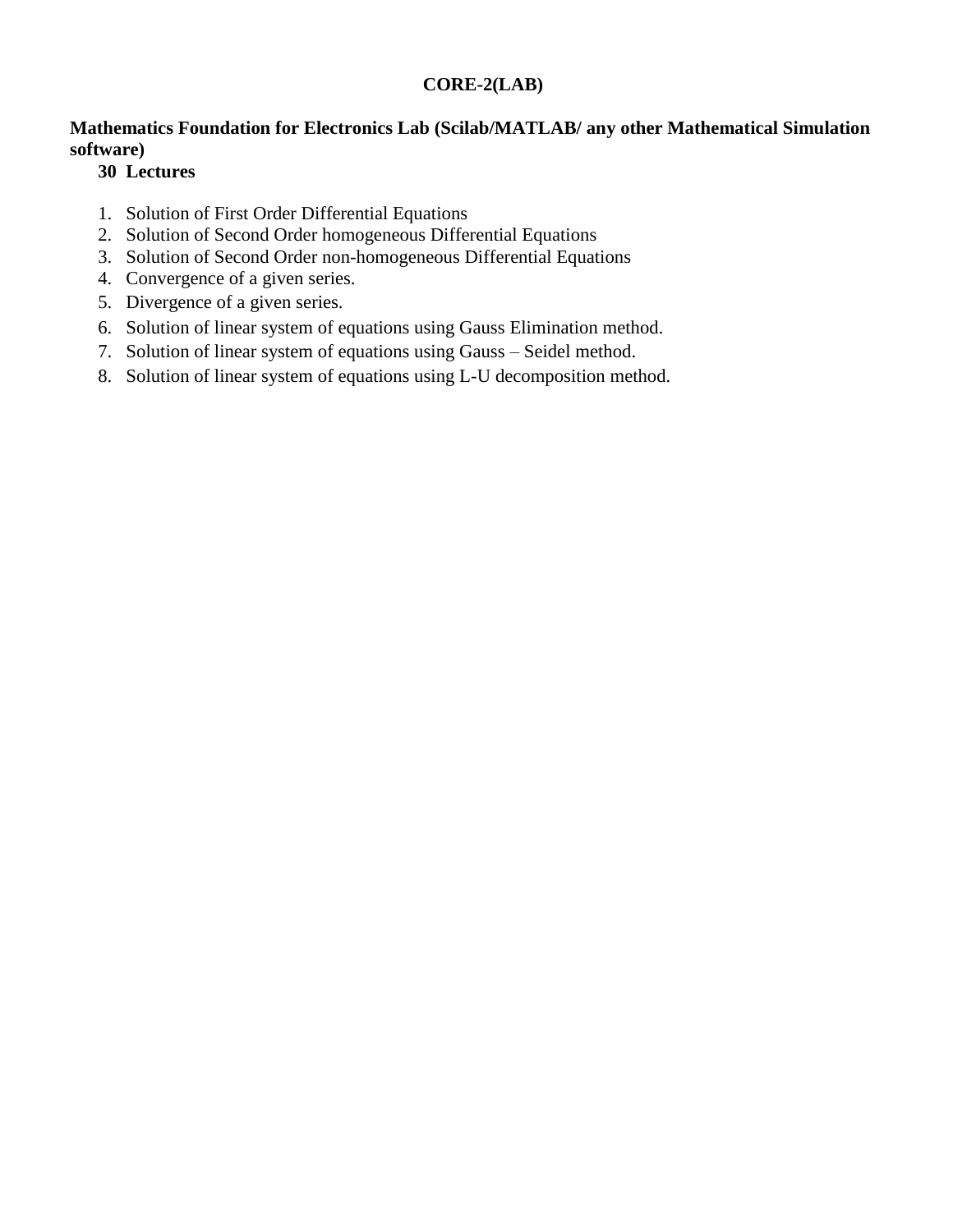# **SEMESTER-2 ELECTRONICS CORE-3 Semiconductor Devices (Credits: Theory-04, Practicals-02)**

#### **Unit 1**

**Semiconductor Basics:** Introduction to Semiconductor Materials, Crystal Structure, Planes and Miller Indices, Energy Band in Solids, Concept of Effective Mass, Density of States, Carrier Concentration at Normal Equilibrium in Intrinsic Semiconductors, Derivation of Fermi Level for Intrinsic & Extrinsic Semiconductors, Donors, Acceptors, Dependence of Fermi Level on Temperature and Doping Concentration, Temperature Dependence of Carrier Concentrations.

Carrier Transport Phenomena: Carrier Drift, Mobility, Resistivity, Hall Effect, Diffusion Process, Einstein Relation, Current Density Equation, Carrier Injection, Generation And Recombination Processes, Continuity Equation.

# **Unit 2**

**P-N Junction Diode** : Formation of Depletion Layer, Space Charge at a Junction, Derivation of Electrostatic Potential Difference at Thermal Equilibrium, Depletion Width and Depletion Capacitance of an Abrupt Junction. Concept of Linearly Graded Junction, Derivation of Diode Equation and I-V Characteristics. Zener and Avalanche Junction Breakdown Mechanism.

Tunnel diode, varactor diode, solar cell: circuit symbol, characteristics, applications

# **Unit 3**

**Bipolar Junction Transistors (BJT):** PNP and NPN Transistors, Basic Transistor Action, Emitter Efficiency, Base Transport Factor, Current Gain, Energy Band Diagram of Transistor in Thermal Equilibrium, Quantitative Analysis of Static Characteristics (Minority Carrier Distribution and Terminal Currents), Base-Width Modulation, Modes of operation, Input and Output Characteristics of CB, CE and CC Configurations. Metal Semiconductor Junctions: Ohmic and Rectifying Contacts.

# **Unit 4**

**Field Effect Transistors:** JFET, Construction, Idea of Channel Formation, Pinch-Off and Saturation Voltage, Current-Voltage Output Characteristics. MOSFET, types of MOSFETs, Circuit symbols, Working and Characteristic curves of Depletion type MOSFET (both N channel and P Channel) and Enhancement type MOSFET (both N channel and P channel). Complimentary MOS (CMOS).

**Power Devices:** UJT, Basic construction and working, Equivalent circuit, intrinsic Standoff Ratio, Characteristics and relaxation oscillator-expression. SCR, Construction,Working and Characteristics, Triac, Diac, IGBT, MESFET, Circuit symbols, Basic constructional features, Operation and Applications.

#### **Suggested Books:**

- 1) S. M. Sze, Semiconductor Devices: Physics and Technology, 2ndEdition, Wiley India edition (2002).
- 2) Ben G Streetman and S. Banerjee, Solid State Electronic Devices, Pearson Education (2006)
- 3) Dennis Le Croissette, Transistors, Pearson Education (1989)
- 4) Jasprit Singh, Semiconductor Devices: Basic Principles, John Wiley and Sons (2001)
- 5) Kanaan Kano, Semiconductor Devices, Pearson Education (2004)
- 6) Robert F. Pierret, Semiconductor Device Fundamentals, Pearson Education (2006)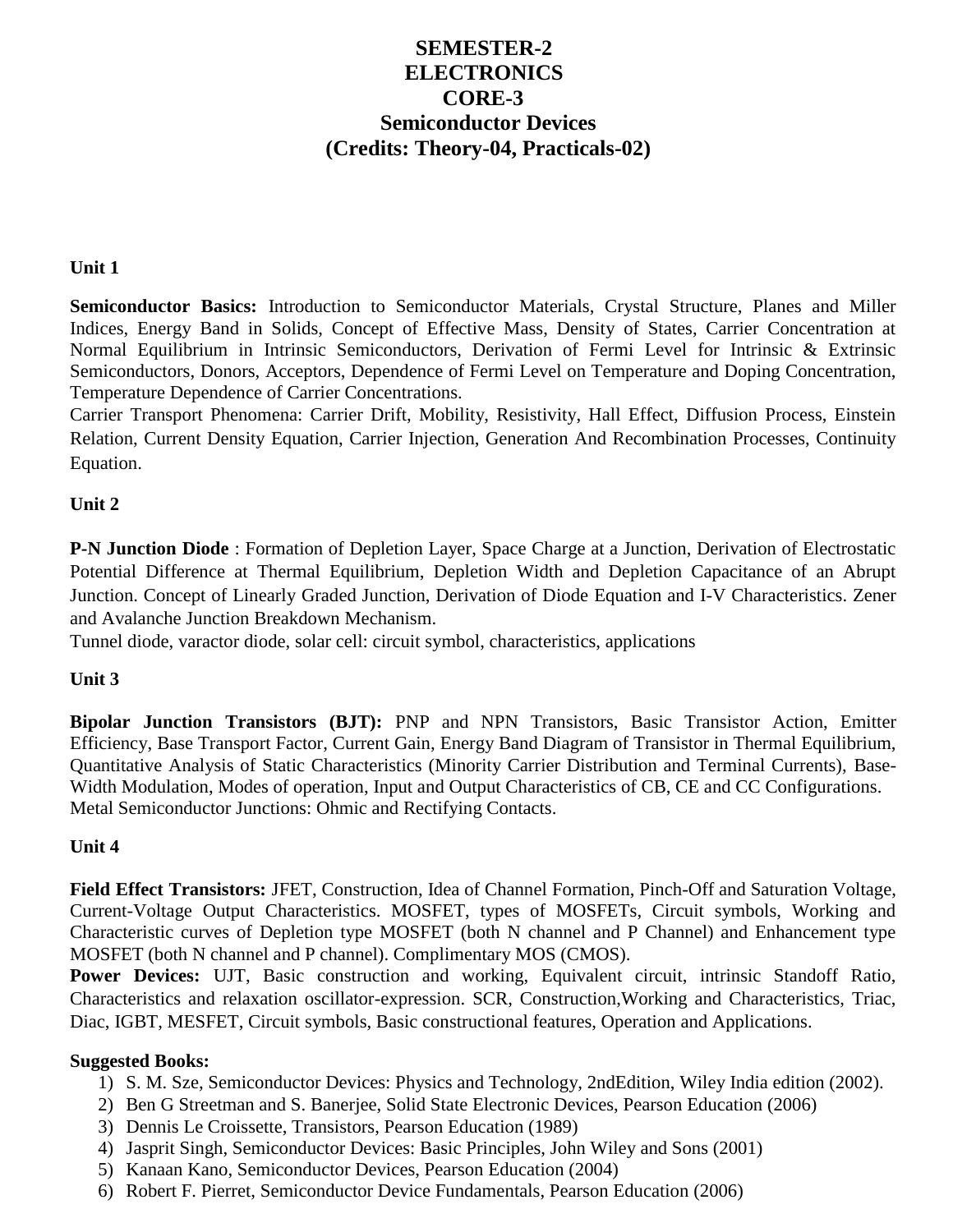# **CORE-3(LAB)**

#### **Semiconductor Devices Lab (Hardware and Circuit Simulation Software)**

- 1. Study of the I-V Characteristics of Diode Ordinary and Zener Diode.
- 2. Study of the I-V Characteristics of the CE configuration of BJT and obtain ri, ro, β.
- 3. Study of the I-V Characteristics of the Common Base Configuration of BJT and obtain ri, ro, α.
- 4. Study of the I-V Characteristics of the Common Collector Configuration of BJT and obtain voltage gain, ri, ro.
- 5. Study of the I-V Characteristics of the UJT.
- 6. Study of the I-V Characteristics of the SCR.
- 7. Study of the I-V Characteristics of JFET.
- 8. Study of the I-V Characteristics of MOSFET.
- 9. Study of Characteristics of Solar Cell
- 10. Study of Hall Effect.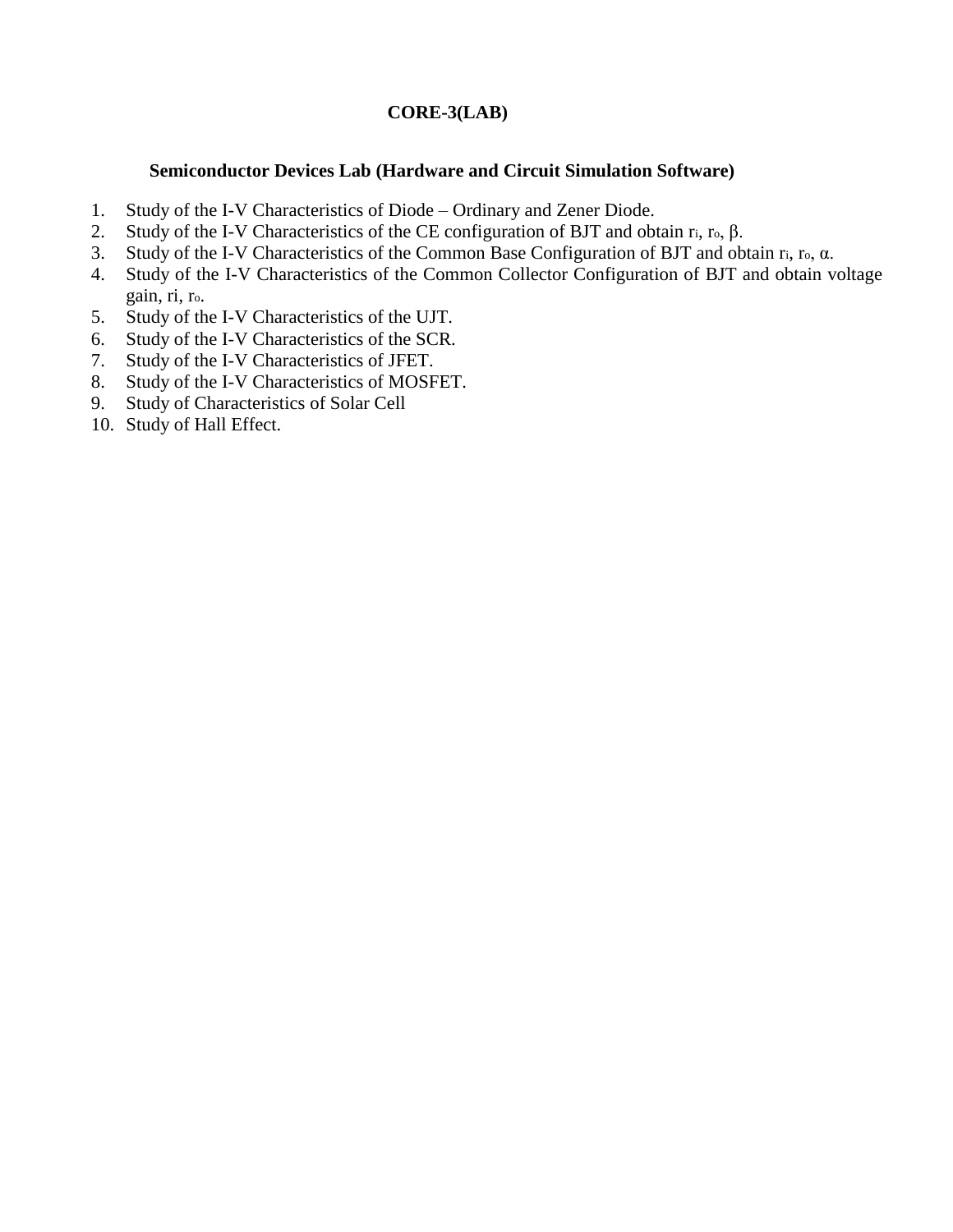# **SEMESTER-2 ELECTRONICS CORE-4 Applied Physics (Credits: Theory-04, Practicals-02)**

#### **Unit-1**

**Quantum Physics:** Inadequacies of Classical physics. Compton's effect, Photo-electric Effect, Wave-particle duality, de Broglie waves. Basic postulates and formalism of quantum mechanics: probabilistic interpretation of waves, conditions for physical acceptability of wave functions. Schrodinger wave equation for a free particle and in a force field (1 dimension), Boundary and continuity conditions. Operators in Quantum Mechanics, Conservation of probability, Time-dependent form, Linearity and superposition, Operators, Timeindependent one dimensional Schrodinger wave equation, Stationary states, Eigen-values and Eigen functions. Particle in a one-dimensional box, Extension to a three dimensional box, Potential barrier problems, phenomenon of tunneling. Kronig Penney Model and development of band structure. Spherically symmetric potentials, the Hydrogen-like atom problem.

#### **Unit-2**

**Mechanical Properties of Materials:** Elastic and Plastic Deformations, Hooke's Law, Elastic Moduli, Brittle and Ductile Materials, Tensile Strength, Theoretical and Critical Shear Stress of Crystals. Strengthening Mechanisms, Hardness, Creep, Fatigue, Fracture.

#### **Unit-3**

**Thermal Properties:** Brief Introduction to Laws of Thermodynamics, Concept of Entropy, Concept of Phonons, Heat Capacity, Debye's Law, Lattice Specific Heat, Electronic Specific Heat, Specific Heat Capacity for Si and GaAs, Thermal Conductivity, Thermoelectricity, Seebeck Effect, Thomson Effect, Peltier Effect.

#### **Unit-4**

**Electric and Magnetic Properties:** Conductivity of metals, Ohm's Law, relaxation time, collision time and mean free path, electron scattering and resistivity of metals, heat developed in current carrying conductor, Superconductivity.

Classification of Magnetic Materials, Origin of Magnetic moment, Origin of dia, para, ferro and antiferro magnetism and their comparison, Ferrimagnetic materials, Saturation Magnetisation and Curie temperature, Magnetic domains, Concepts of Giant Magnetic Resistance (GMR), Magnetic recording.

#### **Suggested Books:**

- 1. S. Vijaya and G. Rangarajan, Material Science, Tata Mcgraw Hill (2003)
- 2. W. E. Callister, Material Science and Engineering: An Introduction, Wiley India (2006)
- 3. A. Beiser, Concepts of Modern Physics , McGraw-Hill Book Company (1987)
- 4. A. Ghatak & S. Lokanathan, Quantum Mechanics: Theory and Applications, Macmillan India (2004)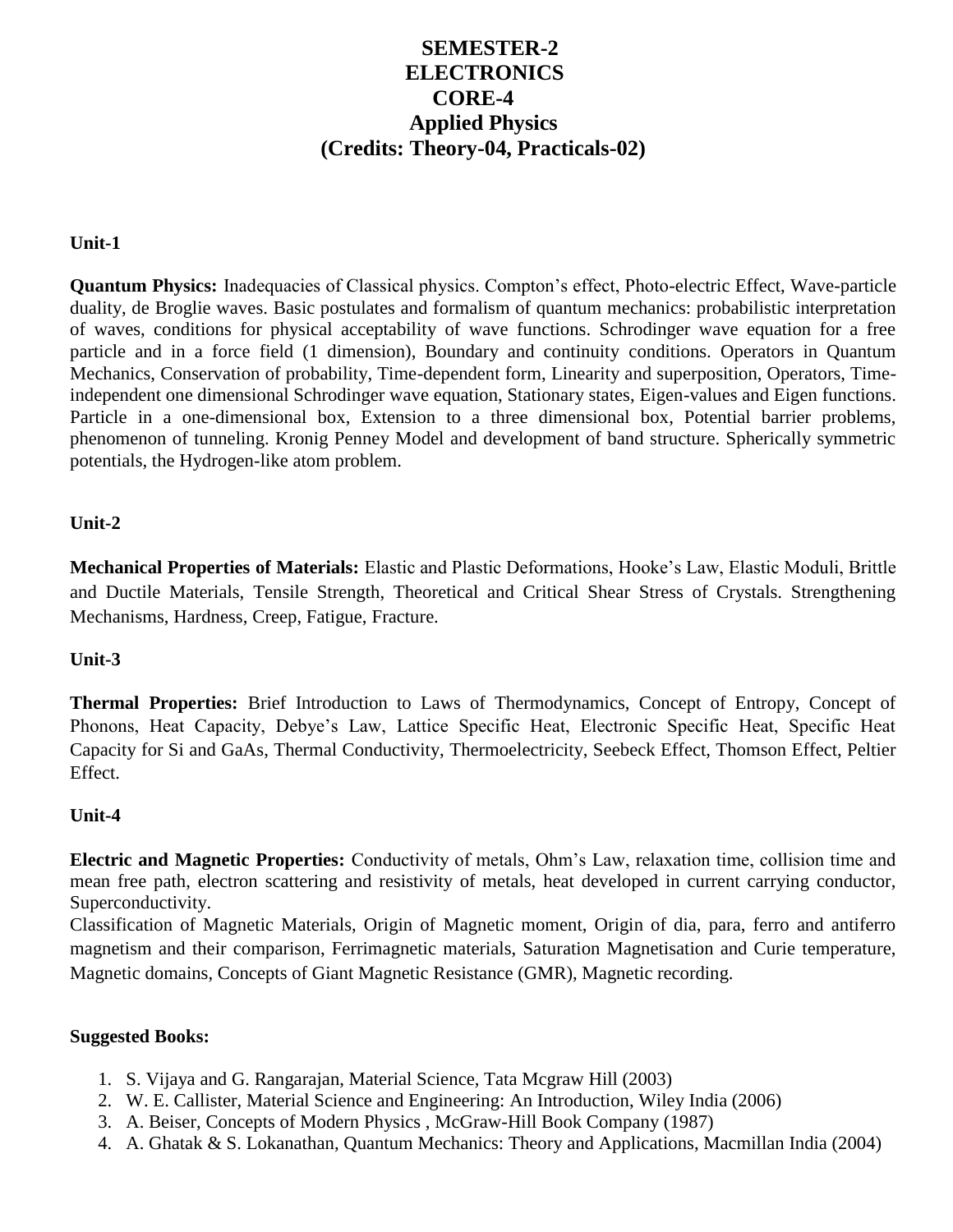#### **CORE-4(LAB)**

#### **Applied Physics Lab**

- 1. To determine Young's modulus of a wire by optical lever method.
- 2. To determine the modulus of rigidity of a wire by Maxwell's needle.
- 3. To determine the elastic constants of a wire by Searle's method.
- 4. To measure the resistivity of a Ge crystal with temperature by four –probe method from room temperature to  $200<sup>0</sup>C$ ).
- 5. To determine the value of Boltzmann Constant by studying forward characteristics of diode.
- 6. To determine the value of Planck's constant by using LEDs of at least 4 different wavelengths.
- 7. To determine e/m of electron by Bar Magnet or by Magnetic Focusing.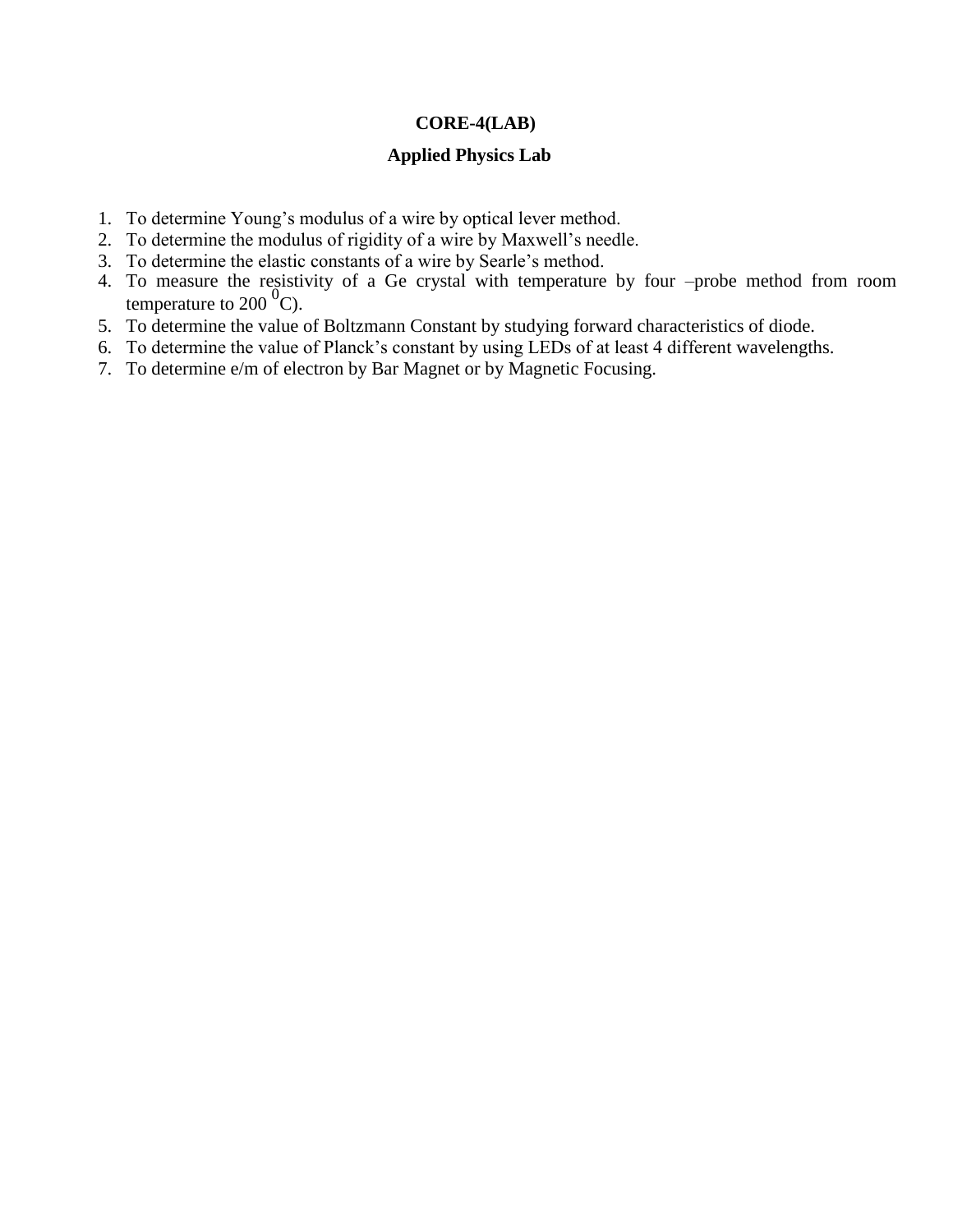# **SEMESTER-3 ELECTRONICS CORE-5 Electronics Circuits (Credits: Theory-04, Practicals-02)**

# **Unit- 1**

**Diode Circuits**: Ideal diode, piecewise linear equivalent circuit, dc load line analysis, Quiescent (Q) point. Clipping and clamping circuits. Rectifiers: HWR, FWR (center tapped and bridge). Circuit diagrams, working and waveforms, ripple factor & efficiency, comparison. Filters: types, circuit diagram and explanation of shunt capacitor filter with waveforms.

Zener diode regulator circuit diagram and explanation for load and line regulation, disadvantages of Zener diode regulator.

# **Unit- 2**

**Bipolar Junction Transistor**: Review of CE, CB Characteristics and regions of operation. Hybrid parameters. Transistor biasing, DC load line, operating point, thermal runaway, stability and stability factor, Fixed bias without and with RE, collector to base bias, voltage divider bias and emitter bias (+VCC and –VEE bias), circuit diagrams and their working.

Transistor as a switch, circuit and working**,** Darlington pair and its applications.

BJT amplifier (CE), dc and ac load line analysis, hybrid model of CE configuration, Quantitative study of the frequency response of a CE amplifier, Effect on gain and bandwidth for Cascaded CE amplifiers (RC coupled).

# **Unit- 3**

**Feedback Amplifiers:** Concept of feedback, negative and positive feedback, advantages and disadvantages of negative feedback, voltage (series and shunt), current (series and shunt) feedback amplifiers, gain, input and output impedances . Barkhausen criteria for oscillations, Study of phase shift oscillator, Colpitts oscillator and Hartley oscillator.

# **Unit- 4**

**MOSFET Circuits**: Review of Depletion and Enhancement MOSFET, Biasing of MOSFETs, Small Signal Parameters, Common Source amplifier circuit analysis, CMOS circuits.

**Power Amplifiers:** Difference between voltage and power amplifier, classification of power amplifiers, Class A, Class B, Class C and their comparisons.

Operation of a Class A single ended power amplifier. Operation of Transformer coupled Class A power amplifier, overall efficiency. Circuit operation of complementary symmetry Class B push pull power amplifier, crossover distortion, heat sinks.

**Single tuned amplifiers**: Circuit diagram, Working and Frequency Response for each, Limitations of single tuned amplifier, Applications of tuned amplifiers in communication circuits.

# **Suggested Books:**

1. Electronic Devices and circuit theory, Robert Boylstead and Louis Nashelsky, 9th Edition, 2013, PHI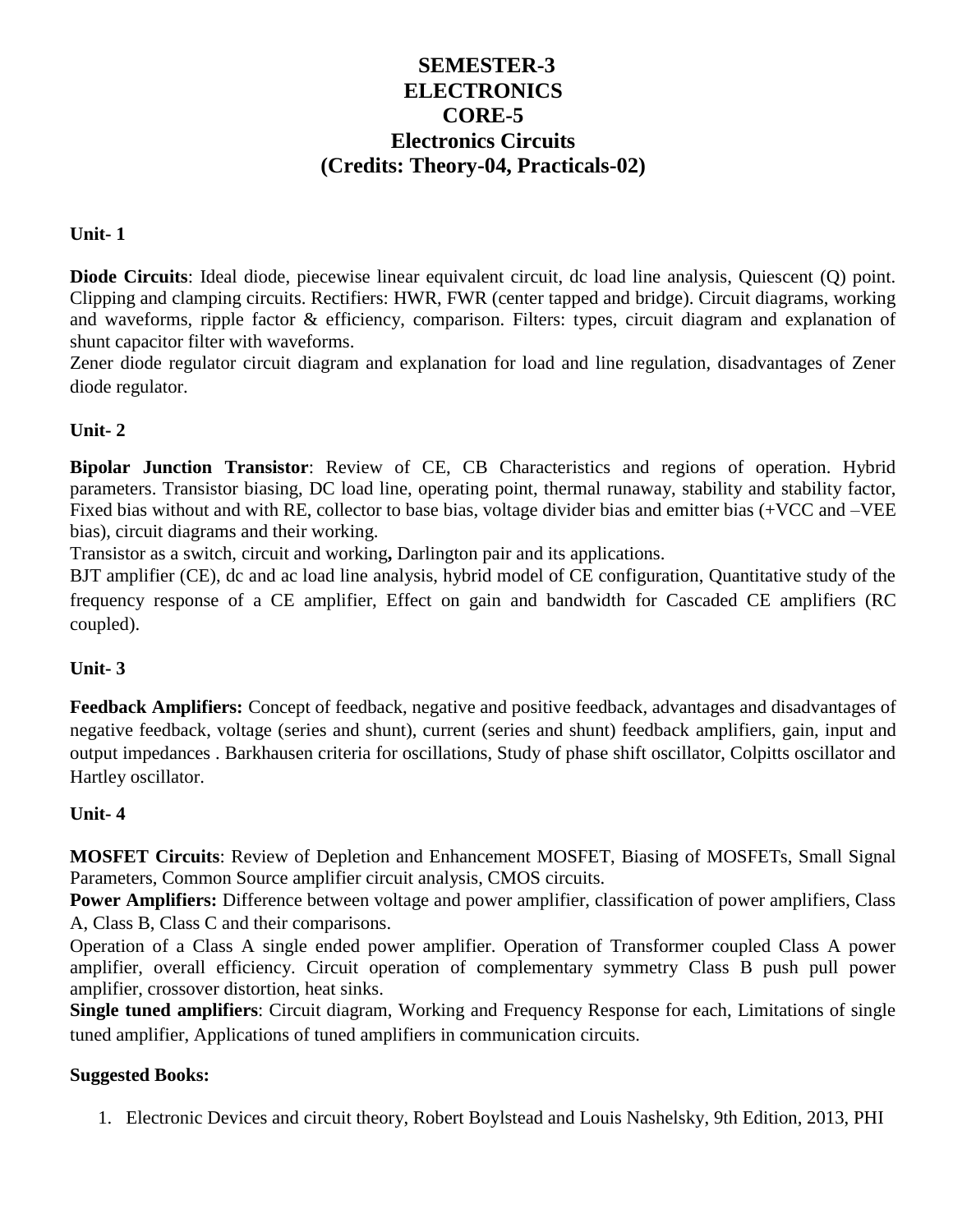- 2. Electronic devices, David A Bell, Reston Publishing Company
- 3. D. L. Schilling and C. Belove, Electronic Circuits: Discrete and Integrated, Tata McGraw Hill (2002)
- 4. Donald A. Neamen, Electronic Circuit Analysis and Design, Tata McGraw Hill (2002)
- 5. J. Millman and C. C. Halkias, Integrated Electronics, Tata McGraw Hill (2001)
- 6. J. R. C. Jaegar and T. N. Blalock, Microelectronic Circuit Design, Tata McGraw Hill (2010)
- 7. J. J. Cathey, 2000 Solved Problems in Electronics, Schaum's outline Series, Tata McGraw Hill (1991)
- 8. Allen Mottershed, Electronic Devices and Circuits, Goodyear Publishing Corporation

# **CORE-5(LAB)**

# **Electronics Circuits Lab (Hardware and Circuit Simulation Software) 30 Lectures**

- 1. Study of the half wave rectifier and Full wave rectifier.
- 2. Study of power supply using C filter and Zener diode.
- 3. Designing and testing of 5V/9 V DC regulated power supply and find its load-regulation
- 4. Study of clipping and clamping circuits .
- 5. Study of Fixed Bias, Voltage divider and Collector-to-Base bias Feedback configuration for transistors.
- 6. Designing of a Single Stage CE amplifier.
- 7. Study of Class A, B and C Power Amplifier.
- 8. Study of the Colpitt's Oscillator.
- 9. Study of the Hartley's Oscillator.
- 10. Study of the Phase Shift Oscillator
- 11. Study of the frequency response of Common Source FET amplifier.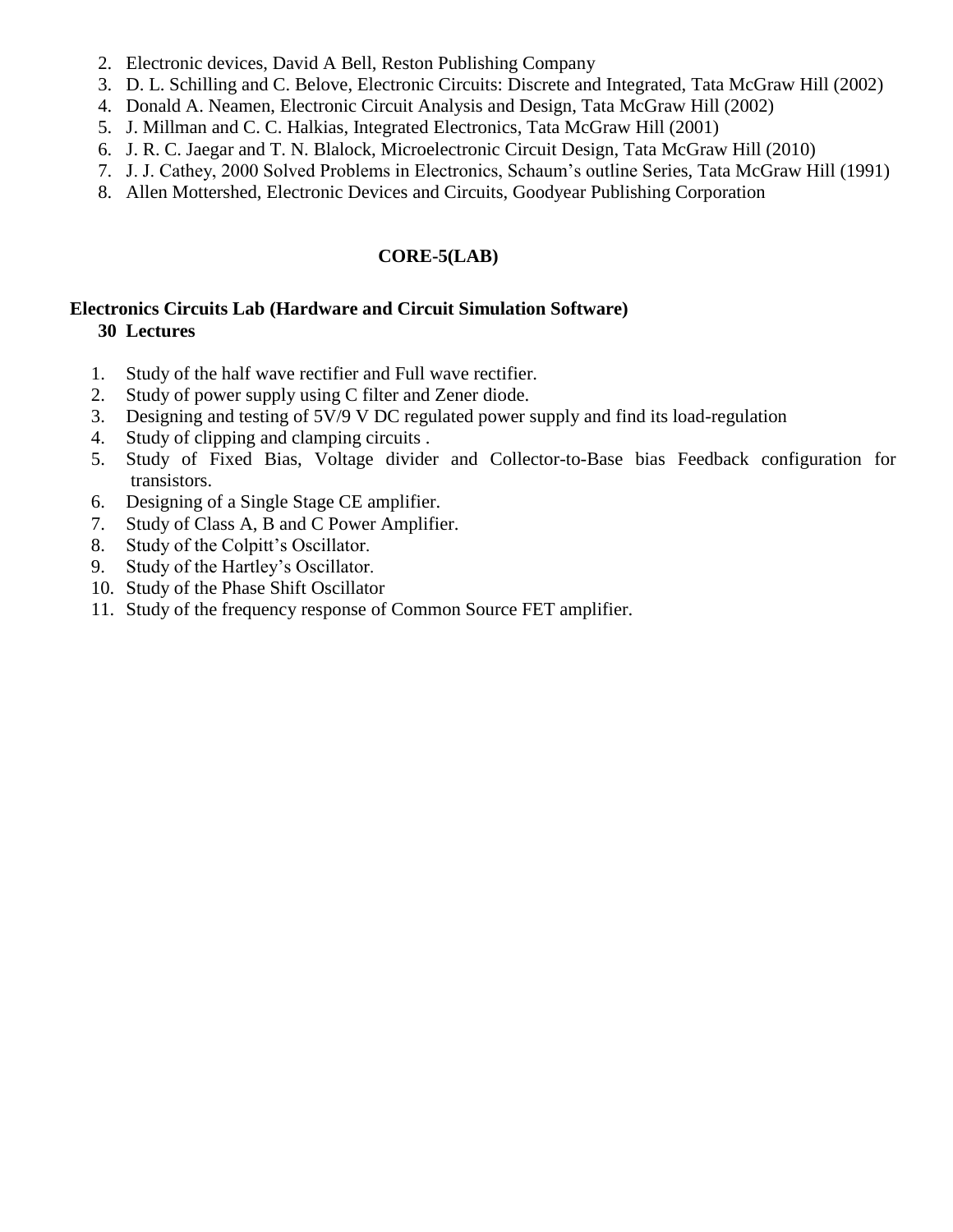# **SEMESTER-3 ELECTRONICS CORE-6 Digital Electronics and Verilog/VHDL (Credits: Theory-04, Practicals-02)**

# **Unit-1**

**Number System and Codes**: Decimal, Binary, Hexadecimal and Octal number systems, base conversions, Binary, octal and hexadecimal arithmetic (addition, subtraction by complement method, multiplication), representation of signed and unsigned numbers, Binary Coded Decimal code.

**Logic Gates and Boolean algebra**: Introduction to Boolean Algebra and Boolean operators, Truth Tables of OR, AND, NOT, Basic postulates and fundamental theorems of Boolean algebra, Truth tables, construction and symbolic representation of XOR, XNOR, Universal (NOR and NAND) gates.

**Digital Logic families**: Fan-in, Fan out, Noise Margin, Power Dissipation, Figure of merit, Speed power product, TTL and CMOS families and their comparison.

# **Unit-2**

**Combinational Logic Analysis and Design**: Standard representation of logic functions (SOP and POS), Karnaugh map minimization, Encoder and Decoder, Multiplexers and Demultiplexers, Implementing logic functions with multiplexer, binary Adder, binary subtractor, parallel adder/subtractor.

# **Unit-3**

**Sequential logic design**: Latches and Flip flops , S-R Flip flop, J-K Flip flop, T and D type Flip flop, Clocked and edge triggered Flip flops, master slave flip flop, Registers, Counters (synchronous and asynchronous and modulo-N), State Table, State Diagrams, counter design using excitation table and equations. , Ring counter and Johnson counter.

**Programmable Logic Devices:** Basic concepts- ROM, PLA, PAL, CPLD, FPGA

# **Unit-4**

**Introduction to Verilog:** A Brief History of HDL, Structure of HDL Module, Comparison of VHDL and Verilog, Introduction to Simulation and Synthesis Tools, Test Benches. Verilog Modules, Delays, data flow style, behavioral style, structural style, mixed design style, simulating design.

Introduction to Language Elements, Keywords, Identifiers, White Space Characters, Comments, format, Integers, reals and strings. Logic Values, Data Types-net types, undeclared nets, scalars and vector nets, Register type, Parameters. Expressions, Operands, Operators, types of Expressions

**Data flow Modeling and Behavioral Modeling:** Data flow Modeling: Continuous assignment, net declaration assignments, delays, net delays.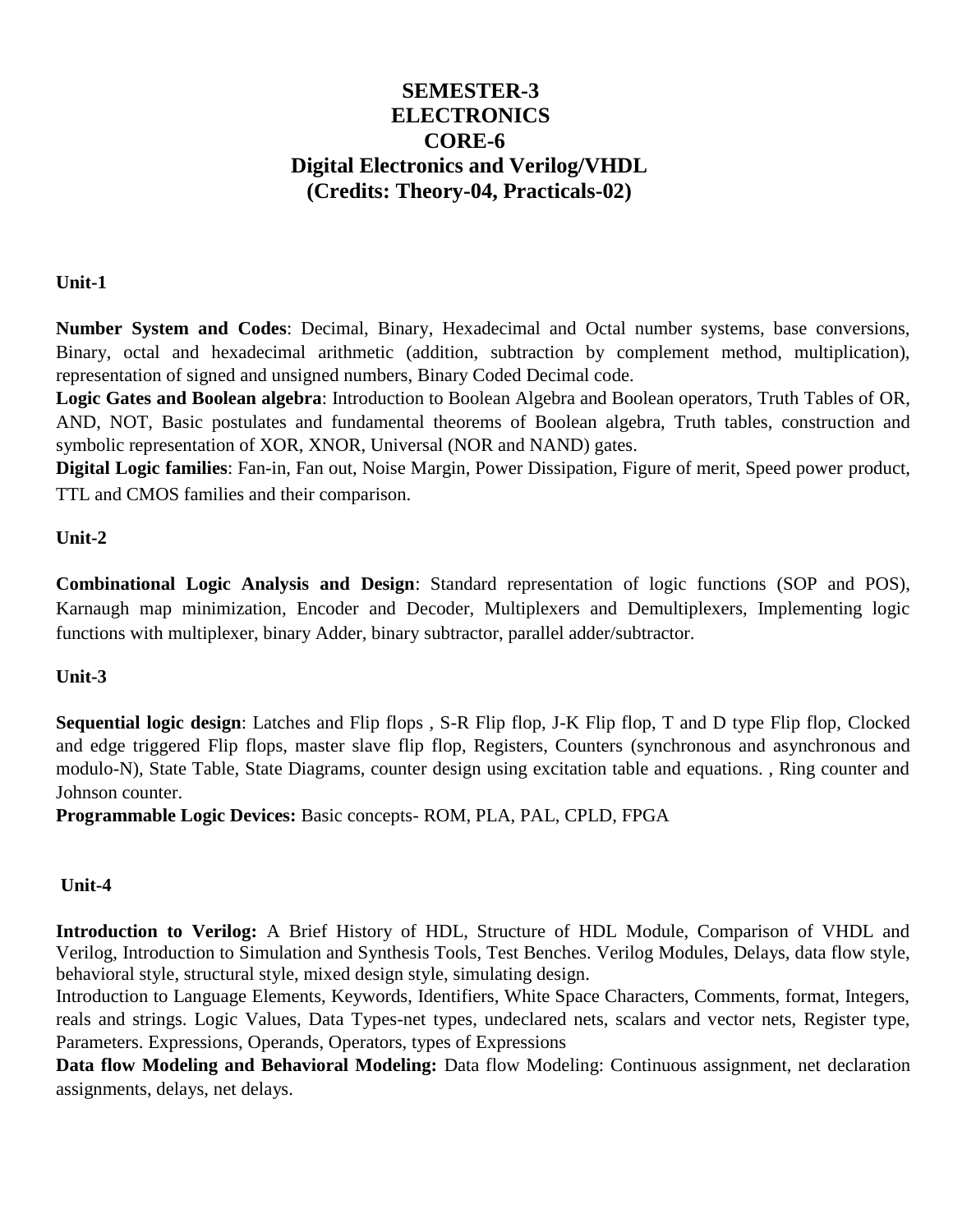Behavioral Modeling: Procedural constructs, timing controls, block statement, procedural assignments, conditional statement, loop statement, procedural continuous assignment.

**Gate level modeling** - Introduction, built in Primitive Gates, multiple input gates, Tri-state gates, pull gates, MOS switches, bidirectional switches, gate delay, array instances, implicit nets, Illustrative Examples (both combinational and sequential logic circuits).

#### **OR**

**Introduction to VHDL:** A Brief History of HDL, Structure of HDL Module, Comparison of VHDL and Verilog, Introduction to Simulation and Synthesis Tools, Test Benches. VHDL Modules, Delays, data flow style, behavioral style, structural style, mixed design style, simulating design.

Introduction to Language Elements, Keywords, Identifiers, White Space Characters, Comments, format. VHDL terms, describing hardware in VHDL, entity, architectures, concurrent signal assignment, event scheduling, statement concurrency, structural designs, sequential behavior, process statements, process declarative region, process statement region, process execution, sequential statements, architecture selection, configuration statements, power of configurations.

**Behavioral Modeling**: Introduction to behavioral modeling, inertial delay, transport delay , inertial delay model, transport delay model, transport vs inertial delay, simulation delta drivers, driver creation, generics, block statements, guarded blocks.

**Sequential Processing:** Process statement, sensitivity list, signal assignment vs variable assignment, sequential statements, IF, CASE ,LOOP, NEXT, ,EXIT and ASSERT statements, assertion BNF, WAIT ON signal, WAIT UNTIL expression, WAIT FOR time expression, multiple wait conditions, WAIT Time-Out, Sensitivity List vs WAIT Statement Concurrent Assignment, Passive Processes.

**Data types:** Object types-signal, variable, constant, Data types –scalar types, composite types, incomplete types,

File Type caveats, subtypes, Subprograms and functions

# **Suggested Books:**

- 1. M. Morris Mano Digital System Design, Pearson Education Asia,( Fourth Edition )
- 2. Thomas L. Flyod, Digital Fundamentals, Pearson Education Asia (1994)
- 3. W. H. Gothmann, Digital Electronics: An Introduction To Theory And Practice, Prentice Hall of India(2000)
- 4. R. L. Tokheim, Digital Principles, Schaum's Outline Series, Tata McGraw- Hill (1994)
- 5. A Verilog HDL Primer J. Bhasker, BSP, 2003 II Edition.
- 6. Verilog HDL-A guide to digital design and synthesis-Samir Palnitkar, Pearson, 2nd edition.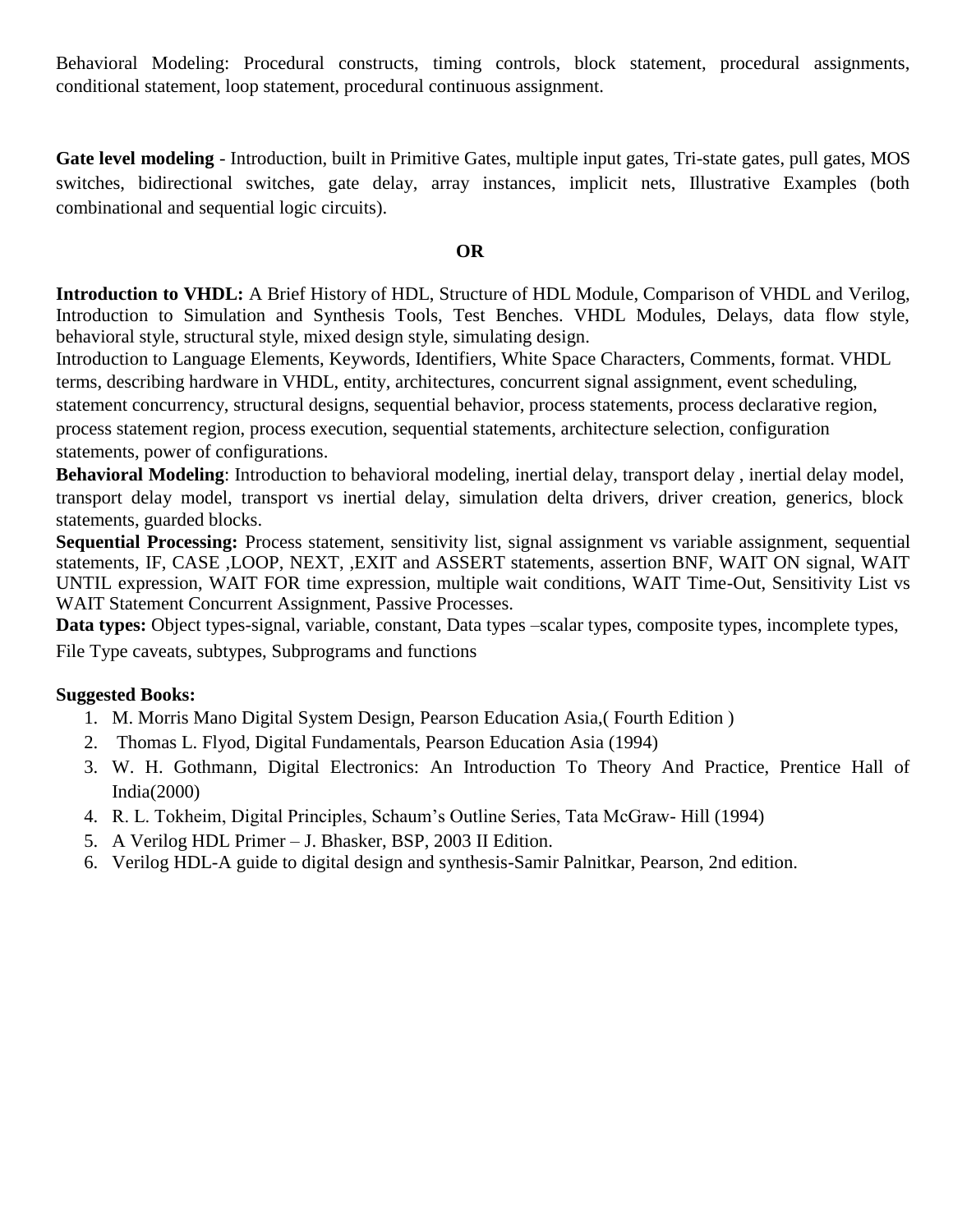# **CORE-6(LAB)**

# **Digital Electronics and Verilog/VHDL Lab (Hardware and Circuit Simulation Software)**

- 1. To verify and design AND, OR, NOT and XOR gates using NAND gates.
- 2. To convert a Boolean expression into logic gate circuit and assemble it using logic gate IC's.
- 3. Design a Half and Full Adder.
- 4. Design a Half and Full Subtractor.
- 5. Design a seven segment display driver.
- 6. Design a 4 X 1 Multiplexer using gates.
- 7. To build a Flip- Flop Circuits using elementary gates. (RS, Clocked RS, D-type).
- 8. Design a counter using D/T/JK Flip-Flop.
- 9. Design a shift register and study Serial and parallel shifting of data.

# **Experiments in Verlog/VHDL**

- 1. Write code to realize basic and derived logic gates.
- 2. Half adder, Full Adder using basic and derived gates.
- 3. Half subtractor and Full Subtractor using basic and derived gates.
- 4. Clocked D FF, T FF and JK FF (with Reset inputs).
- 5. Multiplexer (4x1, 8x1) and Demultiplexer using logic gates.
- 6. Decoder (2x4, 3x8), Encoders and Priority Encoders.
- 7. Design and simulation of a 4 bit Adder.
- 8. Code converters (Binary to Gray and vice versa).
- 9. 2 bit Magnitude comparator.
- 10. 3 bit Ripple counter.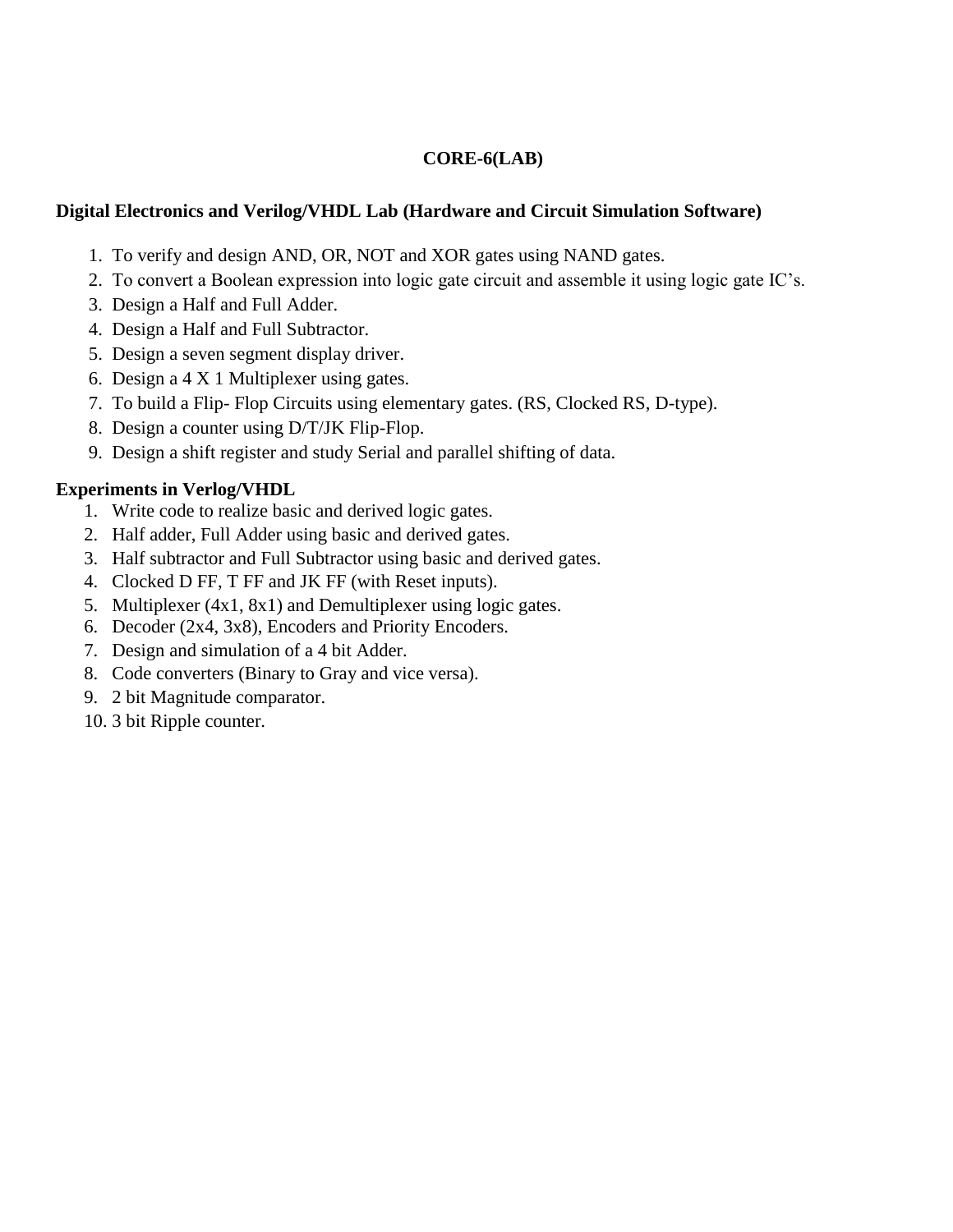# **SEMESTER-3 ELECTRONICS CORE-7 C Programming and Data Structures (Credits: Theory-04, Practicals-02)**

#### **Unit- 1**

**C Programming Language**: Introduction, Importance of C, Character set, Tokens, keywords, identifier, constants, basic data types, variables: declaration & assigning values. Structure of C program

Arithmetic operators, relational operators, logical operators, assignment operators, increment and decrement operators, conditional operators, bit wise operators, expressions and evaluation of expressions, type cast operator, implicit conversions, precedence of operators. Arrays-concepts, declaration, accessing elements, storing elements, two-dimensional and multi-dimensional arrays. Input output statement and library functions (math and string related functions).

#### **Unit-2**

**Decision making, branching & looping:** Decision making, branching and looping: if, if-else, else-if, switch statement, break, for loop, while loop and do loop. Functions: Defining functions, function arguments and passing, returning values from functions.

**Structures:** defining and declaring a structure variables, accessing structure members, initializing a structure, copying and comparing structure variables, array of structures, arrays within structures, structures within structures, structures and functions. Pointers.

**Introduction to C++:** Object oriented programming, characteristics of an object-oriented language.

# **Unit-3**

**Data Structures**: Definition of stack, array implementation of stack, conversion of infix expression to prefix, postfix expressions, evaluation of postfix expression. Definition of Queue, Circular queues, Array implementation of queues. Linked List and its implementation, Link list implementation of stack and queue, Circular and doubly linked list.

# **Unit-4**

**Searching and sorting:** Insertion sort, selection sort, bubble sort, merge sort, linear Search, binary search. **Trees :** Introduction to trees, Binary search tree, Insertion and searching in a BST, preorder, postorder and inorder traversal (recursive)

#### **Suggested Books:**

- 1. Yashavant Kanetkar, Let Us C , BPB Publications
- 2. Programming in ANSI C, Balagurusamy, 2nd edition, TMH.
- 3. Byron S Gottfried, Programming with C , Schaum Series
- 4. Brian W. Kernighan, Dennis M. Ritchie, The C Programming Language, Prentice Hall
- 5. Yashavant Kanetkar, Pointers in C, BPB Publications
- 6. S. Sahni and E. Horowitz, "Data Structures", Galgotia Publications
- 7. Tanenbaum: "Data Structures using C", Pearson/PHI.
- 8. Ellis Horowitz and Sartaz Sahani "Fundamentals of Computer Algorithms", Computer Science Press.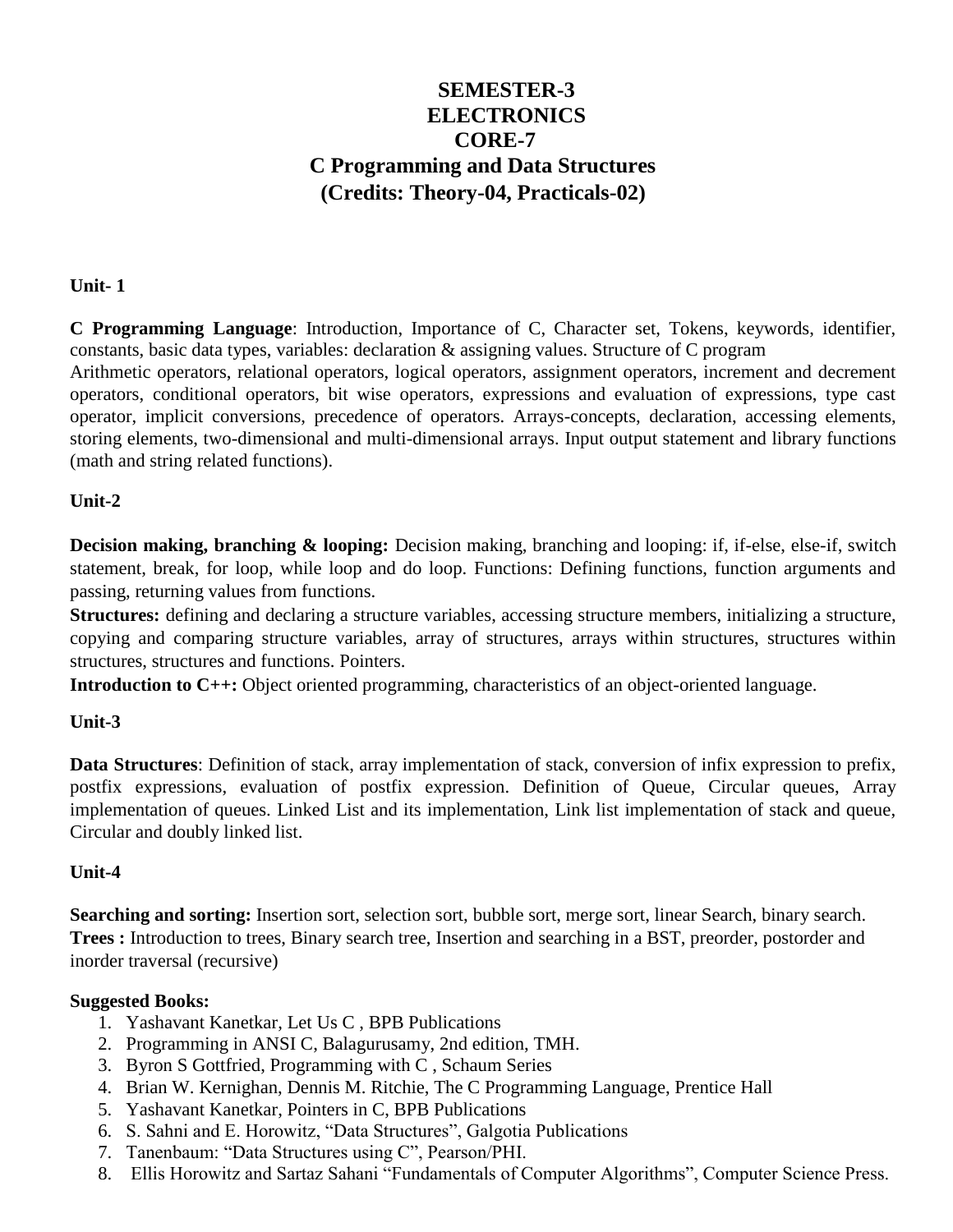# **CORE-7(LAB)**

#### **C Programming and Data Structures Lab**

- 1. Generate the Fibonacci series up to the given limit N and also print the number of elements in the series.
- 2. Find minimum and maximum of N numbers.
- 3. Find the GCD of two integer numbers.
- 4. Calculate factorial of a given number.
- 5. Find all the roots of a quadratic equation  $Ax^2 + Bx + C = 0$  for non zero coefficients A, B and C. Else report error.
- 6. Calculate the value of sin (x) and cos (x) using the series. Also print sin (x) and cos (x) value using library function.
- 7. Generate and print prime numbers up to an integer N.
- 8. Sort given N numbers in ascending order.
- 9. Find the sum & difference of two matrices of order MxN and PxQ.
- 10. Find the product of two matrices of order MxN and PxQ.
- 11. Find the transpose of given MxN matrix.
- 12. Find the sum of principle and secondary diagonal elements of the given MxN matrix.
- 13. Calculate the subject wise and student wise totals and store them as a part of the structure.
- 14. Maintain an account of a customer using classes.
- 15. Implement linear and circular linked lists using single and double pointers.
- 16. Create a stack and perform Pop, Push, Traverse operations on the stack using Linear Linked list
- 17. Create circular linked list having information about a college and perform Insertion at front, Deletion at end.
- 18. Create a Linear Queue using Linked List and implement different operations such as Insert, Delete, and Display the queue elements.
- 19. Implement polynomial addition and subtraction using linked lists.
- 20. Implement sparse matrices using arrays and linked lists.
- 21. Create a Binary Tree to perform Tree traversals (Preorder, Postorder, Inorder) using the concept of recursion.
- 22. Implement binary search tree using linked lists. Compare its time complexity over that of linear search.
- 23. Implement Insertion sort, Merge sort, Bubble sort, Selection sort.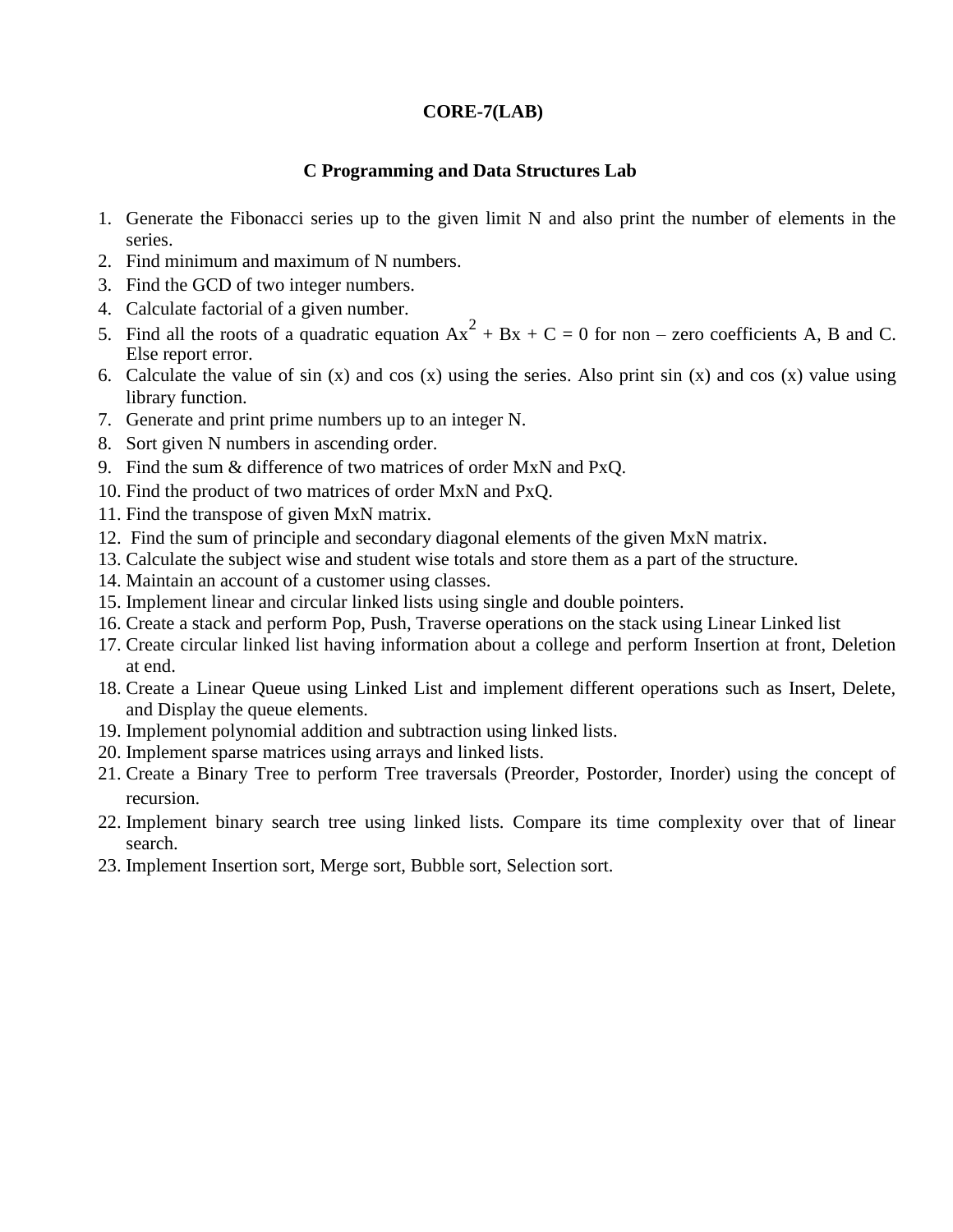# **SEMESTER-4 ELECTRONICS CORE-8 Operational Amplifiers and Applications (Credits: Theory-04, Practicals-02)**

# **Unit-1**

**Basic Operational Amplifier:** Concept of differential amplifiers (Dual input balanced and unbalanced output), constant current bias, current mirror, cascaded differential amplifier stages with concept of level translator, block diagram of an operational amplifier (IC 741)

**Op-Amp parameters**: input offset voltage, input offset current, input bias current, differential input resistance, input capacitance, offset voltage adjustment range, input voltage range, common mode rejection ratio, slew rate, supply voltage rejection ratio.

# **Unit-2**

**Op-Amp Circuits:** Open and closed loop configuration, Frequency response of an op-amp in open loop and closed loop configurations, Inverting, Non-inverting, Summing and difference amplifier, Integrator, Differentiator, Voltage to current converter, Current to voltage converter.

**Comparators:** Basic comparator, Level detector, Voltage limiters, Schmitt Trigger.

**Signal generators:** Phase shift oscillator, Wein bridge oscillator, Square wave generator, triangle wave generator, saw tooth wave generator, and Voltage controlled oscillator(IC 566).

# **Unit-3**

**Multivibrators (IC 555):** Block diagram, Astable and monostable multivibrator circuit, Applications of Monostable and Astable multivibrators. Phase locked loops (PLL): Block diagram, phase detectors, IC565. **Fixed and variable IC regulators:** IC 78xx and IC 79xx -concepts only, IC LM317- output voltage equation

# **Unit-4**

**Signal Conditioning circuits:** Sample and hold systems, Active filters: First order low pass and high pass butterworth filter, Second order filters, Band pass filter, Band reject filter, All pass filter, Log and antilog amplifiers.

# **Suggested Books:**

- 1. R. A. Gayakwad, Op-Amps and Linear IC's, Pearson Education (2003)
- 2. R. F. Coughlin and F. F. Driscoll, Operational amplifiers and Linear Integrated circuits, Pearson Education (2001)
- 3. J. Millman and C.C. Halkias, Integrated Electronics, Tata McGraw-Hill,(2001)<br>4. A.P.Malvino, Electronic Principals,6<sup>th</sup> Edition , Tata McGraw-Hill,(2003)
- 
- 5. K.L.Kishore,OP-AMP and Linear Integrated Circuits, Pearson(2011)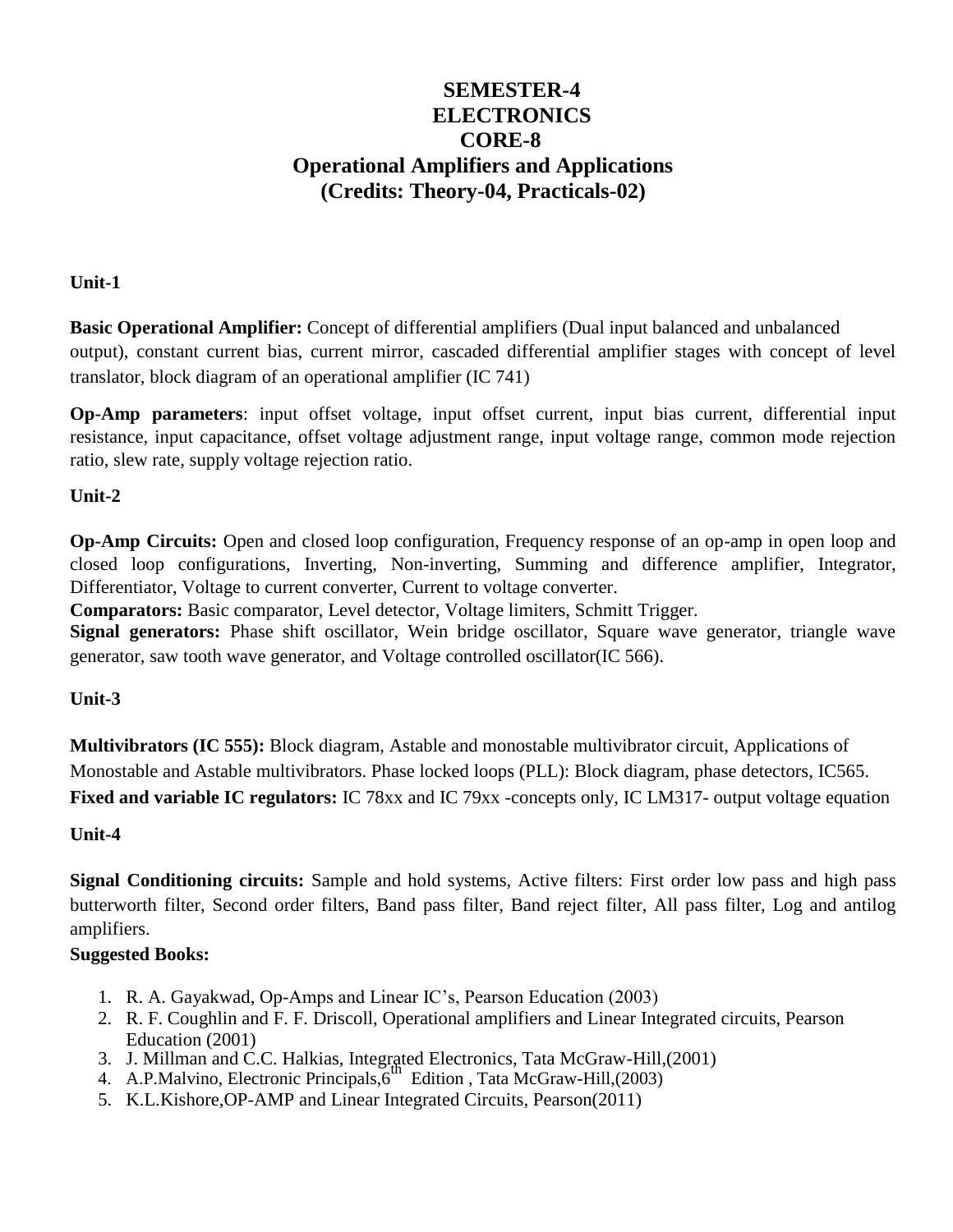# **CORE-8(LAB)**

#### **Operational Amplifiers and Application Lab (Hardware and Circuit Simulation Software) 60 Lectures**

- 1. Study of op-amp characteristics: CMRR and Slew rate.
- 2. Designing of an amplifier of given gain for an inverting and non-inverting configuration using an opamp.
- 3. Designing of analog adder and subtractor circuit.
- 4. Designing of an integrator using op-amp for a given specification and study its frequency response.
- 5. Designing of a differentiator using op-amp for a given specification and study its frequency response.
- 6. Designing of a First Order Low-pass filter using op-amp.
- 7. Designing of a First Order High-pass filter using op-amp.
- 8. Designing of a RC Phase Shift Oscillator using op-amp.
- 9. Study of IC 555 as an astable multivibrator.
- 10. Study of IC 555 as monostable multivibrator.
- 11. Designing of Fixed voltage power supply using IC regulators using 78 series and 79 series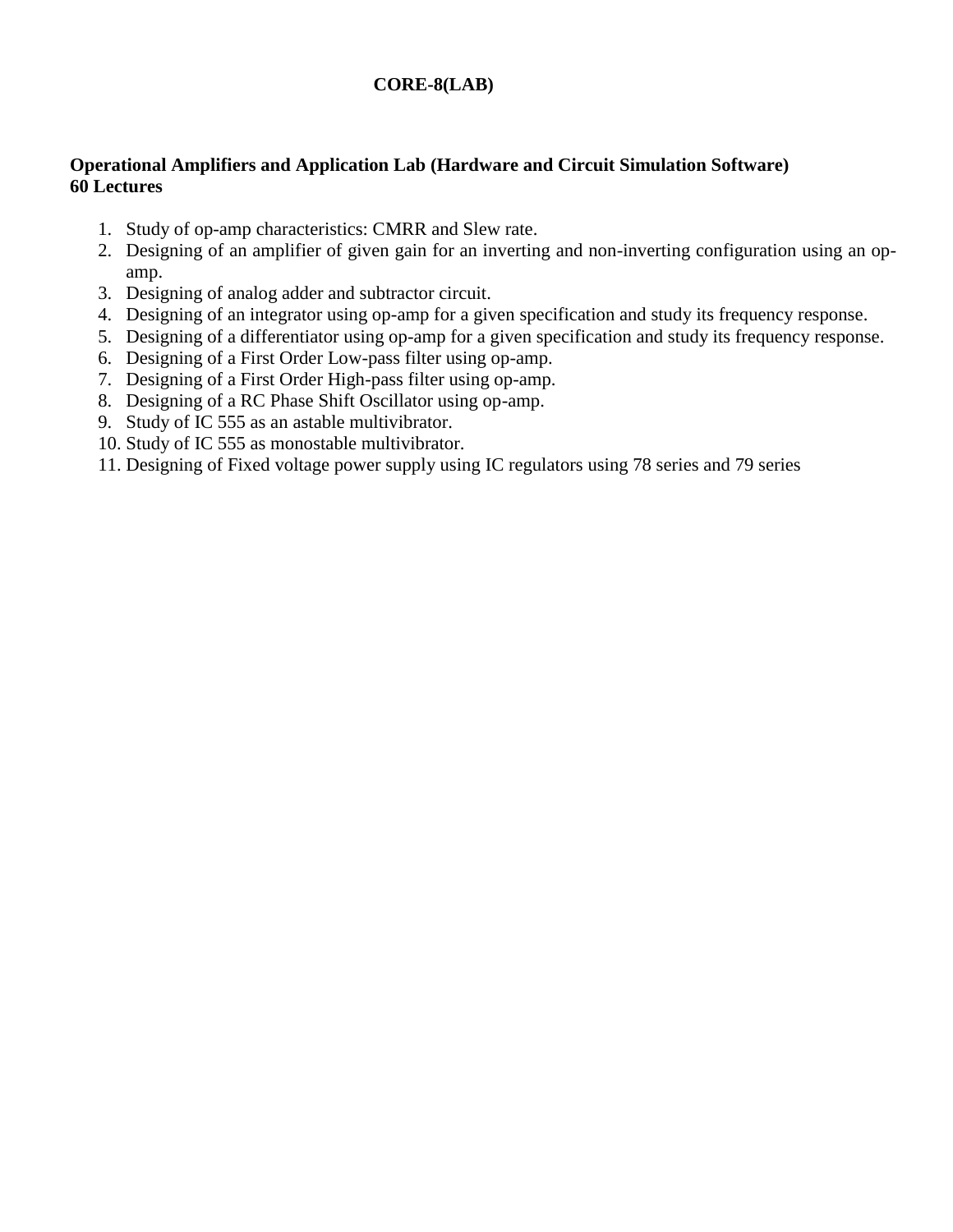# **SEMESTER-4 ELECTRONICS CORE-9 Signals & Systems (Credits: Theory-04, Practicals-02)**

#### **Unit-1**

**Signals and Systems:** Continuous and discrete time signals, Transformation of the independent variable, Exponential and sinusoidal signals, Impulse and unit step functions, Continuous-Time and Discrete-Time Systems, Basic System Properties.

# **Unit-2**

**Linear Time -Invariant Systems (LTI):** Discrete time LTI systems, the Convolution Sum, Continuous time LTI systems, the Convolution integral. Properties of LTI systems, Commutative, Distributive, Associative. LTI systems with and without memory, Invariability, Causality, Stability, Unit Step response. Differential and Difference equation formulation, Block diagram representation of first order systems.

# **Unit-3**

**Fourier Series Representation of Periodic Signals**: Continuous-Time periodic signals, Convergence of the Fourier series, Properties of continuous-Time Fourier series, Discrete-Time periodic signals, Properties of Discrete-Time Fourier series. Frequency-Selective filters, Simple RC highpass and lowpass filters **Fourier Transform:** Aperiodic signals, Periodic signals, Properties of Continuous-time Fourier transform, Convolution and Multiplication Properties, Properties of Fourier transform and basic Fourier transform Pairs.

# **Unit-4**

**Laplace Transform:** Laplace Transform, Inverse Laplace Transform, Properties of the Laplace Transform, Laplace Transform Pairs, Laplace Transform for signals, Laplace Transform Methods in Circuit Analysis, Impulse and Step response of RL, RC and RLC circuits.

#### **Suggested Books:**

- 1. V. Oppenheim, A. S. Wilsky and S. H. Nawab, Signals and Systems, Pearson Education (2007)
- 2. S. Haykin and B. V. Veen, Signal and Systems, John Wiley & Sons (2004)
- 3. C. Alexander and M. Sadiku, Fundamentals of Electric Circuits , McGraw Hill (2008)
- 4. H. P. Hsu, Signals and Systems, Tata McGraw Hill (2007)
- 5. S. T. Karris, Signal and Systems: with MATLAB Computing and Simulink Modelling, Orchard Publications (2008)
- 6. W. Y. Young, Signals and Systems with MATLAB, Springer (2009)
- 7. M. Roberts, Fundamentals of Signals and Systems, Tata McGraw Hill (2007)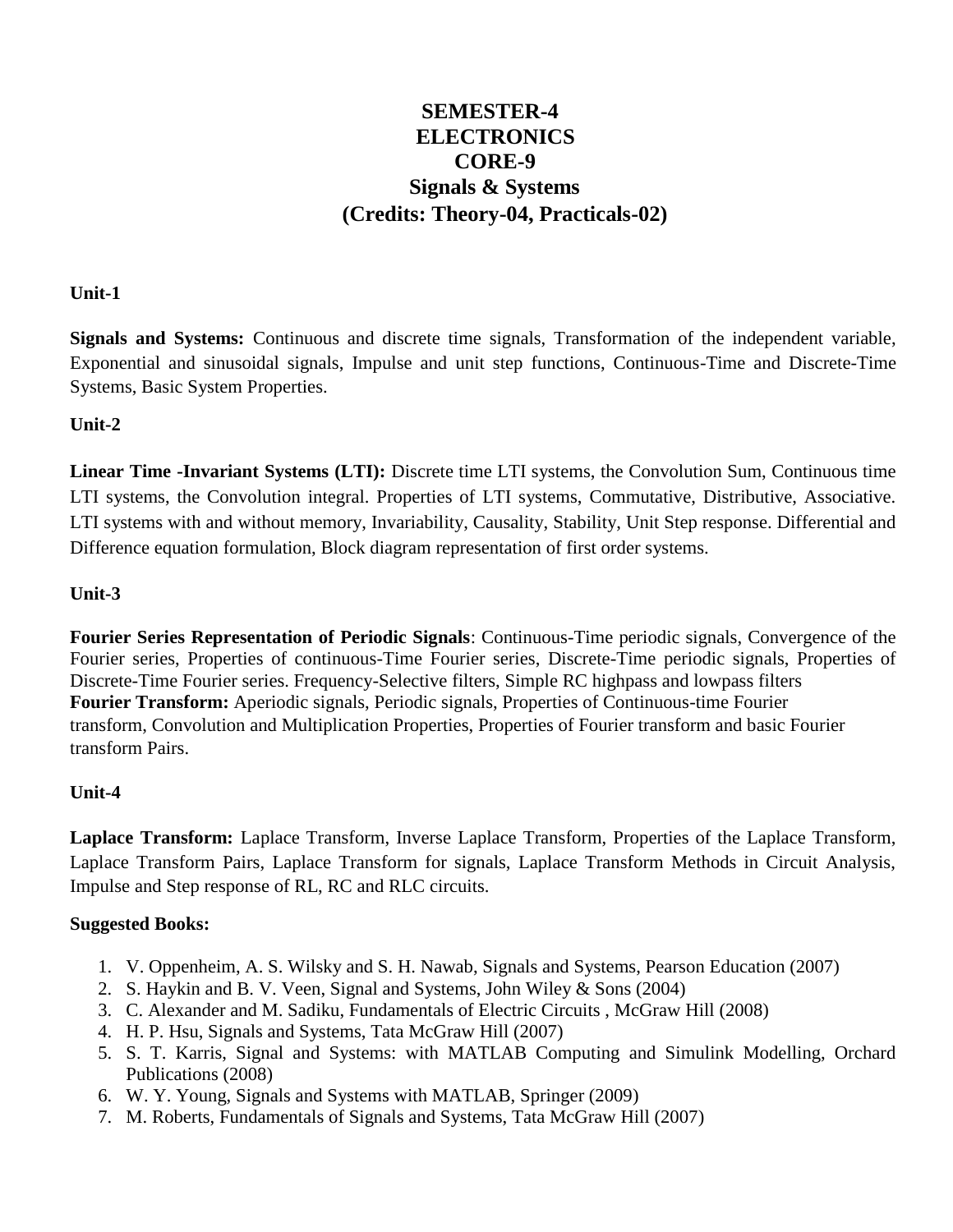# **CORE-9(LAB)**

#### **Signals & Systems Lab (Scilab/MATLAB/ Other Mathematical Simulation software)**

- 1. Generation of Signals: continuous time
- 2. Generation of Signals: discrete time
- 3. Time shifting and time scaling of signals.
- 4. Convolution of Signals
- 5. Solution of Difference equations.
- 6. Fourier series representation of continuous time signals.
- 7. Fourier transform of continuous time signals.
- 8. Laplace transform of continuous time signals.
- 9. Introduction to Xcos/similar function and calculation of output of systems represented by block diagrams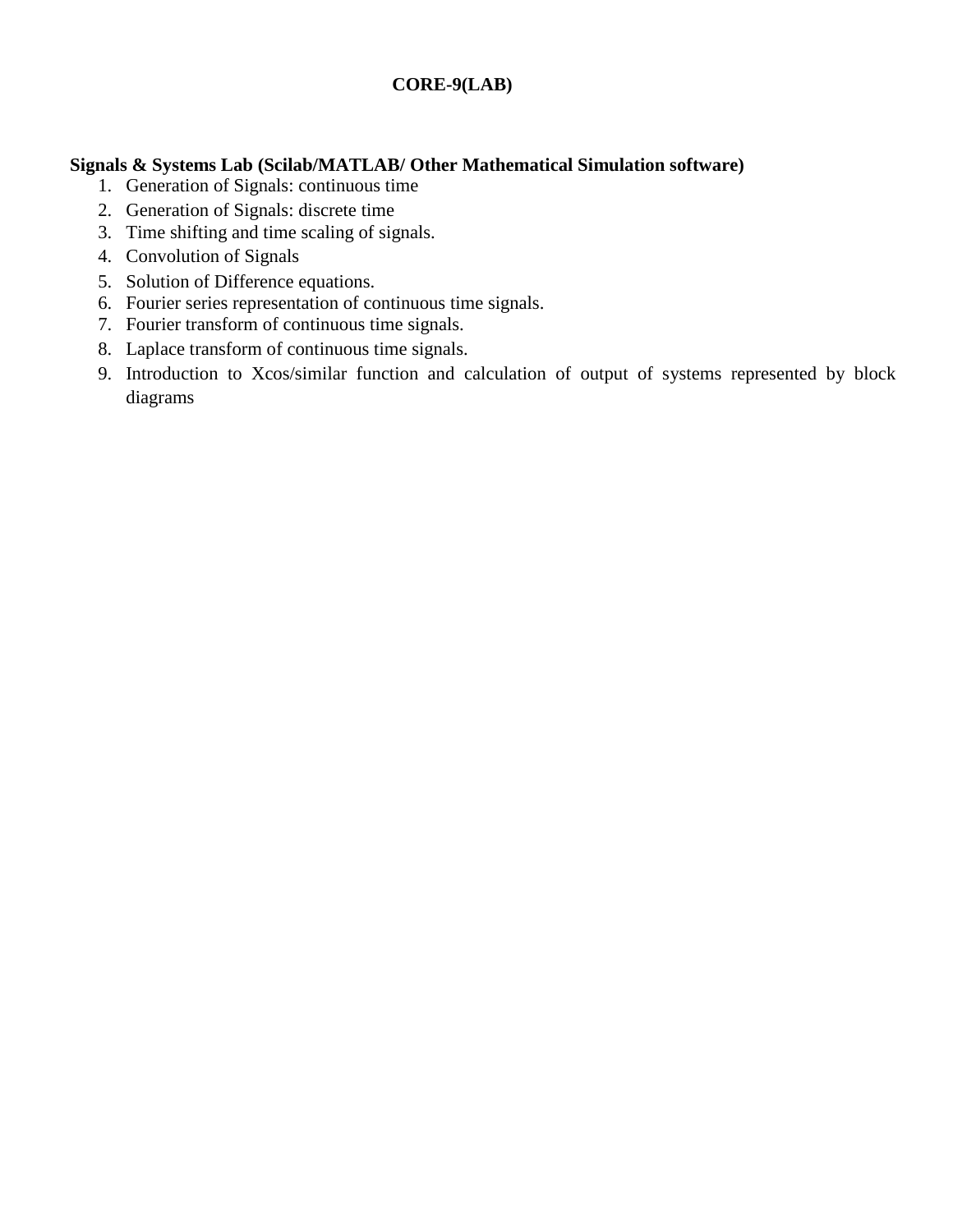# **SEMESTER-4 ELECTRONICS CORE-10 Electronic Instrumentation (Credits: Theory-04, Practicals-02)**

#### **Unit-1**

**Qualities of Measurement:** Specifications of instruments, their static and dynamic characteristics, Error (Gross error, systematic error, absolute error and relative error) and uncertainty analysis. Statistical analysis of data and curve fitting.

**Basic Measurement Instruments:** PMMC instrument, galvanometer, DC measurement - ammeter, voltmeter, **o**hm meter, AC measurement, Digital voltmeter systems (integrating and non-integrating types), digital multimeters, digital frequency meter system (different modes and universal counter).

**Connectors and Probes:** low capacitance probes, high voltage probes, current probes, identifying electronic connectors – audio and video, RF/Coaxial, USB etc.

# **Unit-2**

**Measurement of Resistance and Impedance:** Low Resistance: Kelvin's double bridge method, Medium Resistance by Voltmeter Ammeter method, Wheatstone bridge method, High Resistance by Megger. A.C. bridges, Measurement of Self Inductance, Maxwell's bridge, Hay's bridge, and Anderson's bridge, Measurement of Capacitance, Schering's bridge, DeSauty's bridge, Measurement of frequency, Wien's bridge. **A-D and D-A Conversion:** 4 bit binary weighted resistor type D-A conversion, circuit and working. Circuit of R-2R ladder. A-D conversion characteristics, successive approximation ADC. (Mention of relevant ICs for all).

# **Unit-3**

**Oscilloscopes:** CRT, wave form display and electrostatic focusing, time base and sweep synchronization, measurement of voltage, frequency and phase by CRO, Oscilloscope probes, Dual trace oscilloscope, Sampling Oscilloscope, DSO and Powerscope: Block diagram, principle and working, Advantages and applications, CRO specifications (bandwidth, sensitivity, rise time). **Signal Generators**: Audio oscillator, Pulse Generator, Function generators.

# **Unit-4**

**Transducers and sensors:** Classification of transducers, Basic requirement/characteristics of transducers, active & passive transducers, Resistive (Potentiometer, Strain gauge – Theory, types, temperature compensation and applications), Capacitive (Variable Area Type – Variable Air Gap type – Variable Permittivity type), Inductive (LVDT ) and piezoelectric transducers.

Measurement of displacement, velocity and acceleration (translational and rotational). Measurement of pressure (manometers, diaphragm, bellows), Measurement of temperature (RTD, thermistor, thermocouple, semiconductor IC sensors), Light transducers (photoresistors, photovoltaic cells, photodiodes).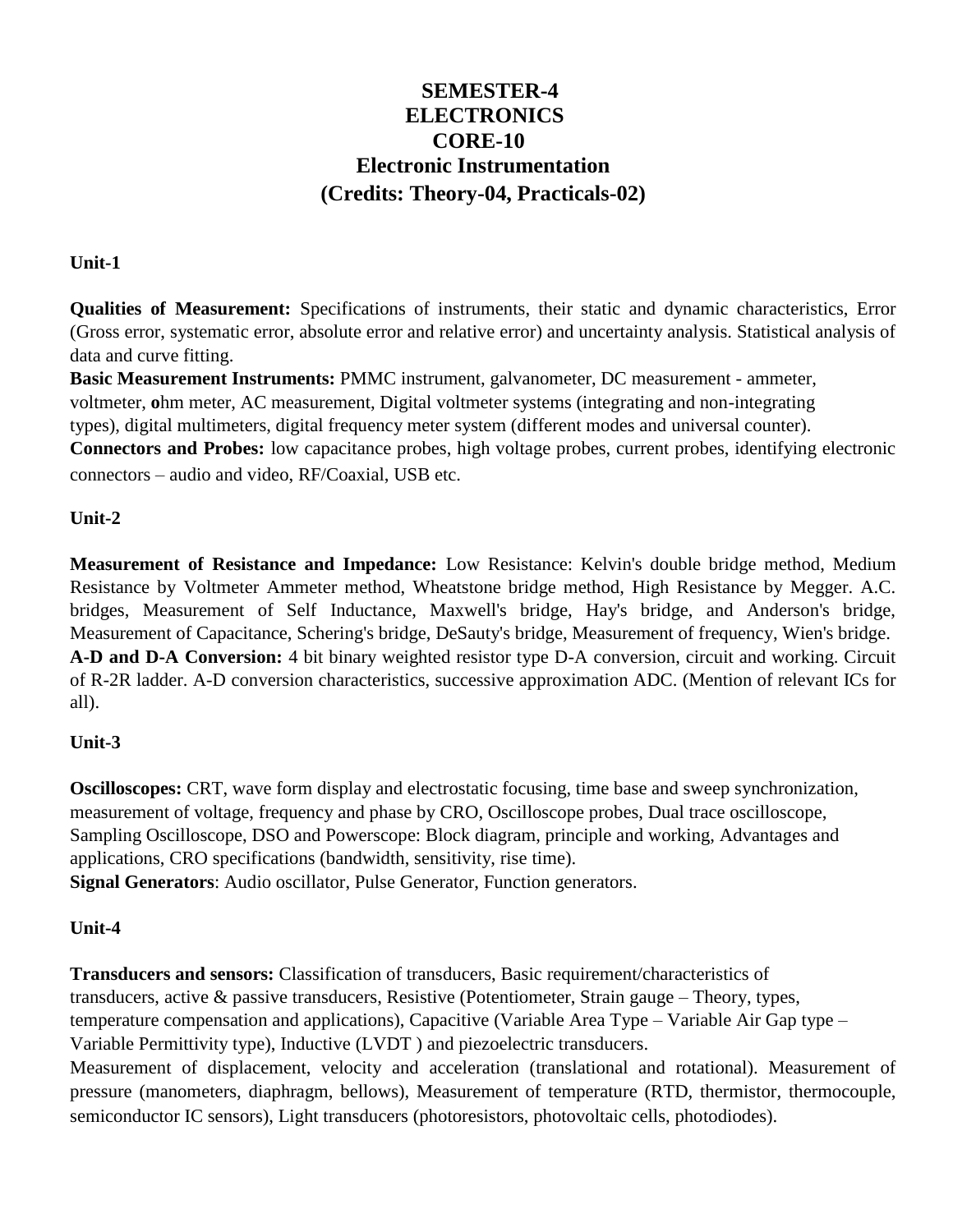#### **Suggested Books:**

- 1. H. S. Kalsi, Electronic Instrumentaion, TMH(2006)
- 2. W.D. Cooper and A. D. Helfrick, Electronic Instrumentation and Measurement Techniques, Prentice-Hall (2005).
- 3. Instrumentation Measurement and analysis: Nakra B C, Chaudry K, TMH
- 4. E.O.Doebelin, Measurement Systems: Application and Design, McGraw Hill Book fifth Edition (2003).
- 5. Joseph J Carr, Elements of Electronic Instrumentation and Measurement, Pearson Education (2005)
- 6. David A. Bell, Electronic Instrumentation and Measurements, Prentice Hall (2013).
- 7. Oliver and Cage, "Electronic Measurements and Instrumentation", TMH (2009).
- 8. Alan S. Morris, "Measurement and Instrumentation Principles", Elsevier (Buterworth Heinmann-2008).
- 9. A. K Sawhney, Electrical and Electronics Measurements and Instrumentation, DhanpatRai and Sons (2007).
- 10. C. S. Rangan, G. R. Sarma and V. S. Mani, Instrumentation Devices and Systems, Tata Mcgraw Hill (1998).

# **CORE-10(LAB)**

# **Electronic Instrumentation Lab**

- 1. Design of multi range ammeter and voltmeter using galvanometer.
- 2. Measurement of resistance by Wheatstone bridge and measurement of bridge sensitivity.
- 3. Measurement of Capacitance by de'Sautys.
- 4. Measure of low resistance by Kelvin's double bridge.
- 5. To determine the Characteristics of resistance transducer Strain Gauge (Measurement of Strain using half and full bridge.)
- 6. To determine the Characteristics of LVDT.
- 7. To determine the Characteristics of Thermistors and RTD.
- 8. Measurement of temperature by Thermocouples and study of transducers like AD590 (two terminal temperature sensor), PT-100, J- type, K-type.
- 9. To study the Characteristics of LDR, Photodiode, and Phototransistor: (i) Variable Illumination.
	- (ii) Linear Displacement.
- 10. Characteristics of one Solid State sensor/ Fiber optic sensor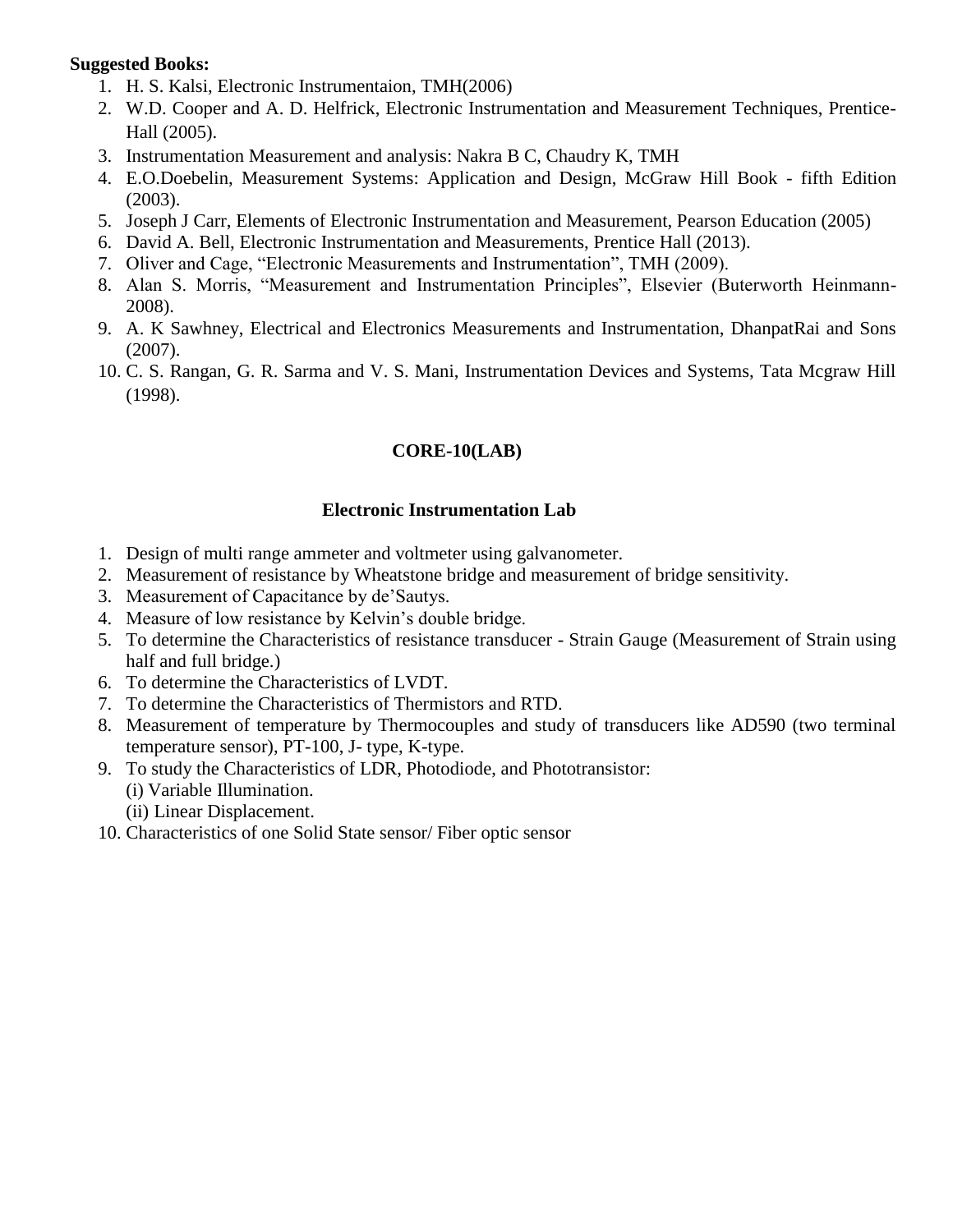# **SEMESTER-5 ELECTRONICS CORE-11 Microprocessor and Microcontrollers (Credits: Theory-04, Practicals-02)**

#### **Unit-1**

**Introduction to Microprocessor:** Introduction, Applications, Basic block diagram, Speed, Word size, Memory capacity, Classification of microprocessors (mention of different microprocessors being used) **Microprocessor 8085:** Features, Architecture -block diagram, General purpose registers, register pairs, flags, stack pointer, program counter, types of buses. Multiplexed address and data bus, generation of control signals, pin description of microprocessor 8085. Basic interfacing concepts, Memory mapped I/O and I/O mapped I/O.

**8085 Instructions:** Operation code, Operand & Mnemonics. Instruction set of 8085, instruction classification, addressing modes, instruction format. Data transfer instructions, arithmetic instructions, increment & decrement instructions, logical instructions, branch instructions and machine control instructions. Assembly language programming examples.

# **Unit-2**

Stack operations, subroutine, call and return instructions. Delay loops, use of counters, timing diagrams-instruction cycle, machine cycle, T- states, time delay.

Interrupt structure of 8085A microprocessor, processing of vectored and non-vectored interrupts, latency time and response time; Handling multiple interrupts

**Microcontrollers:** Introduction, different types of microcontrollers, embedded microcontrollers, processor architectures. Harvard vs. Princeton, CISC vs. RISC architectures, microcontroller memory types, microcontroller features, clocking, I/O pins, interrupts, timers, peripherals.

# **Unit-3**

**PIC16F887 Microcontroller:** Core features, Architecture, pin diagram, memory organization-Program and data memory organization, I/O Ports, oscillator module, Timer modules (Timer 0, Timer 1 and Timer 2), comparator module, analog-to-digital converter (ADC) module, data EEPROM, Enhanced capture/compare/PWM module , EUSART, master synchronous serial port (MSSP) module, special features of the CPU, interrupts, addressing modes, instruction set.

#### **Unit-4**

**Interfacing to PIC16F887:** LED, Switches, Solid State Relay, Seven Segment Display, 16x2 LCD display, 4x4 Matrix Keyboard, Digital to Analog Converter, Stepper Motor and DC Motor. Interfacing program examples using C language.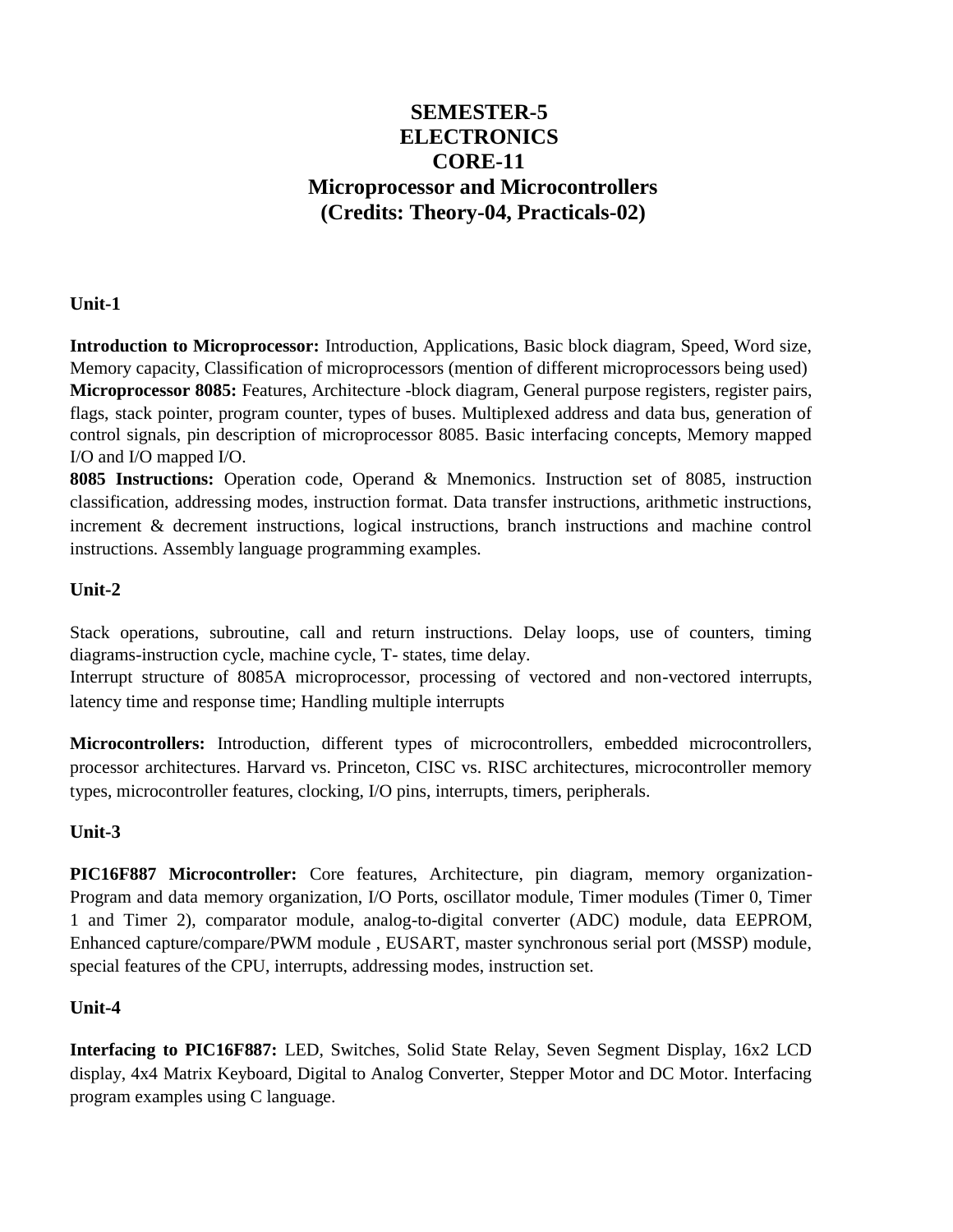#### **Suggested Books:**

- 1. Microprocessor Architecture, Programming and Applications with 8085, Ramesh S.Gaonkar - Wiley Eastern Limited- IV Edition.
- 2. Fundamentals of Microprocessor & Microcomputer: B. Ram—Danpat Rai Publications.
- 3. Microchip PIC16F87X datasheet
- 4. PIC Microcontrollers, Milan Verle, , mikro Elektronika, 1st edition (2008)
- 5. Muhammad Ali Mazidi, "Microprocessors and Microcontrollers", Pearson, 2006

# **CORE-11(LAB)**

# **Microprocessor and Microcontroller Lab**

# **8085 Assembly language programs:**

- 1. Program to transfer a block of data.
- 2. Program for multibyte addition
- 3. Program for multibyte subtraction
- 4. Program to multiply two 8-bit numbers.
- 5. Program to divide a 16 bit number by 8 bit number.
- 6. Program to search a given number in a given list.
- 7. Program to generate terms of Fibonacci series.
- 8. Program to find minimum and maximum among N numbers
- 9. Program to find the square root of an integer.
- 10. Program to find GCD of two numbers.
- 11. Program to sort numbers in ascending/descending order.
- 12. Program to verify the truth table of logic gates.

# **PIC Microcontroller Programming**

Note: Programs to be written using C programming language

- 1. LED blinking with a delay of 1 second.
- 2. Solid State Relay Interface
- 2. Interfacing of LCD (2X16).
- 3. Interfacing of stepper motor and Rotating stepper motor by N steps clockwise/anticlockwise with speed control.
- 4. To test all the gates of a given IC74XX is good or bad.
- 5. Generate sine, square, saw tooth, triangular and staircase waveform using DAC interface.
- 6. Display of 4- digit decimal number using the multiplexed 7-segment display interface.
- 7. Analog to digital conversion using internal ADC and display the result on LCD.
- 8. Implementation of DC-Volt meter (0-5V) using internal ADC and LCD
- 9. Digital to analog conversion using PWM (pulse delay to be implemented using timers).
- 10. Speed control of DC motor using PWM (pulse delay to be implemented using timers).
- 11. Interfacing of matrix keyboard (4X4).
- 12. Serial communication between microcontroller and PC.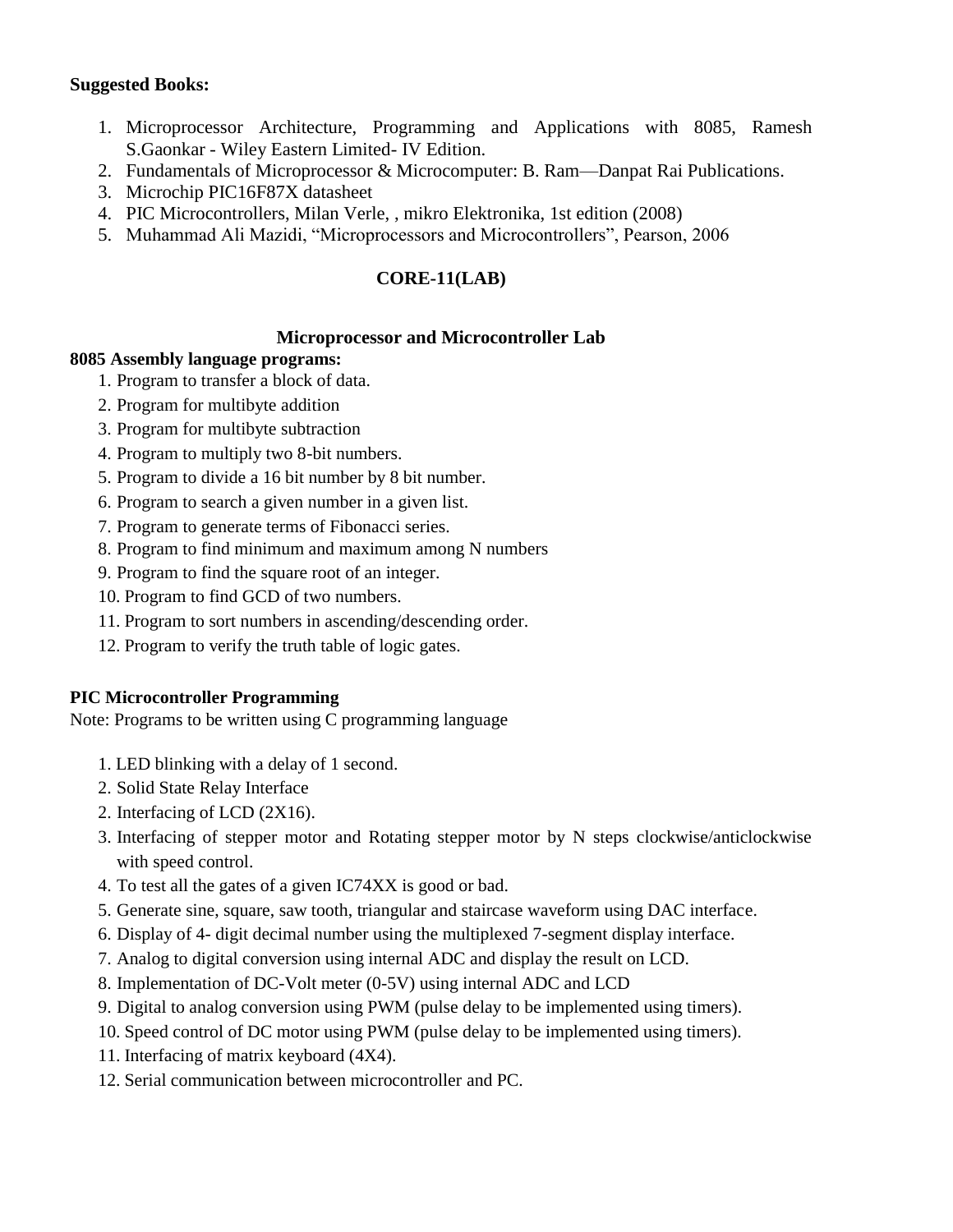# **SEMESTER-5 ELECTRONICS CORE-12 Electromagnetics (Credits: Theory-04, Practicals-02)**

#### **Unit-1**

**Vector Analysis:** Scalars and Vectors, Vector Algebra, Rectangular (Cartesian) Coordinate System, Vector Components and Unit Vector, Vector Field, Products, Cylindrical Coordinates, Spherical Coordinates, Differential Length, Area and Volume, Line Surface and Volume integrals, Del Operator, Gradient of a Scalar, Divergence and Curl of a Vector, the Laplacian.

**Electrostatic Fields:** Coulomb's Law and Electric Field, Field due to Discrete and Continuous Charge Distributions, Electric Flux Density, Gauss's Law and Applications, Divergence Theorem and Maxwell's First Equation. Electric Potential, Potential due to a Charge and Charge distribution, Electric dipole. Electric Fields in Conductors, Current and Current Density, Continuity of Current, Metallic Conductor Properties and Boundary Conditions, Method of Images. Dielectric materials, Polarization, Dielectric Constant, Isotropic and Anisotropic dielectrics, Boundary conditions, Capacitance and Capacitors. Electrostatic Energy and Forces.

#### **Unit- 2**

**Poisson's Equation and Laplace's Equation:** Derivation of Poisson's and Laplace's equation, Uniqueness Theorem, Examples of Solution of Laplace's Equation: Cartesian, Cylindrical and Spherical Coordinates. **Magnetostatics:** Biot Savert's law and Applications, Magnetic dipole, Ampere's Circuital Law, Curl and Stoke's Theorem, Maxwell's Equation, Magnetic Flux and Magnetic Flux Density, Scalar and Vector Magnetic Potentials. Magnetization in Materials and Permeability, Anisotropic materials, Magnetic Boundary Conditions, Inductors and Inductances, Magnetic Energy, Magnetic Circuits. Inductances and Inductors, Magnetic Energy, Forces and Torques.

# **Unit-3**

**Time-Varying Fields and Maxwell's Equations:** Faraday's Law of Electromagnetic Induction, Stationary Circuit in Time-Varying Magnetic Field, Transformer and Motional EMF, Displacement Current, Maxwell's Equations in differential and integral form and Constitutive Relations. Potential Functions, Lorentz gauge and the Wave Equation for Potentials, Concept of Retarded Potentials. Electromagnetic Boundary Conditions. Time-Harmonic Electromagnetic Fields and use of Phasors

# **Unit-4**

**Electromagnetic Wave Propagation:** Time- Harmonic Electromagnetic Fields and use of Phasors, the Electromagnetic Spectrum, Wave Equation in a source free isotropic homogeneous media, Uniform Plane Waves in Lossless and Lossy unbounded homogeneous media, Wave Polarization, Phase and Group velocity, Flow of Electromagnetic Power and Poynting Vector. Uniform Plane wave incident on a Plane conductor boundary, concept of reflection and standing wave.

**Guided Electromagnetic Wave Propagation:** Waves along Uniform Guiding Structures, TEM, TE and TM waves, Electromagnetic Wave Propagation in Parallel Plate and Rectangular Metallic Waveguides.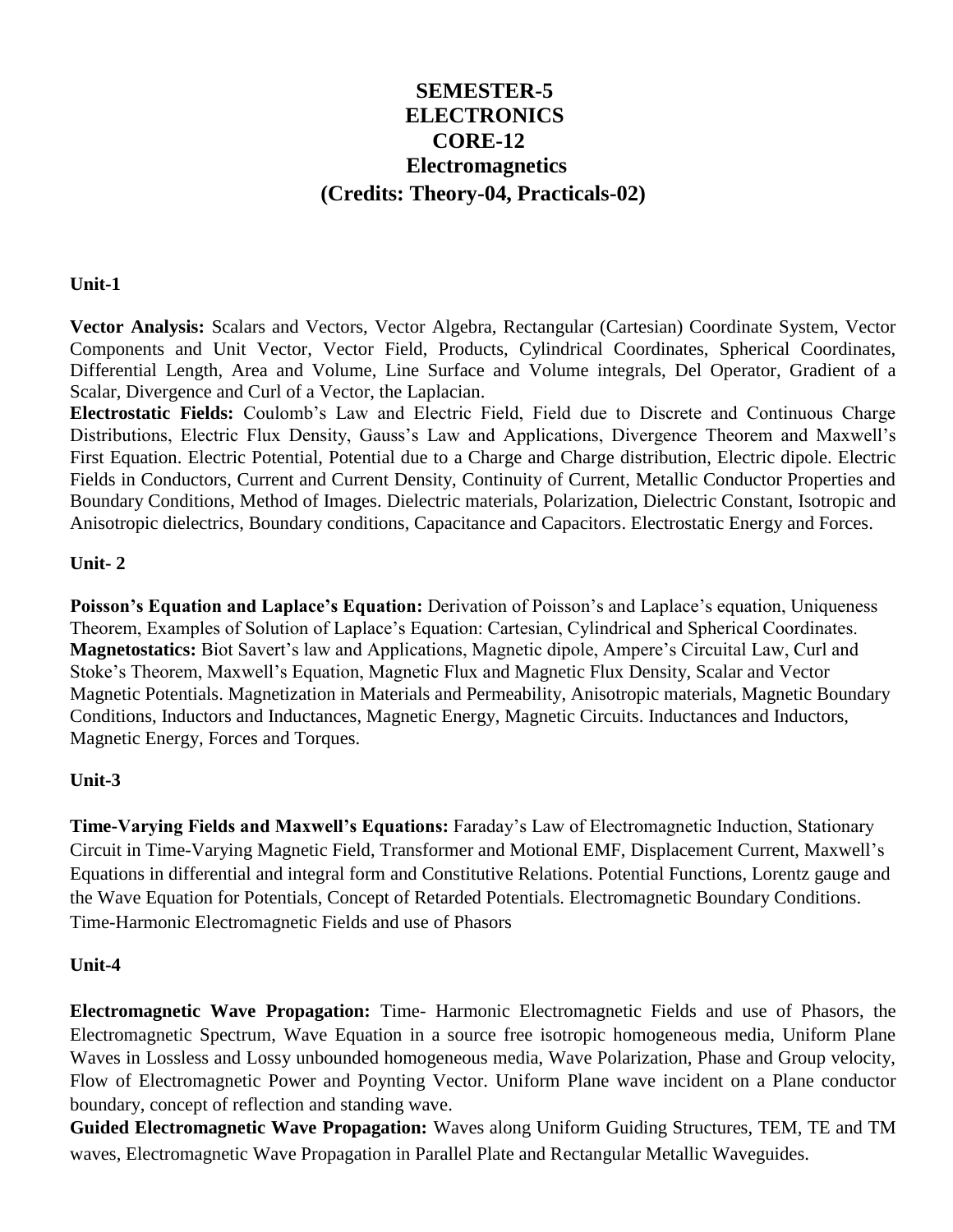#### **Suggested Books:**

- 1. Murray. R. Spiegel, Vector Analysis, Schaum series, Tata McGraw Hill (2006)
- 2. M. N. O. Sadiku, Elements of Electromagnetics, Oxford University Press (2001)
- 3. W. H. Hayt and J. A. Buck, Engineering Electromagnetics, Tata McGraw Hill (2006)
- 4. D. C. Cheng, Field and Wave Electromagnetics, Pearson Education (2001)
- 5. J. A. Edminster, Electromagnetics, Schaum Series, Tata McGraw Hill (2006)
- 6. N. Narayan Rao, Elements of Engineering Electromagnetics, Pearson Education (2006)
- 7. Introduction to Electrodynamics, D.J. Griffiths, Pearson Education (2012)
- 8. Electromagnetic Wave and Radiating System, Jordan and Balmain, Prentice Hall (1979)

# **CORE-12(LAB)**

#### **Electromagnetics Lab (**using Scilab/ any other similar freeware)

- 1. Understanding and Plotting Vectors.
- 2. Transformation of vectors into various coordinate systems.
- 3. 2D and 3D Graphical plotting with change of view and rotation.
- 4. Representation of the Gradient of a scalar field, Divergence and Curl of Vector Fields.
- 5. Plots of Electric field and Electric Potential due to charge distributions.
- 6. Plots of Magnetic Flux Density due to current carrying wire.
- 7. Programs and Contour Plots to illustrate Method of Images
- 8. Solutions of Poisson and Laplace Equations contour plots of charge and potential distributions
- 9. Introduction to Computational Electromagnetics: Simple Boundary Value Problems by Finite Difference/Finite Element Methods.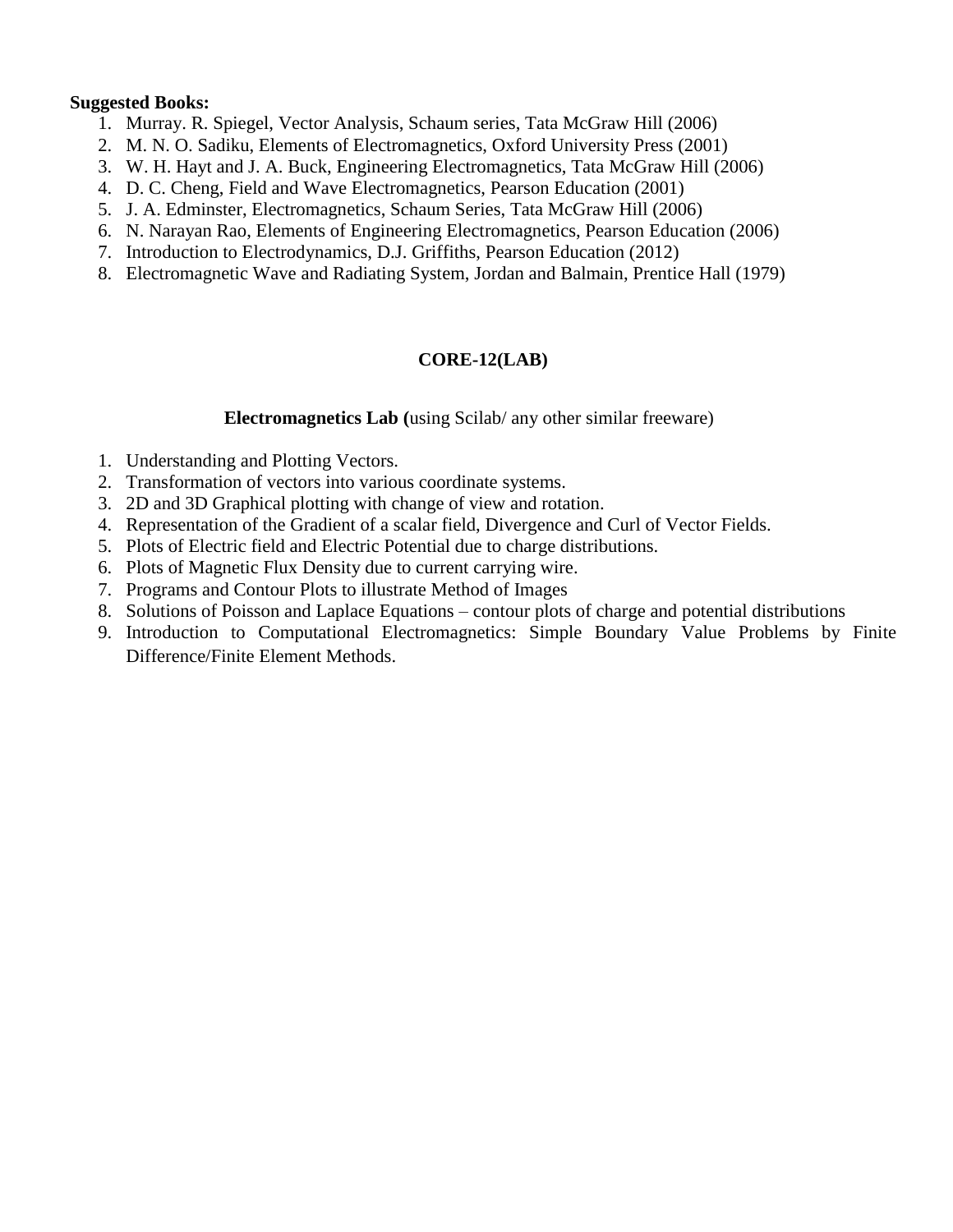# **SEMESTER-6 ELECTRONICS CORE-13 Communication Electronics (Credits: Theory-04, Practicals-02)**

#### **Unit-1**

**Electronic communication**: Block diagram of an electronic communication system, electromagnetic spectrum-band designations and applications, need for modulation, concept of channels and base-band signals. Concept of Noise, Types of Noise, Signal to noise ratio, Noise Figure, Noise Temperature, Friss formula.

#### **Unit-2**

**Amplitude Modulation:** Amplitude Modulation, modulation index and frequency spectrum. Generation of AM, Amplitude Demodulation (diode detector), Concept of Double side band suppressed carrier, Single side band suppressed carrier, other forms of AM (Pilot Carrier Modulation, Vestigial Side Band modulation, Independent Side Band Modulation). Block diagram of AM Transmitter and Receiver

**Angle modulation:** Frequency and Phase modulation, modulation index and frequency spectrum, equivalence between FM and PM, Generation of FM (direct and indirect methods), FM detector (PLL). Block diagram of FM Transmitter and Receiver Comparison between AM, FM and PM.

#### **Unit -3**

**Pulse Analog Modulation:** Channel capacity, Sampling theorem, PAM, PDM, PPM modulation and detection techniques, Multiplexing, TDM and FDM.

**Pulse Code Modulation:** Need for digital transmission, Quantizing, Uniform and Nonuniform Quantization, Quantization Noise, Companding, Coding, Decoding, Regeneration.

#### **Unit -4**

**Digital Carrier Modulation Techniques**: Block diagram of digital transmission and reception, Information capacity, Bit Rate, Baud Rate and M-ary coding. Amplitude Shift Keying (ASK), Frequency Shift Keying (FSK), Phase Shift Keying (PSK), Binary Phase Shift Keying (BPSK) and Quadrature Phase Shift Keying (QPSK)

#### **Suggested Books:**

- 1. Electronic communication systems- Kennedy,  $3<sup>rd</sup>$  edition, McGraw international publications
- 2. Principles of Electronic communication systems Frenzel, 3<sup>rd</sup> edition, McGraw Hill
- 
- 3. Communication Systems, S. Haykin, Wiley India (2006)<br>4. Advanced electronic communications systems Tomasi, 6<sup>th</sup> edition, PHI.
- 5. Communication Systems, S. Haykin, Wiley India (2006)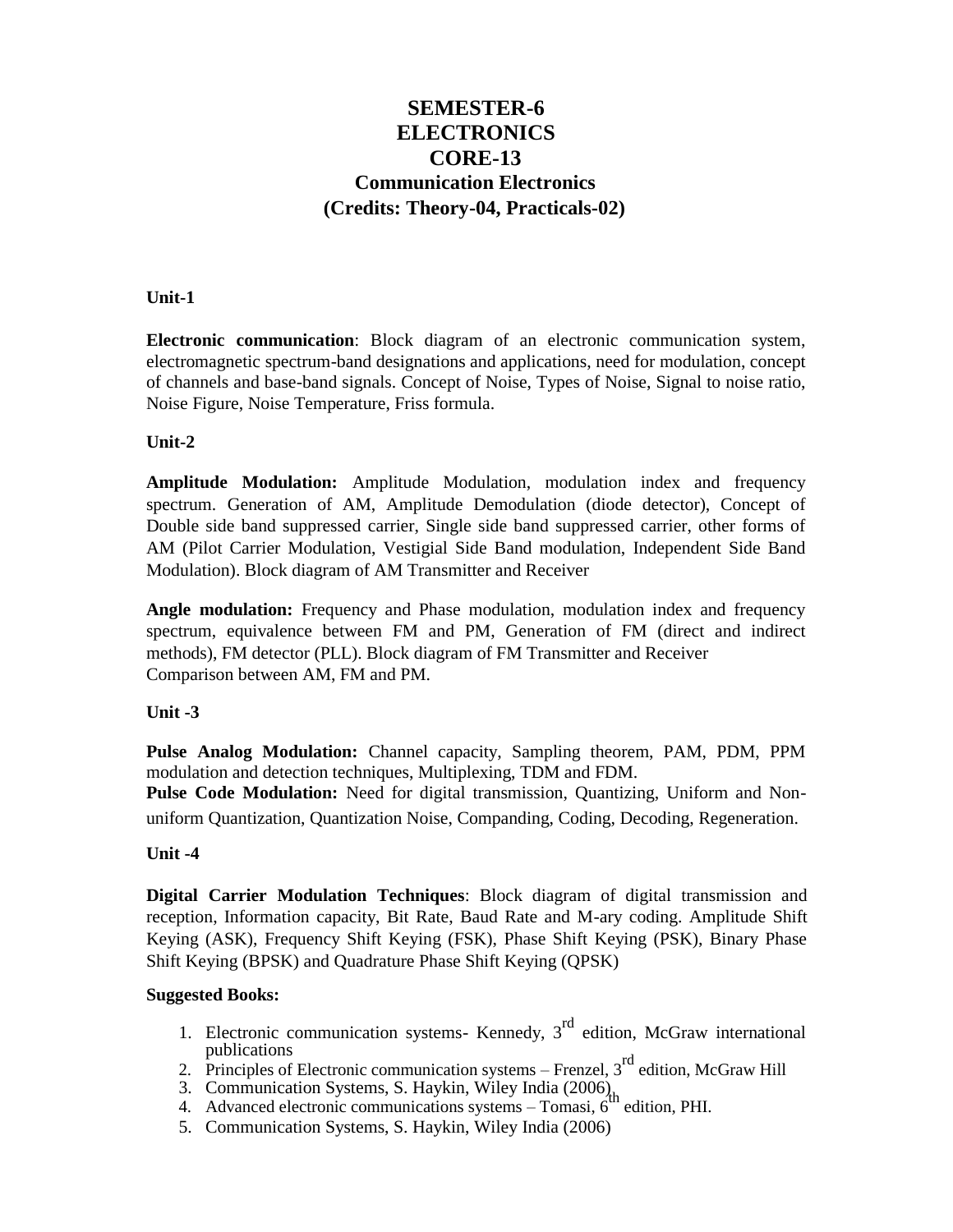#### **CORE-13(LAB)**

#### **Communication Electronics Lab (Hardware and Circuit Simulation Software)**

- 1. Study of Amplitude Modulation
- 2. Study of Amplitude Demodulation
- 3. Study of Frequency Modulation
- 4. Study of Frequency Demodulation
- 5. Study of Pulse Amplitude Modulation
- 6. AM Transmitter/Receiver
- 7. FM Transmitter/Receiver
- 8. Study of TDM, FDM
- 9. Study of Pulse Width Modulation
- 10. Study of Pulse Position Modulation
- 11. Study of Pulse Code Modulation
- 12. Study of Amplitude Shift Keying
- 13. Study of Phase Shift Keying,
- 14. Study of Frequency Shift Keying.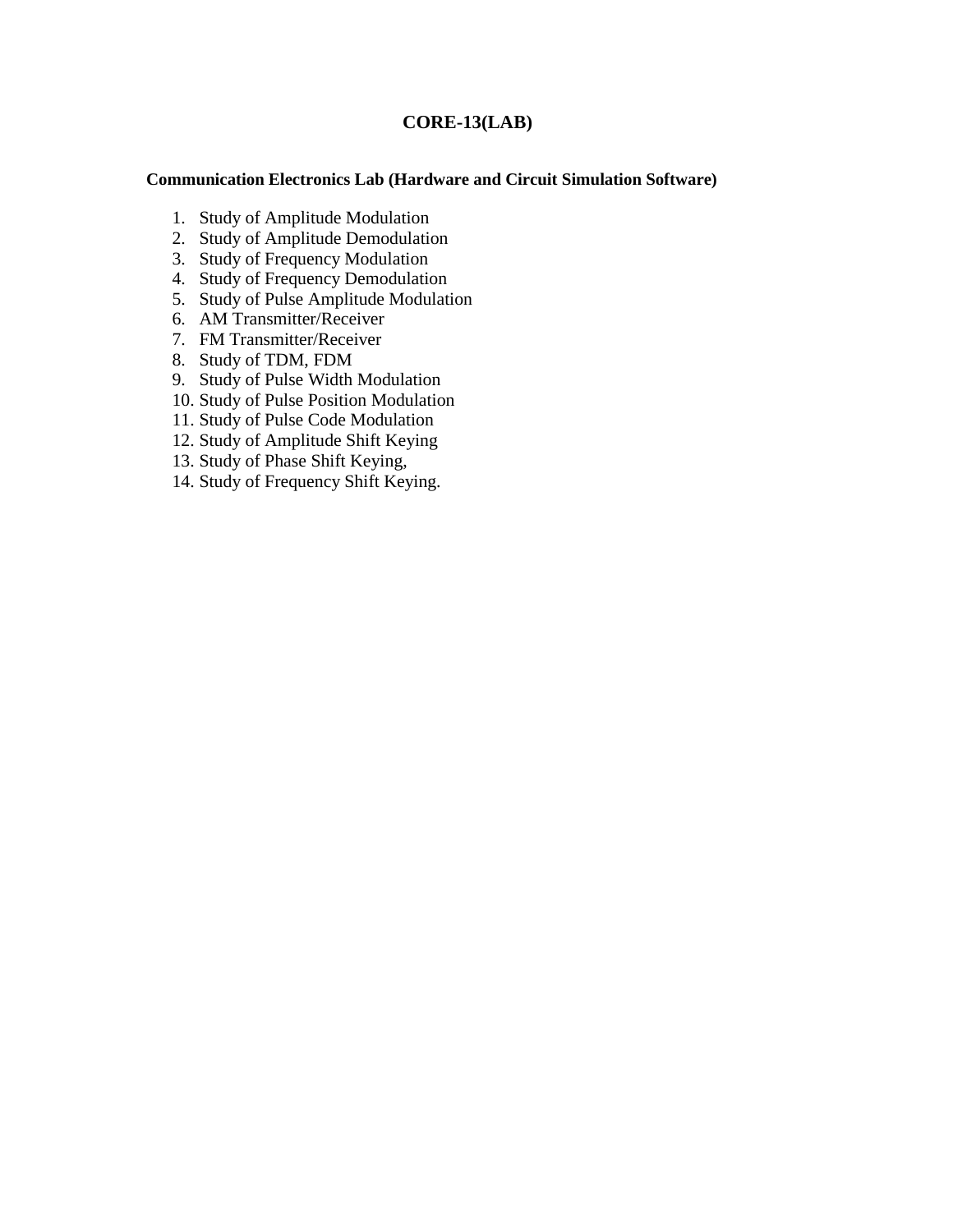# **SEMESTER-6 ELECTRONICS CORE-14 Photonics (Credits: Theory-04, Practicals-02)**

#### **Unit-1**

**Light as an Electromagnetic Wave:** Plane waves in homogeneous media, concept of spherical waves. Reflection and transmission at an interface, total internal reflection, Brewster's Law. Interaction of electromagnetic waves with dielectrics: origin of refractive index, dispersion.

**Interference :** Superposition of waves of same frequency, Concept of coherence, Interference by division of wavefront, Young's double slit, Division of Amplitude, thin film interference, anti-reflecting films, Newton's rings; Michelson interferometer. Holography. **Diffraction:** Huygen Fresnel Principle, Diffraction Integral, Fresnel and Fraunhoffer approximations. Fraunhoffer Diffraction by a single slit, rectangular aperture, double slit, Resolving power of microscopes and telescopes; Diffraction grating: Resolving power and Dispersive power

#### **Unit-2**

**Polarization:** Linear, circular and elliptical polarization, polarizer-analyzer and Malus' law; Double refraction by crystals, Interference of polarized light, Wave propagation in uniaxial media. Half wave and quarter wave plates. Faraday rotation and electro-optic effect.

#### **Unit-3**

**Light Emitting Diodes**: Construction, materials and operation.

**Lasers:** Interaction of radiation and matter, Einstein coefficients, Condition for amplification, laser cavity, threshold for laser oscillation, line shape function. Examples of common lasers. The semiconductor injection laser diode.

**Photodetectors:** Bolometer, Photomultiplier tube, Charge Coupled Device. Photo transistors and Photodiodes (p-i-n, avalanche), quantum efficiency and responsivity.

**LCD Displays:** Types of liquid crystals, Principle of Liquid Crystal Displays, applications, advantages over LED displays.

#### **Unit-4**

**Guided Waves and the Optical Fiber:** TE and TM modes in symmetric slab waveguides, effective index, field distributions, Dispersion relation and Group Velocity. Step index optical fiber, total internal reflection, concept of linearly polarized waves in the step index circular dielectric waveguides, single mode and multimode fibers, attenuation and dispersion in optical fiber.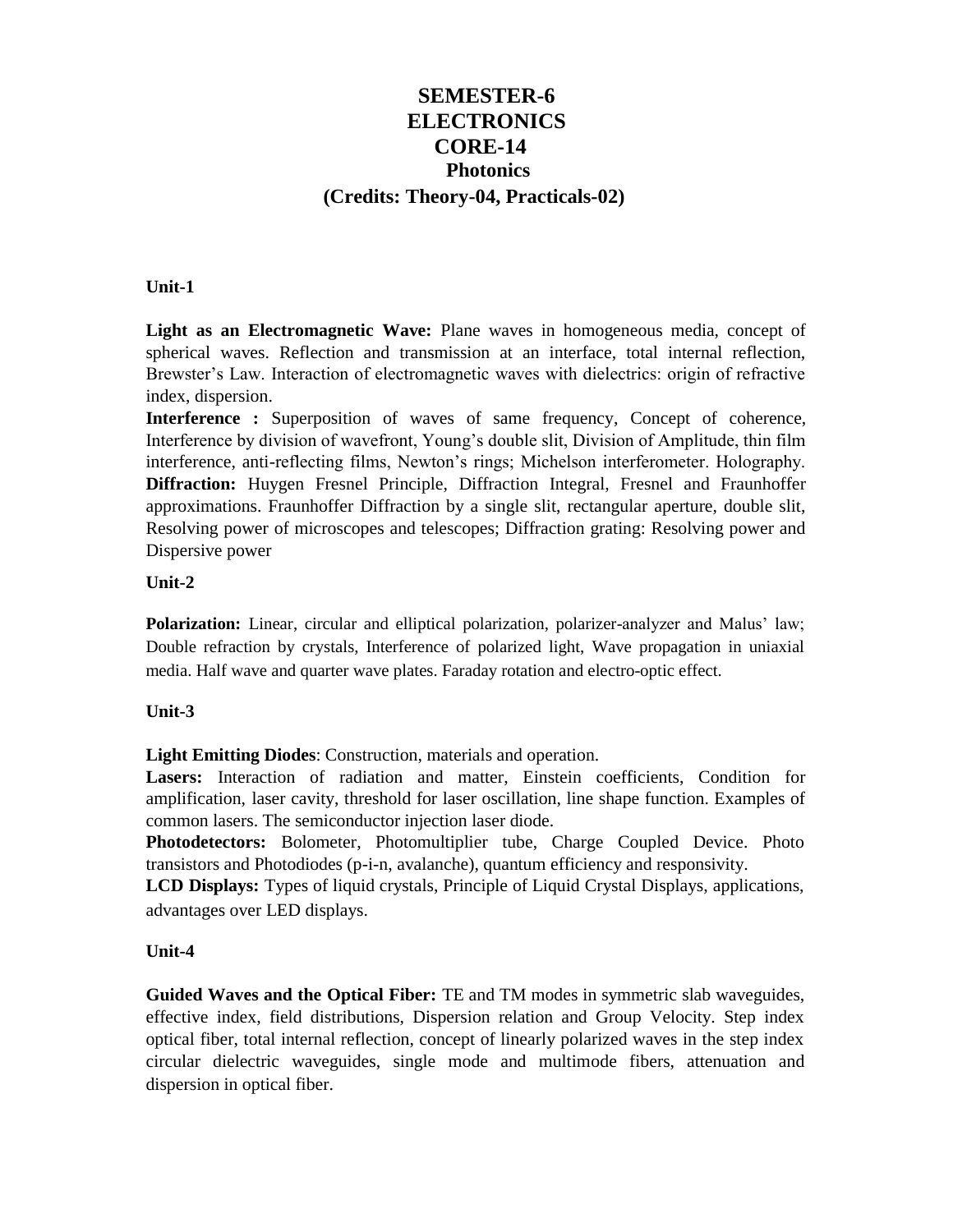#### **Suggested Books:**

- 1. Ajoy Ghatak, Optics, Tata McGraw Hill, New Delhi (2005)
- 2. E. Hecht, Optics, Pearson Education Ltd. (2002)
- 3. J. Wilson and J. F. B. Hawkes, Optoelectronics: An Introduction, Prentice Hall India (1996)
- 4. S. O. Kasap, Optoelectronics and Photonics: Principles and Practices, Pearson Education (2009)
- 5. Ghatak A.K. and Thyagarajan K., "Introduction to fiber optics," Cambridge Univ. Press. (1998)

#### **CORE-14(LAB)**

#### **Photonics Lab**

- 1. To verify the law of Malus for plane polarized light.
- 2. To determine wavelength of sodium light using Michelson's Interferometer.
- 3. To determine wavelength of sodium light using Newton's Rings.
- 4. To determine the resolving power and Dispersive power of Diffraction Grating.
- 5. Diffraction experiments using a laser.
- 6. Study of Faraday rotation.
- 7. Study of Electro-optic Effect.
- 8. To determine the specific rotation of scan sugar using polarimeter.
- 9. To determine characteristics of LEDs and Photo- detector.
- 10. To measure the numerical aperture of an optical fiber.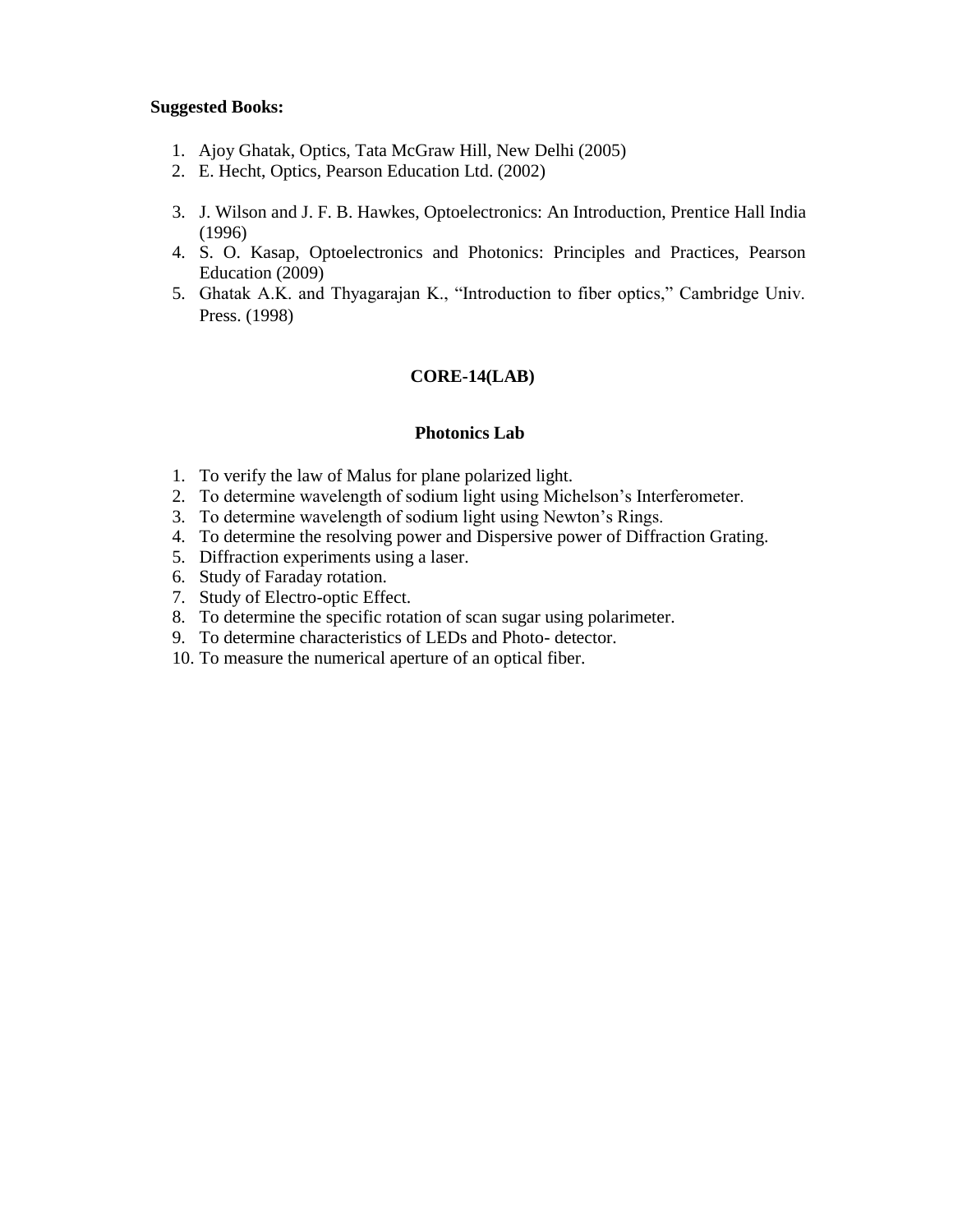# DISCIPLINE SPECIFIC ELECTIVE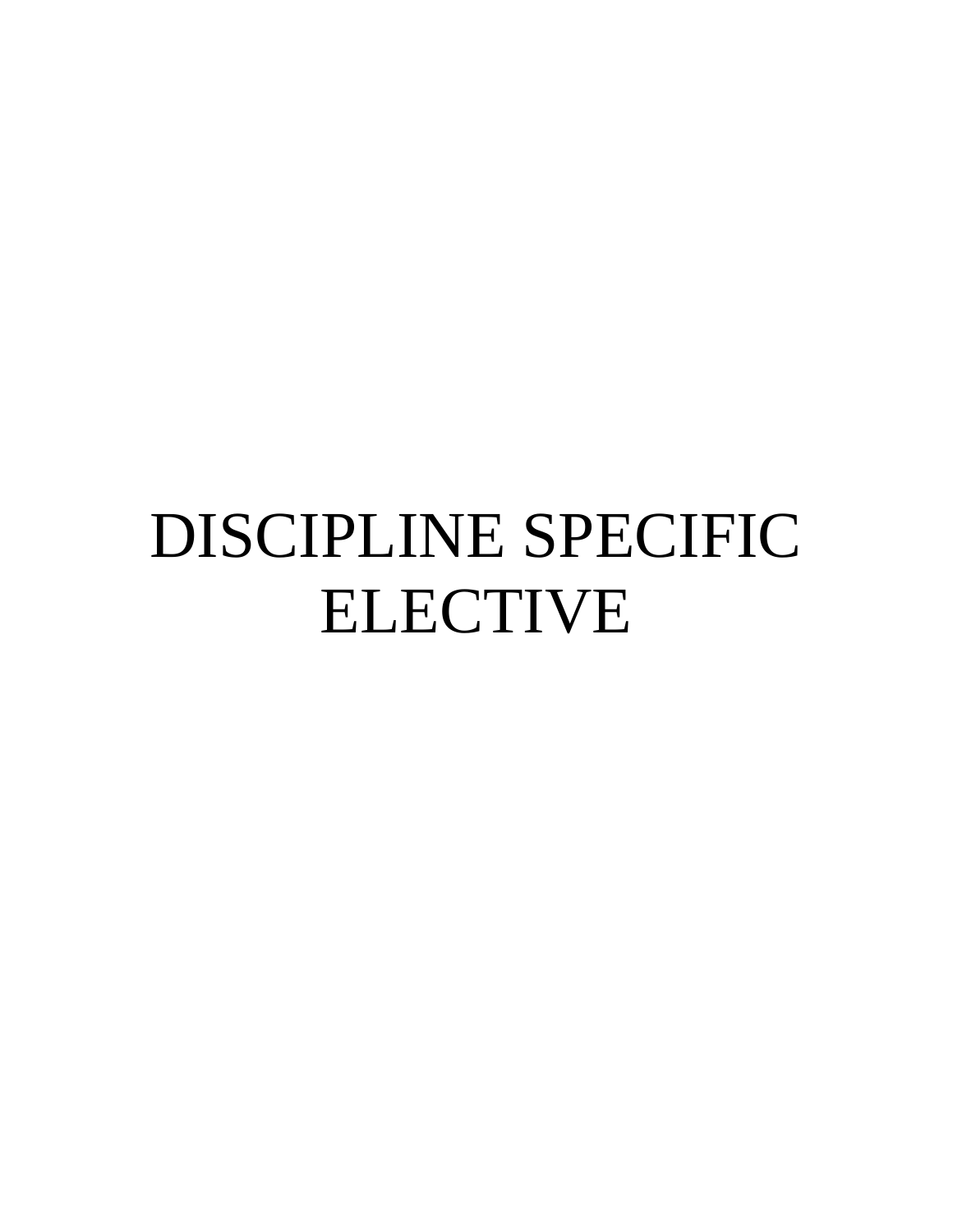# **SEMESTER-5 ELECTRONICS DSE-1 Power Electronics (Credits: Theory- 04, Practicals-02)**

#### **Unit- 1**

**Power Devices:** Need for semiconductor power devices, Power diodes, Enhancement of reverse blocking capacity, Introduction to family of thyristors.

**Silicon Controlled Rectifier (SCR**): structure, I-V characteristics, Turn-On and Turn-Off characteristics, ratings, Factors affecting the characteristics/ratings of SCR, Gatetriggering circuits, Control circuits design and Protection circuits, Snubber circuit.

#### **Unit- 2**

**Diac and Triac:** Basic structure, working and V-I characteristic of, application of a Diac as a triggering device for a Triac.

**Insulated Gate Bipolar Transistors (IGBT**): Basic structure, I-V Characteristics, switching characteristics, device limitations and safe operating area (SOA) etc.

**Application of SCR:** SCR as a static switch, phase controlled rectification, single phase half wave, full wave and bridge rectifiers with inductive  $\&$  non-inductive loads; AC voltage control using SCR and Triac as a switch.

**Power MOSFETs**: operation modes, switching characteristics, power BJT, second breakdown, saturation and quasi-saturation state.

#### **Unit- 3**

**Power Inverters:** Need for commutating circuits and their various types, d.c. link invertors, Parallel capacitor commutated invertors with and without reactive feedback and its analysis, Series Invertor, limitations and its improved versions, bridge invertors.

**Choppers:** basic chopper circuit, types of choppers(Type A-D), step-down chopper, step-up chopper, operation of d.c. chopper circuits using self commutation (A  $\&$  B- type commutating circuit), cathode pulse turn-off chopper(using class D commutation), load sensitive cathode pulse turn-off chopper (Jones Chopper), Morgan's chopper

#### **Unit- 4**

**Electromechanical Machines:** DC Motors, Basic understanding of field and armature, Principle of operation, EMF equation, Back EMF, Factors controlling motor speed, Thyristor based speed control of dc motors, AC motor (Induction Motor only), Rotor and stator, torque & speed of induction motor, Thyristor control of ac motors(block diagrams only)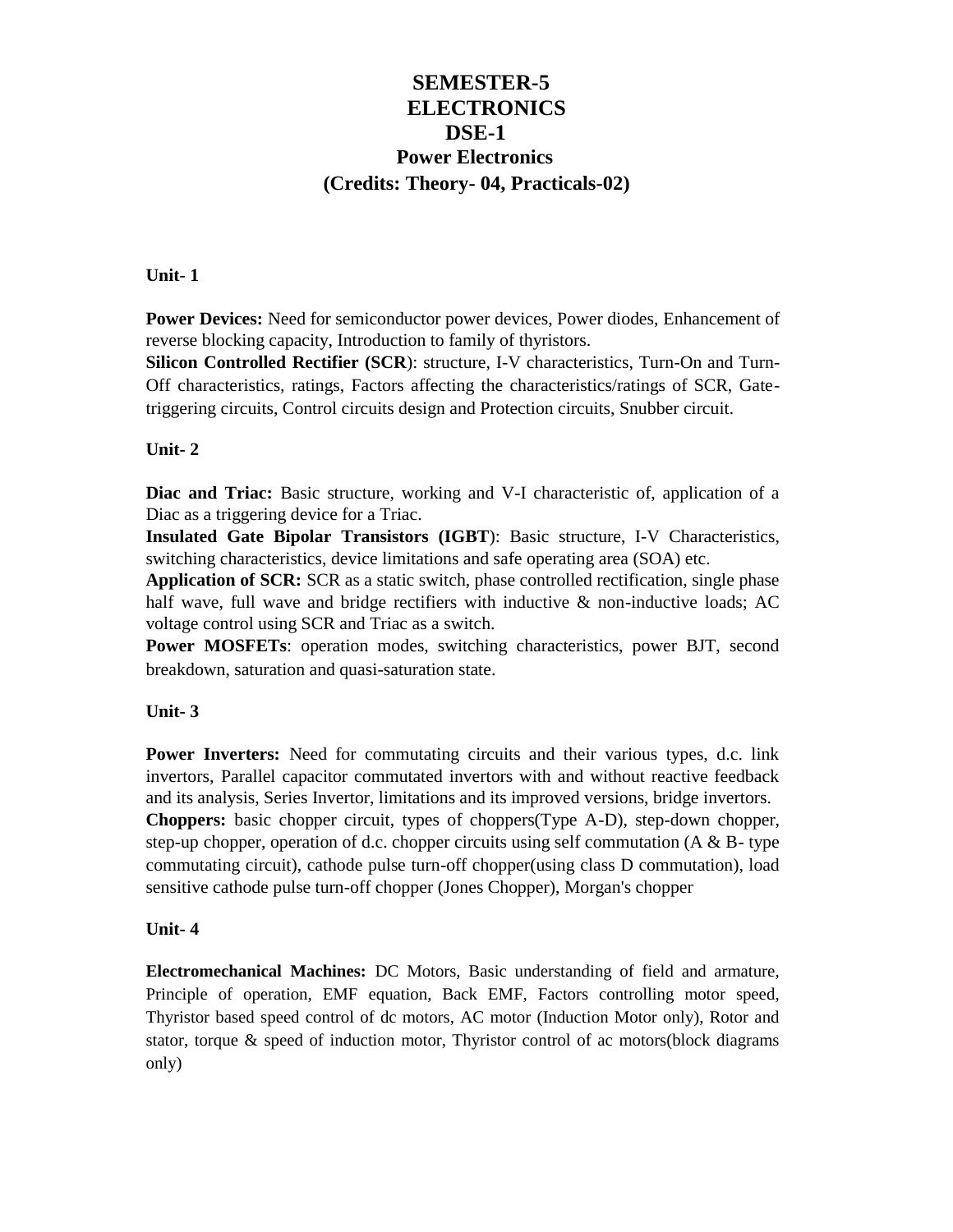#### **Suggested Books:**

- 1. Power Electronics, P.C. Sen, TMH
- 2. Power Electronics & Controls, S.K. Dutta
- 3. Power Electronics, M.D. Singh & K.B. Khanchandani, TMH
- 4. Power Electronics Circuits, Devices and Applications, 3rd Edition, M.H. Rashid, Pearson Education
- 5. Power Electronics, Applications and Design, Ned Mohan, Tore.
- 6. Power Electronics, K. HariBabu, Scitech Publication.
- 7. Power Electronics, M.S. Jamil Asghar, PHI.
- 8. A Textbook of Electrical Technology-Vol-II, B.L. Thareja, A.K. Thareja, S.Chand

#### **DSE-1(LAB)**

#### **Power Electronics Lab**

- 1. Study of I-V characteristics of DIAC
- 2. Study of I-V characteristics of a TRIAC
- 3. Study of I-V characteristics of a SCR
- 4. SCR as a half wave and full wave rectifiers with R and RL loads
- 5. DC motor control using SCR.
- 6. DC motor control using TRIAC.
- 7. AC voltage controller using TRIAC with UJT triggering.
- 8. Study of parallel and bridge inverter.
- 9. Design of snubber circuit
- 10. VI Characteristic of MOSFET and IGBT (Both)
- 11. Study of chopper circuits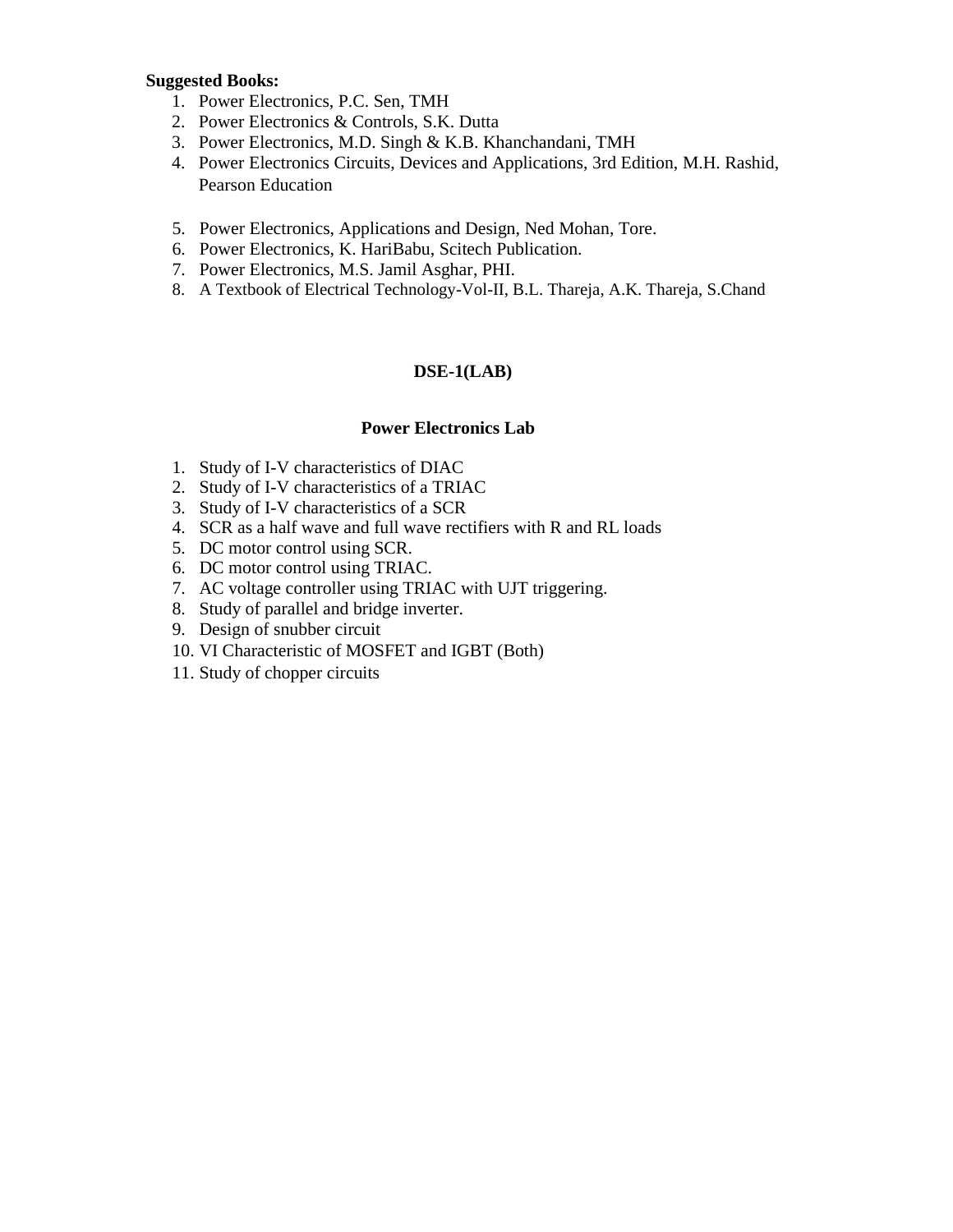# **SEMESTER-5 ELECTRONICS DSE-2 Numerical Techniques (Credits: Theory-04, Practicals-02)**

#### **Unit-1**

**Numerical Methods**: Floating point, Round-off error, Error propagation, Stability, Programming errors.

**Solution of Transcendental and Polynomial Equations**  $f(x)=0$ **:** Bisection method, Secant and Regula Falsi Methods, Newton Raphson method, Rate of convergence, General Iteration Methods, Newton's Method for Systems, Method for Complex Roots , Roots of Polynomial Equations.

#### **Unit-2**

**Interpolation and Polynomial Approximations**: Taylor Series and Calculation of Functions, Langrange Interpolation, Newton Divided Difference Interpolation (forward and backward difference formulae), Truncation errors.

**Curve Fitting:** Least square fitting, Curve fitting, Interpolation by Spline functions.

#### **Unit-3**

**Numerical Integration**: Trapezoidal Rule, Error bounds and estimate for the Trapezoidal rule, Simpson's Rule, Error of Simpson's rule.

**Numerical Differentiation**: Finite difference method and applications to electrostatic boundary value problems.

**Numerical methods for first order differential equations:** Euler-Cauchy Method, Heun's Method, Classical Runge Kutta method of fourth order. Methods for system and higher order equations.

#### **Unit- 4**

**Numerical Methods in Linear Algebra:** Linear systems Ax=B, Gauss Elimination, Partial Pivoting, LU factorization, Doolittle's, Crout's and Cholesky's method. Matrix Inversion, Gauss-Jordon, Iterative Methods: Gauss-Seidel Iteration, Jacobian Iteration. **Matrix Eigenvalue:** Power Method.

#### **Suggested Books:**

- 1. E. Kreyszig, Advanced Engineering Mathematics, John Wiley & Sons (1999).
- 2. V. Rajaraman, Computer Oriented Numerical Methods, Prentice Hall India, Third Edition.
- 3. S. S. Sastry, Introductory Methods of Numerical Analysis, Prentice Hall India (2008).
- 4. M. K. Jain, S. R. K. Iyengar and R. K. Jain, Numerical Methods: Problems and Solutions, New Age International (2007).
- 5. B.S. Grewal, Numerical Methods in Engineering and Science with Programs in C and C++, Khanna Publishers (2012).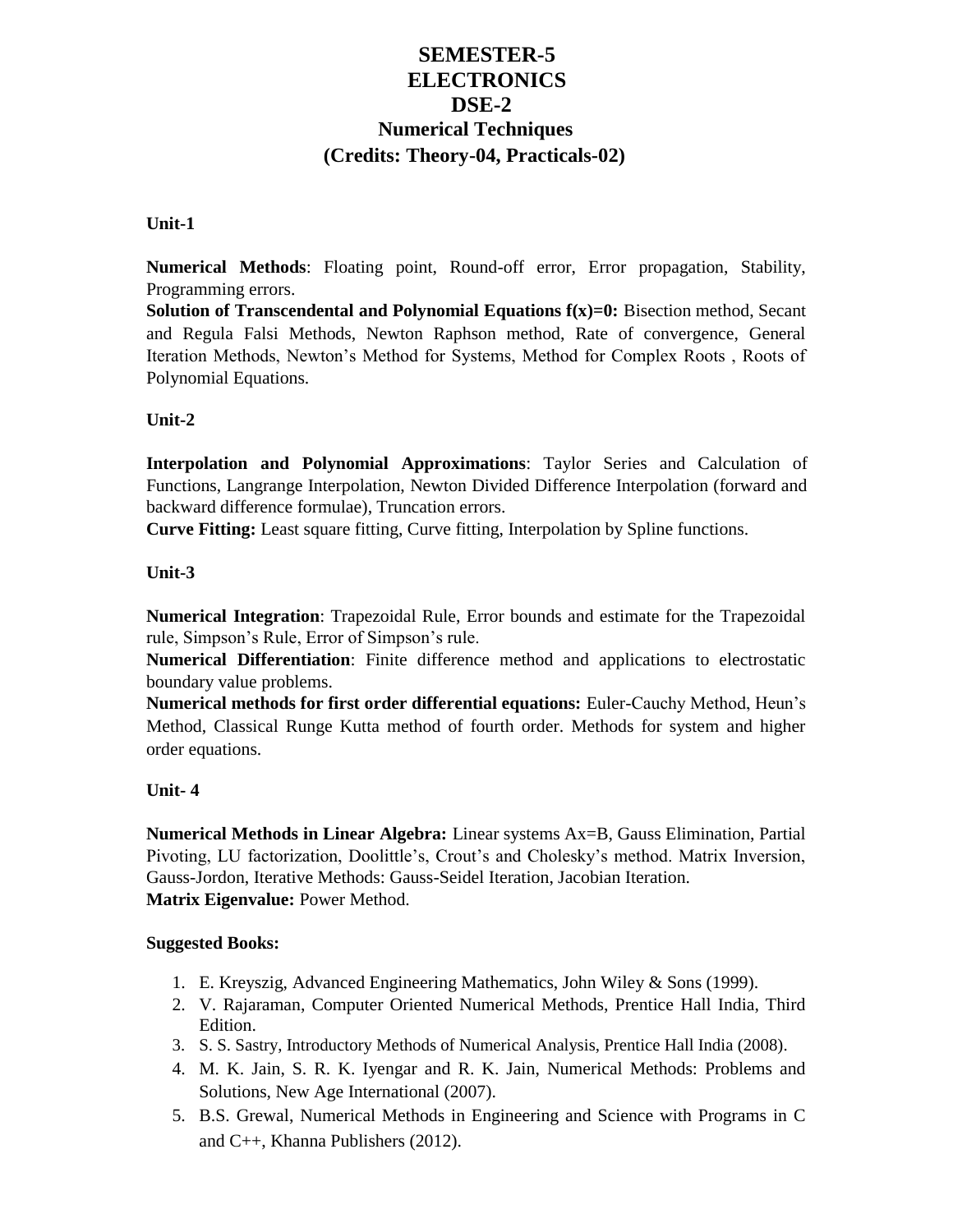# **DSE-2(LAB)**

**Numerical Techniques Lab (**C language**/** Scilab/MATLAB/Other Mathematical Simulation software)

- 1. Program to implement Bisection Method
- 2. Program to implement Secant Method
- 3. Program to implement Regula falsi method
- 4. Program to implement Newton Raphson Method
- 5. Program to implement Trapezoidal rule
- 6. Program to implement Simpson's rule
- 7. Program to implement Runge Kutta Method
- 8. Program to implement Euler-Cauchy Method
- 9. Program to implement Gauss-Jordon Method
- 10. Program to implement Gauss-Seidel Iteration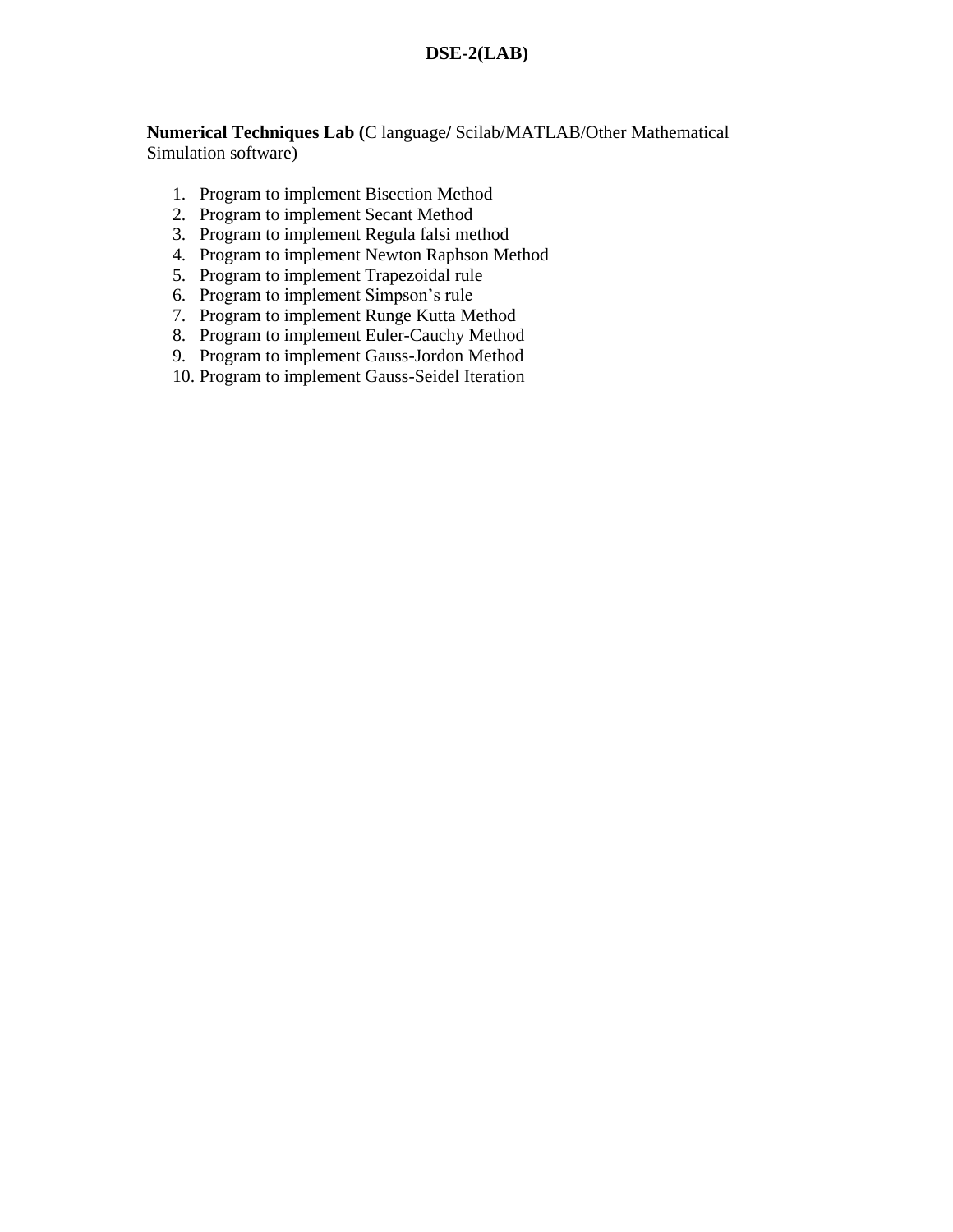# **SEMESTER-6 ELECTRONICS DSE-3 Control Systems (Credits: Theory-04, Practicals-02)**

#### **Unit 1**

**Introduction to Control Systems:** Open loop and Closed loop control systems, Mathematical modeling of physical systems (Electrical, Mechanical and Thermal), Derivation of transfer function, Armature controlled and field controlled DC servomotors, AC servomotors, block diagram representation & signal flow graph, Reduction Technique, Mason's Gain Formula. Effect of feedback on control systems.

#### **Unit 2**

**Time Domain Analysis:** Time domain performance criteria, transient response of first, second & higher order systems, steady state errors and static error constants, Performance indices.

**Concept of Stability:** Asymptotic stability and conditional stability, Routh – Hurwitz criterion, relative stability analysis, Root Locus plots and their applications.

#### **Unit 3**

**Frequency Domain Analysis:** Correlation between time and frequency response, Polar and inverse polar plots, frequency domain specifications, Logarithmic plots (Bode Plots), gain and phase margins, Nyquist stability criterion, relative stability using Nyquist criterion, constant M & N circles.

#### **Unit 4**

**State Space Analysis:** Definitions of state, state variables, state space, representation of systems, Solution of time invariant, homogeneous state equation, state transition matrix and its properties.

**Controllers and Compensation Techniques:** Response with P, PI and PID Controllers, Concept of compensation, Lag, Lead and Lag-Lead networks

#### **Suggested Books:**

- 1. J. Nagrath& M. Gopal, Control System Engineering, New Age International, 2000
- 2. K. Ogata, Modern Control Engineering, PHI 2002
- 3. B. C. Kuo, "Automatic control system", Prentice Hall of India, 2000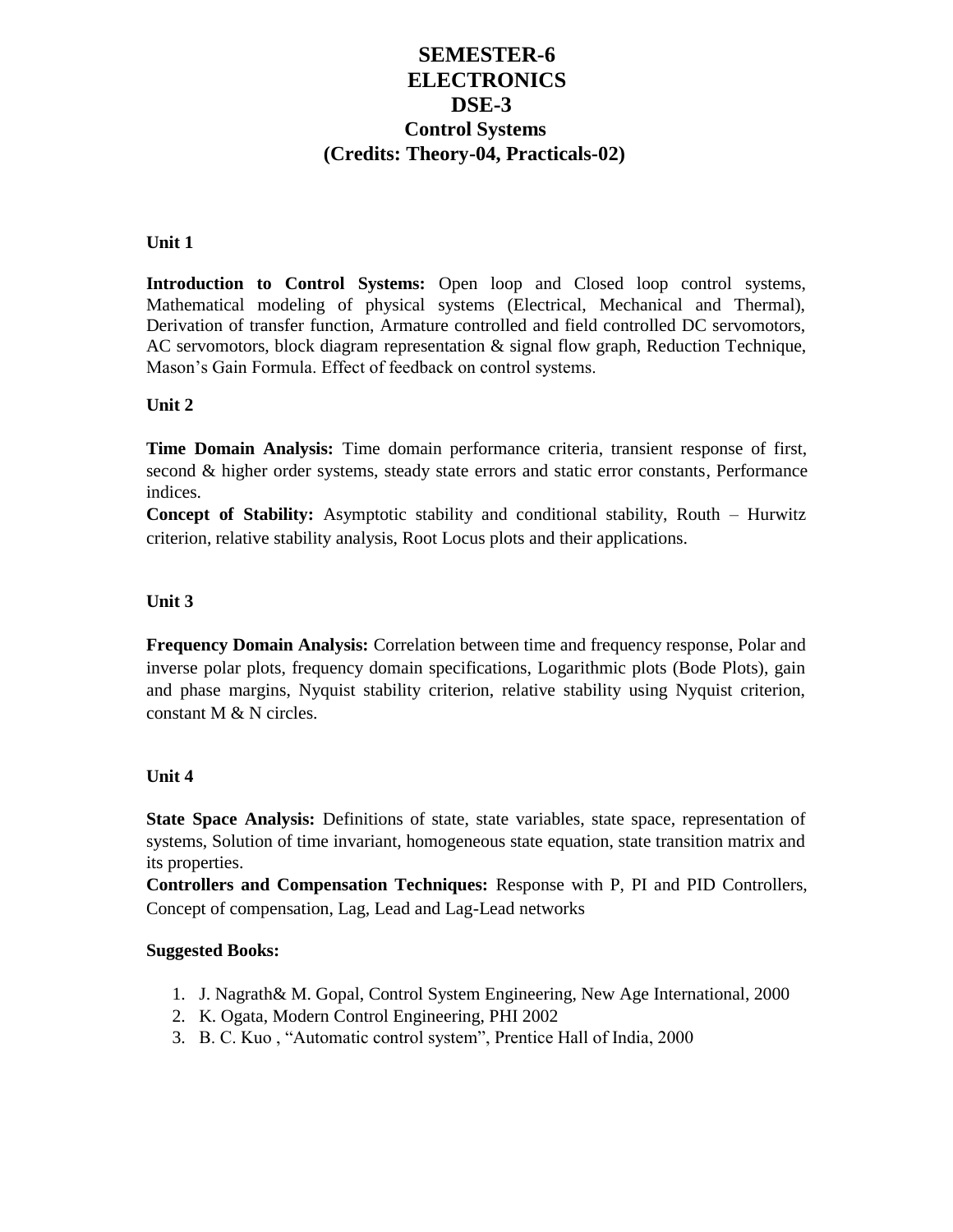# **DSE-3(LAB)**

# **Control Systems Lab** (Hardware and Scilab/MATLAB/Other Mathematical Simulation software)

# **30 Lectures**

- 1. To study characteristics of: a. Synchro transmitter receiver, b. Synchro as an error detector
- 2. To study position control of DC motor
- 3. To study speed control of DC motor
- 4. To find characteristics of AC servo motor
- 5. To study time response of type 0, 1 and 2 systems
- 6. To study frequency response of first and second order systems
- 7. To study time response characteristics of a second order system.
- 8. To study effect of damping factor on performance of second order system
- 9. To study frequency response of Lead and Lag networks.
- 10. Study of P, PI and PID controller.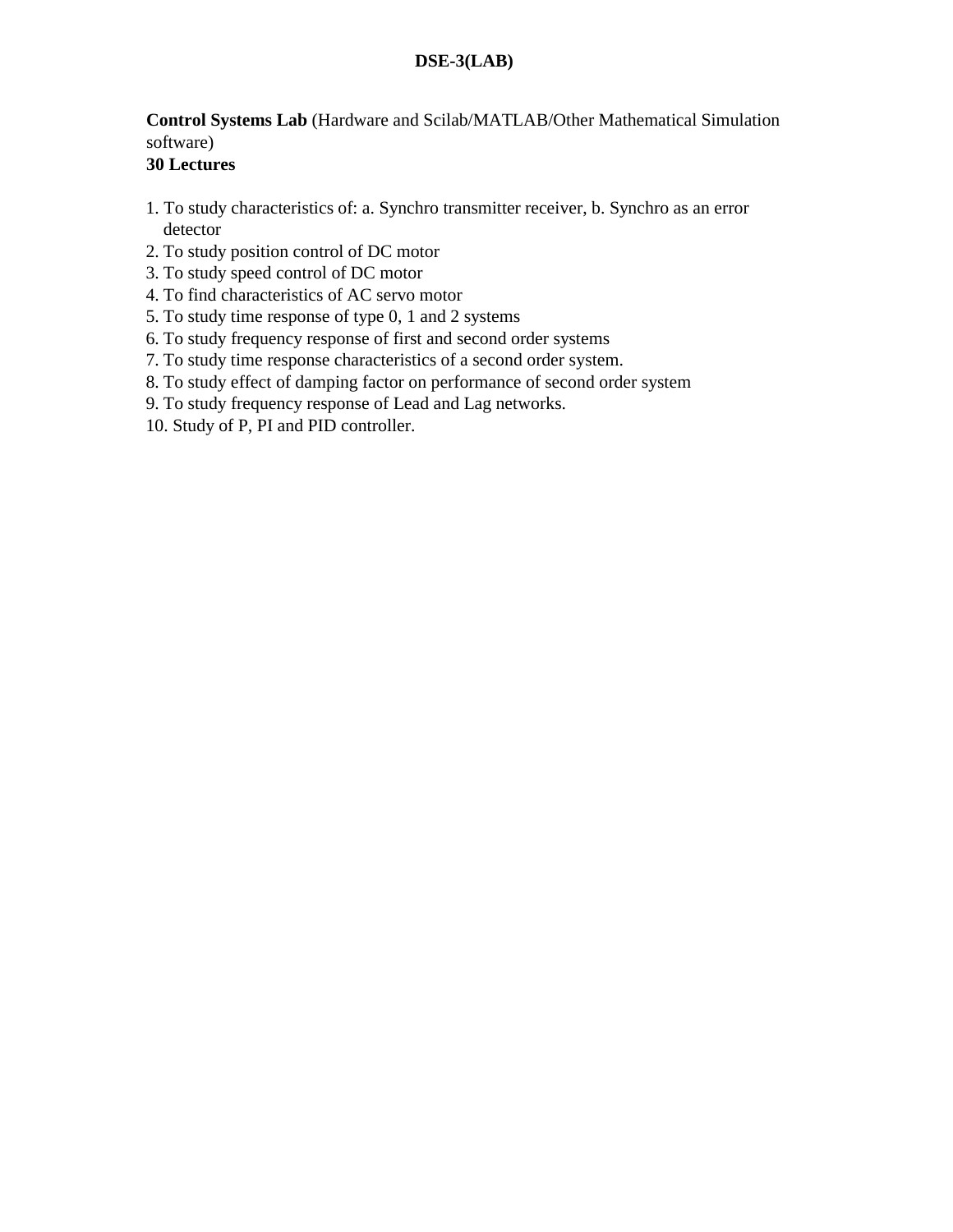# SKILL ENHANCEMENT COURSE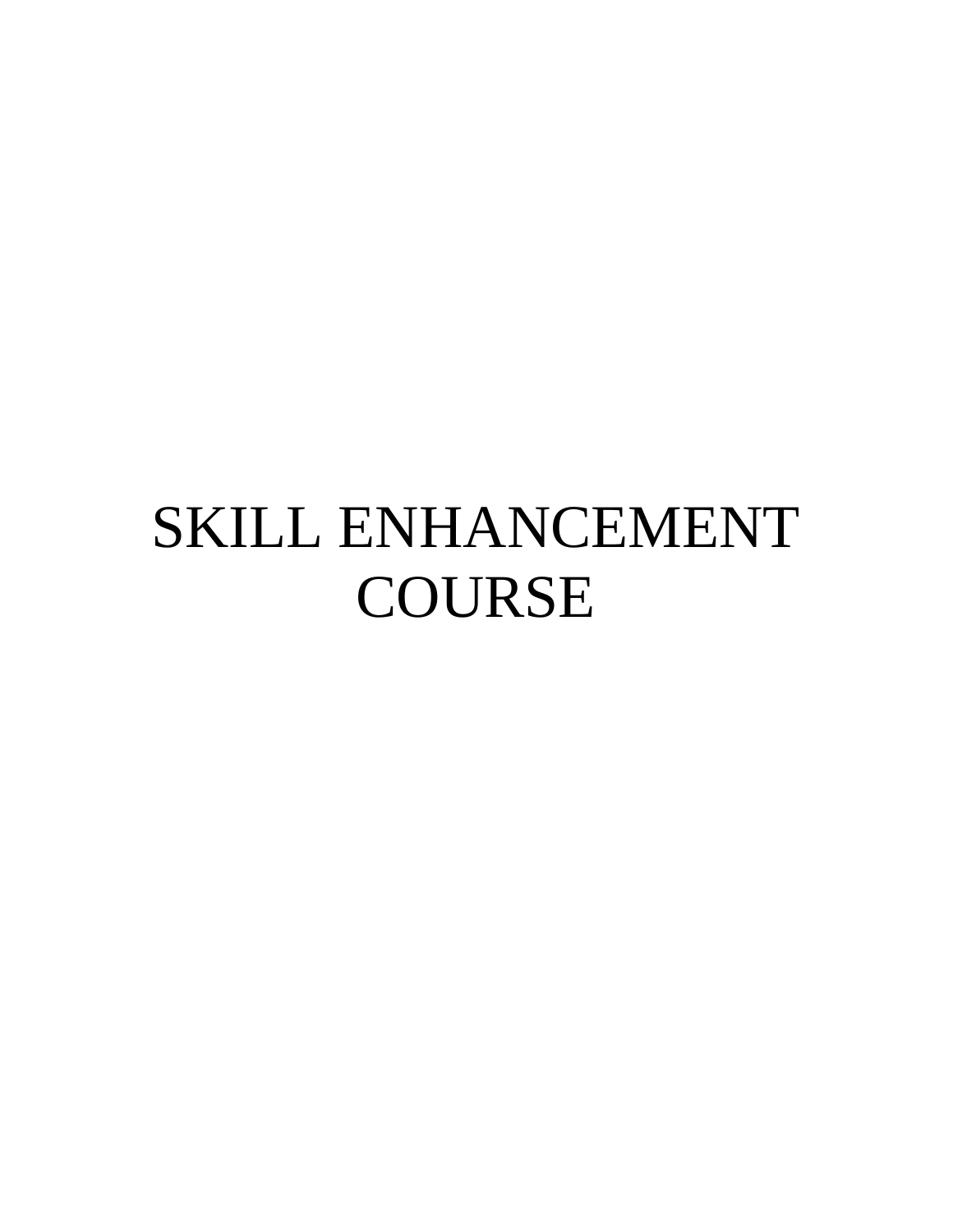# **SEMISER-4 ELECTR0NICS SEC-2 Design and Fabrication of Printed Circuit Boards (Credits: 02)**

#### **Unit 1:**

PCB Advantages, components of PCB, Electronic components, Microprocessors and Microcontrollers, IC's, Surface Mount Devices (SMD).

Classification of PCB - single, double, multilayer and flexible boards, Manufacturing of PCB, PCB standards.

#### **Unit 2:**

Schematic diagram, General, Mechanical and Electrical design considerations, Placing and Mounting of components, Conductor spacing, routing guidelines, heat sinks and package density, Net list, creating components for library, Tracks, Pads, Vias, power plane, grounding.

#### **Unit 3**

Design automation, Design Rule Checking; Exporting Drill and Gerber Files; Drills; Footprints and Libraries Adding and Editing Pins, copper clad laminates materials of copper clad laminates, properties of laminates (electrical & physical), types of laminates, soldering techniques.

#### **Unit 4**

Film master preparation, Image transfer, photo printing, Screen Printing, Plating techniques etching techniques, Mechanical Machining operations, Lead cutting and Soldering Techniques, Testing and quality controls. Trends, Environmental concerns in PCB industry.

#### **Suggested Books:**

- 1. Printed circuit Board Design & Technology by Walter C. Bosshart, Tata McGraw Hill.
- 2. Printed Circuit Board –Design, Fabrication, Assembly & Testing, R.S. Khandpur, TATA McGraw Hill Publisher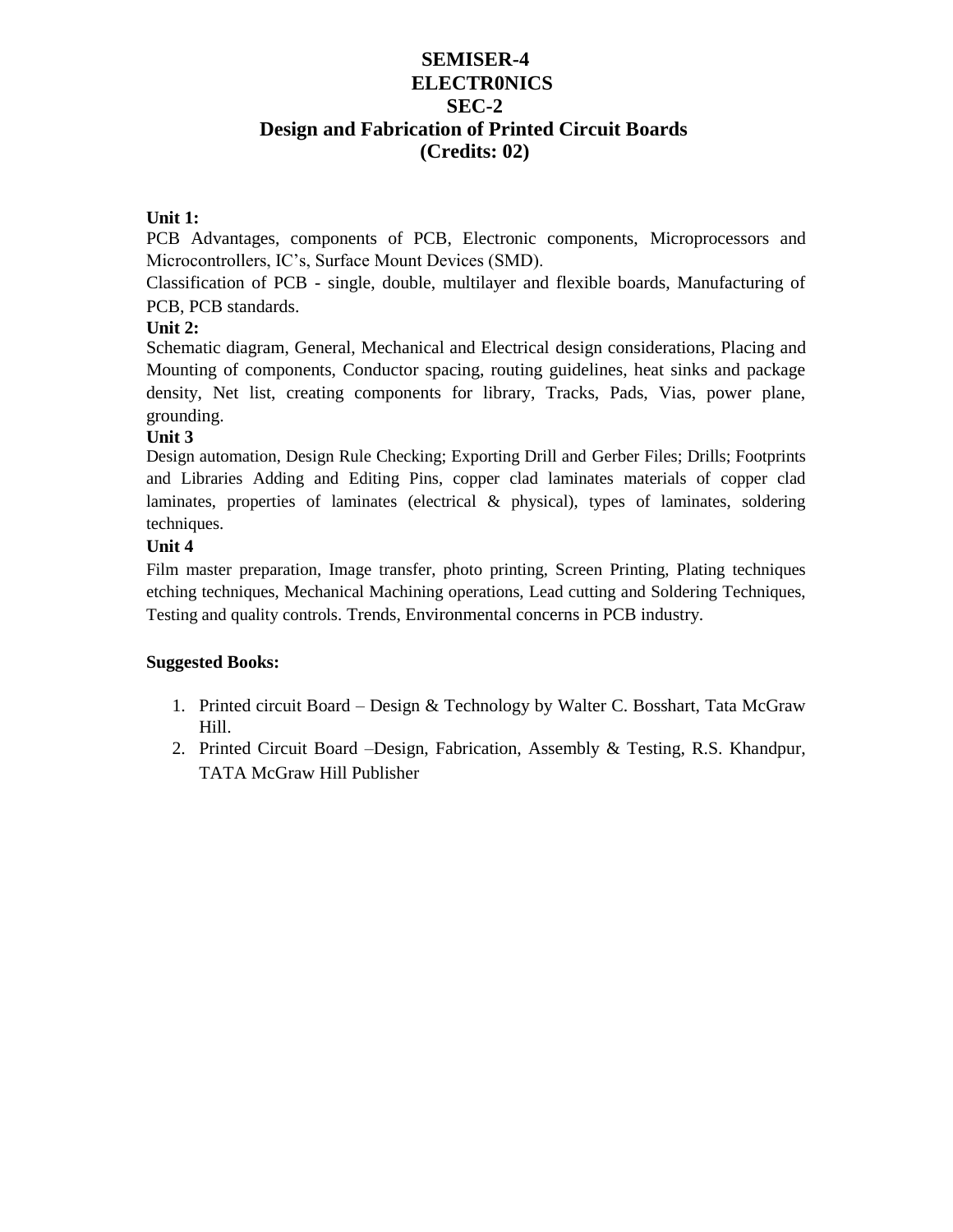# **B. Sc. with Electronics**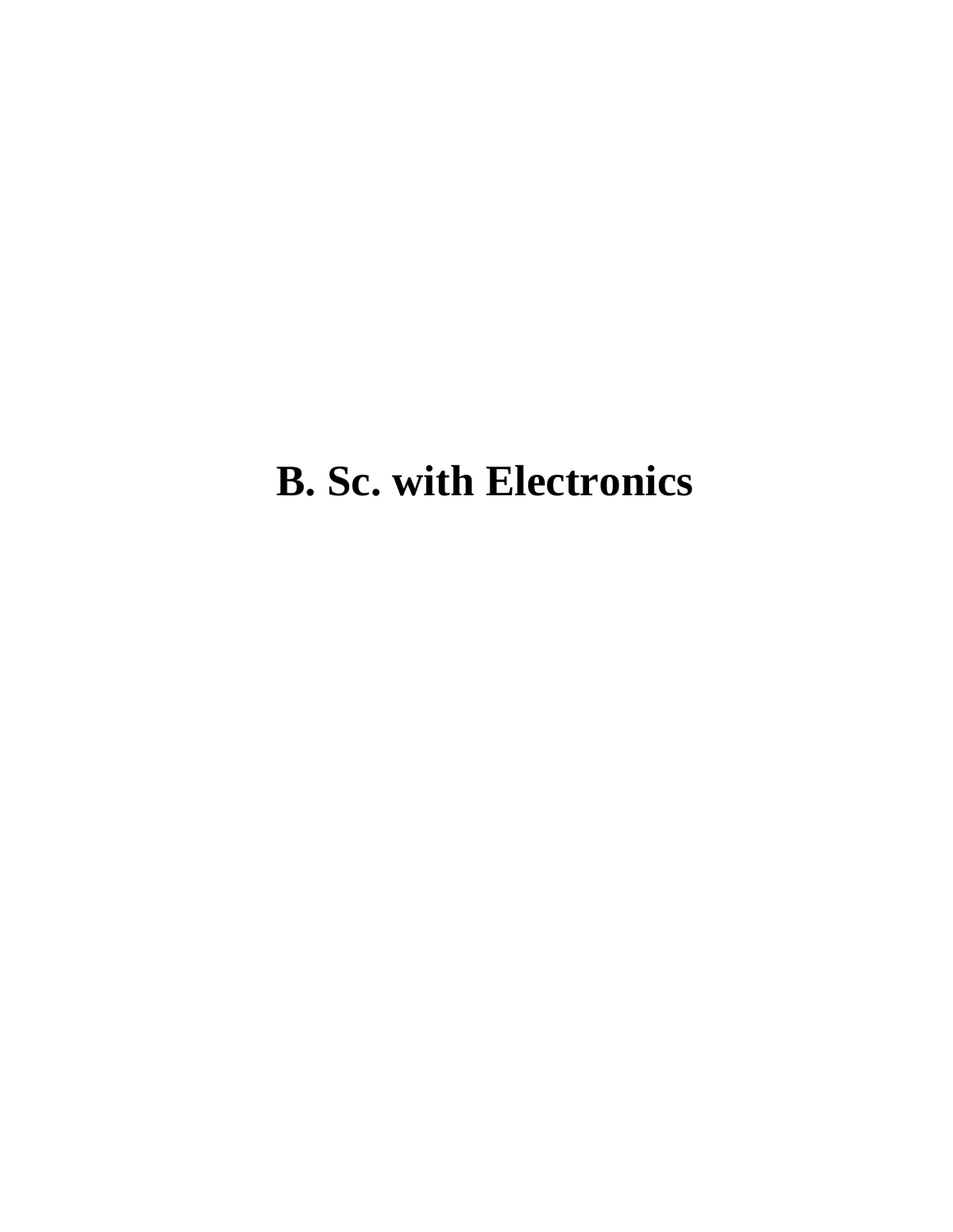#### **Core papers Electronics (Credit: 06 each) (CP 1-4)**:

- 1. Network Analysis and Analog Electronics (4) + Lab (4)
- 2. Linear and Digital Integrated Circuits  $(4) +$  Lab  $(4)$
- 3. Communication Electronics  $(4) +$  Lab  $(4)$
- 4. Microprocessor and microcontrollers  $(4) +$  Lab  $(4)$

#### **Discipline Specific Elective papers (Credit: 06 each) (DSE 1, DSE 2)**: Choose 2

- 1. Semiconductor Devices Fabrication (4) + Lab (4)
- 2. Electronic Instrumentation  $(4) +$  Lab  $(4)$
- 3. Digital Signal Processing  $(4) +$  Lab  $(4)$
- 4. Verilog and FPGA based system Design  $(4) +$  Lab  $(4)$
- 5. Photonic devices and Power Electronics  $(4) +$  Lab  $(4)$
- 6. Antenna Theory and wireless Network  $(5)$  + Tutorial  $(1)$
- 7. Dissertation

#### **Skill Enhancement Course (any four) (Credit: 02 each)- SEC 1 to SEC 4**

- 1. Computational Physics Skills
- 2.Electrical circuits and network Skills
- 3.Renewable Energy and Energy harvesting
- 4.Technical Drawing
- 5.Applied Optics
- 6.Weather Forecasting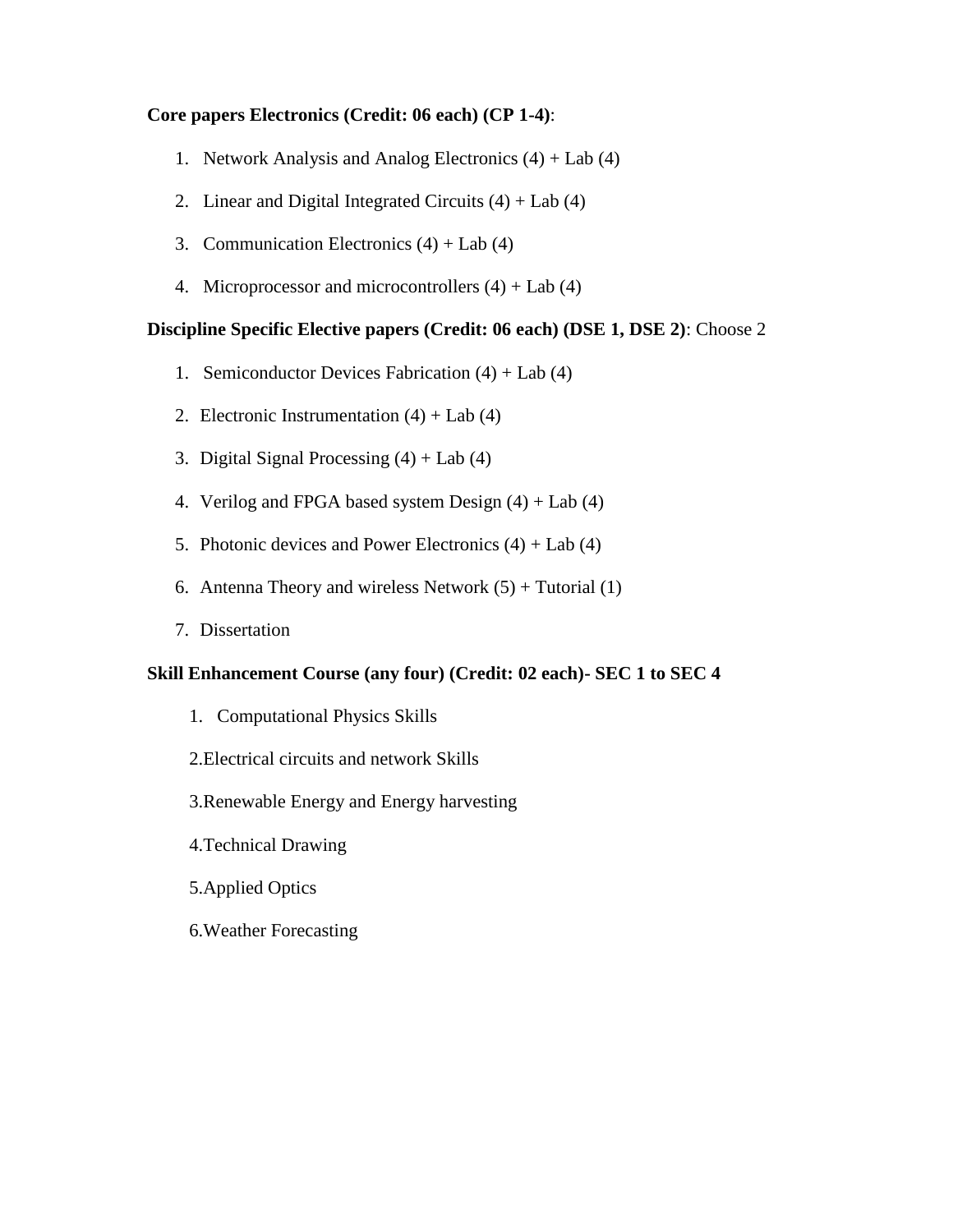# **ELECTRONICS-DSC 1A: NETWORK ANALYSIS AND ANALOG ELECTRONICS**

#### **(Credits: Theory-04, Practicals-02)**

#### **Unit 1**

Concept of Voltage and Current Sources. Kirchhoff's Current Law, Kirchhoff's Voltage Law. Mesh Analysis. Node Analysis. Star and Delta networks, Star-Delta Conversion. Principal of Duality. Superposition Theorem. Thevenin's Theorem. Norton's Theorem. Reciprocity Theorem. Maximum Power Transfer Theorem. Two Port Networks: h, y and z parameters and their conversion.

#### **Unit 2**

PN junction diode (Ideal and practical)-constructions, Formation of Depletion Layer, Diode Equation and I-V characteristics. Idea of static and dynamic resistance, dc load line analysis, Quiescent (Q) point. Zener diode, Reverse saturation current, Zener and avalanche breakdown. Qualitative idea of Schottky diode. Rectifiers- Half wave rectifier, Full wave rectifiers (center tapped and bridge), circuit diagrams, working and waveforms, ripple factor and efficiency. Filter-Shunt capacitor filter, its role in power supply, output waveform, and working. Regulation- Line and load regulation, Zener diode as voltage regulator, and explanation for load and line regulation.

#### **Unit 3**

Review of the characteristics of transistor in CE and CB configurations, Regions of operation (active, cut off and saturation), Current gains α and β. Relations between α and β. dc load line and Q point. **(5 Lectures)**

Transistor biasing and Stabilization circuits- Fixed Bias and Voltage Divider Bias. Thermal runaway, stability and stability factor S. Transistor as a two port network, hparameter equivalent circuit. Small signal analysis of single stage CE amplifier. Input and Output impedance, Current and Voltage gains. Class A, B and C Amplifiers.

# **Unit 4**

Two stage RC Coupled Amplifier and its Frequency Response. Concept of feedback, negative and positive feedback, advantages of negative feedback (Qualitative only).

Barkhausen criterion for sustained oscillations. Phase shift and Colpitt's oscillator. Determination of Frequency and Condition of oscillation.

JFET. Construction, working and I-V characteristics (output and transfer), Pinchoff voltage. UJT, basic construction, working, equivalent circuit and I-V characteristics.

- 1. Electric Circuits, S. A. Nasar, Schaum's outline series, Tata McGraw Hill (2004)
- 2. Electrical Circuits, M. Nahvi & J. Edminister, Schaum's Outline Series, Tata McGraw-Hill (2005)
- 3. Electrical Circuits, K.A. Smith and R.E. Alley, 2014, Cambridge University Press
- 4. Network, Lines and Fields, J.D.Ryder, Prentice Hall of India.
- 5. Electronic Devices and Circuits, David A. Bell, 5<sup>th</sup> Edition 2015, Oxford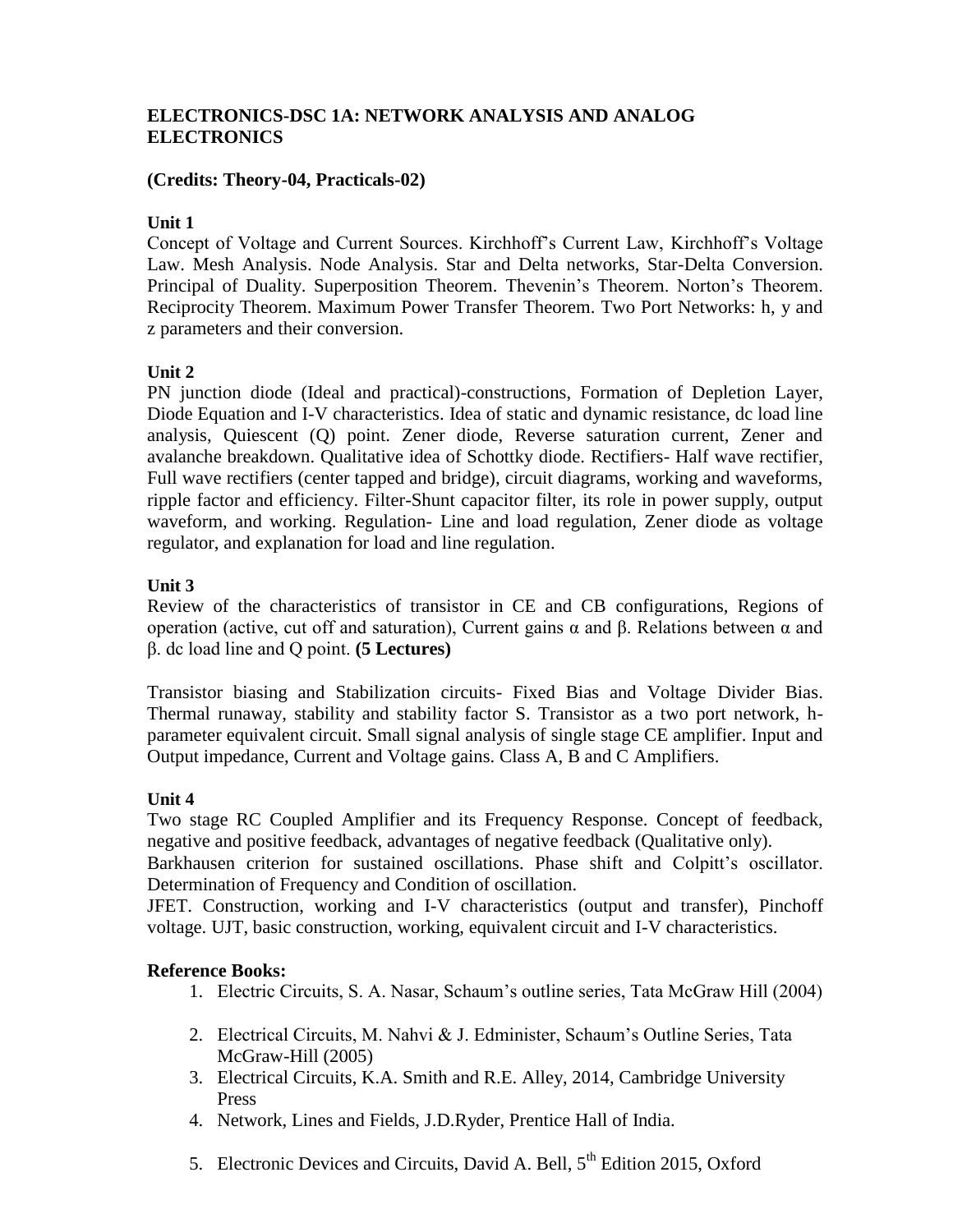University Press.

- 6. Electronic Circuits: Discrete and Integrated, D.L. Schilling and C. Belove, Tata McGraw Hill
- 7. Electrical Circuit Analysis, Mahadevan and Chitra, PHI Learning
- 8. Microelectronic circuits, A.S. Sedra, K.C. Smith, A.N. Chandorkar, 2014, 6<sup>th</sup> Edn., Oxford University Press.
- 9. J. Millman and C. C. Halkias, Integrated Electronics, Tata McGraw Hill (2001)
- 10. J. J. Cathey, 2000 Solved Problems in Electronics, Schaum's outline Series, Tata McGraw Hill (1991)

# **ELECTRONICS LAB: DSC 1A LAB: Network Analysis and Analog Electronics Lab 2 Credits**

#### *AT LEAST 06 EXPERIMENTS FROM THE FOLLOWING BESIDES #1*

- 1. To familiarize with basic electronic components (R, C, L, diodes, transistors), digital Multimeter, Function Generator and Oscilloscope.
- 2. Measurement of Amplitude, Frequency & Phase difference using Oscilloscope.
- 3. Verification of (a) Thevenin's theorem and (b) Norton's theorem.
- 4. Verification of (a) Superposition Theorem and (b) Reciprocity Theorem.
- 5. Verification of the Maximum Power Transfer Theorem.
- 6. Study of the I-V Characteristics of (a) p-n junction Diode, and (b) Zener diode.
- 7. Study of (a) Half wave rectifier and (b) Full wave rectifier (FWR).
- 8. Study the effect of (a) C- filter and (b) Zener regulator on the output of FWR.
- 9. Study of the I-V Characteristics of UJT and design relaxation oscillator..
- 10.Study of the output and transfer I-V characteristics of common source JFET.
- 11.Study of Fixed Bias and Voltage divider bias configuration for CE transistor.
- 12.Design of a Single Stage CE amplifier of given gain.
- 13. Study of the RC Phase Shift Oscillator.
- 14. Study the Colpitt`s oscillator.

- 1. Electrical Circuits, M. Nahvi and J. Edminister, Schaum's Outline Series, Tata McGraw-Hill (2005)
- 2. Networks, Lines and Fields, J.D.Ryder, Prentice Hall of India.
- 3. J. Millman and C. C. Halkias, Integrated Electronics, Tata McGraw Hill (2001)
- 4. Allen Mottershead, Electronic Devices and Circuits, Goodyear Publishing Corporation.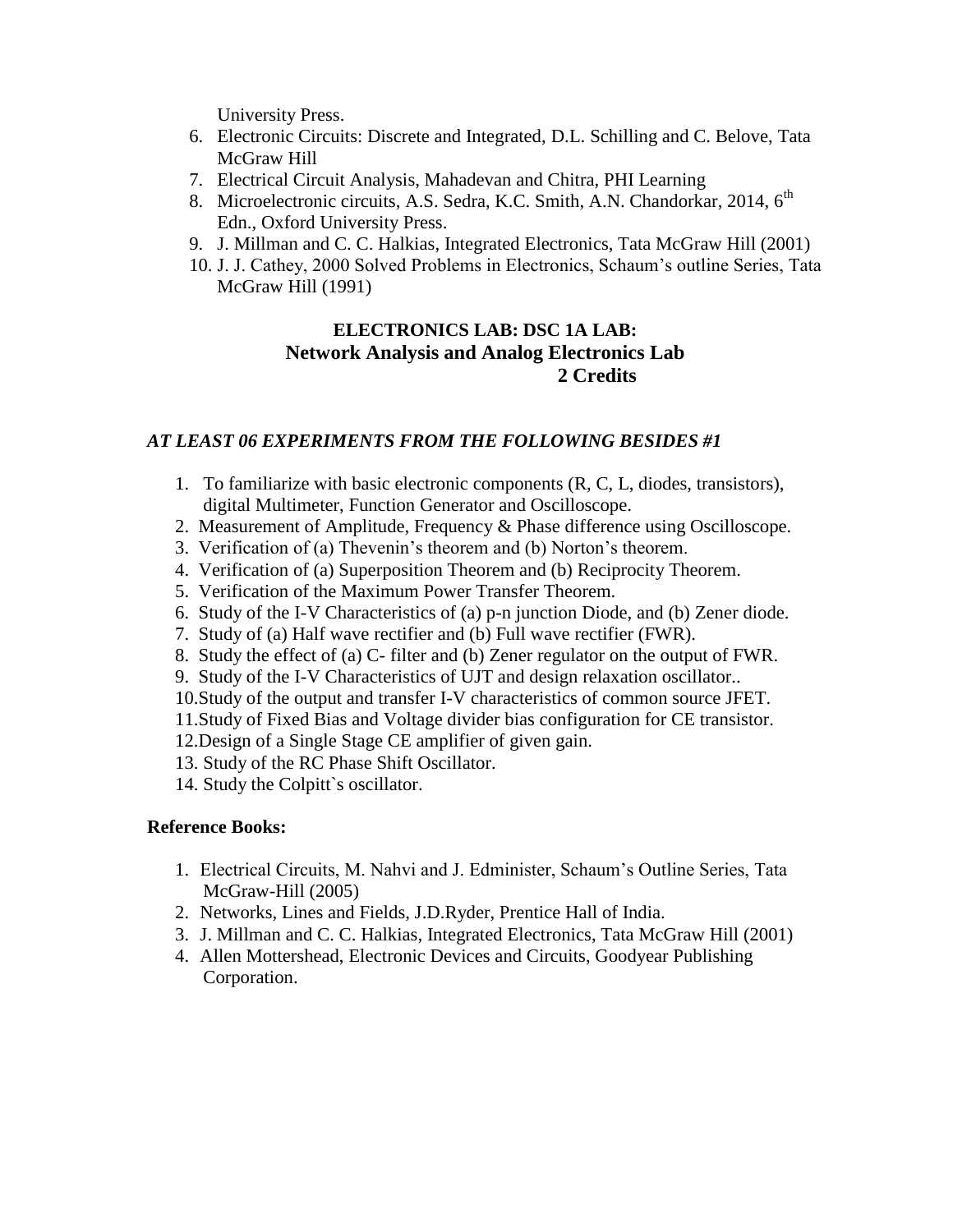# **ELECTRONICS-DSC 1B: LINEAR AND DIGITAL INTEGRATED CIRCUITS**

# **(Credits: Theory-04, Practicals-02)**

#### **Unit 1**

**Operational Amplifiers (Black box approach):** Characteristics of an Ideal and Practical Operational Amplifier (IC 741), Open and closed loop configuration, Frequency Response. CMRR. Slew Rate and concept of Virtual Ground.

**Applications of Op-Amps**: Inverting and non-inverting amplifiers, Summing and Difference Amplifier, Differentiator, Integrator, Wein bridge oscillator, Comparator and Zero-crossing detector, and Active low pass and high pass Butterworth filter  $(1<sup>st</sup>$  order only).

# **Unit 2**

**Number System and Codes**: Decimal, Binary, Octal and Hexadecimal number systems, base conversions. Representation of signed and unsigned numbers, BCD code. Binary, octal and hexadecimal arithmetic; addition, subtraction by 2's complement method, multiplication.

**Logic Gates and Boolean algebra**: Truth Tables of OR, AND, NOT, NOR, NAND, XOR, XNOR, Universal Gates, Basic postulates and fundamental theorems of Boolean algebra.

# **Unit 3**

**Combinational Logic Analysis and Design**: Standard representation of logic functions (SOP and POS), Minimization Techniques (Karnaugh map minimization up to 4 variables for SOP).

**Arithmetic Circuits**: Binary Addition. Half and Full Adder. Half and Full Subtractor, 4 bit binary Adder/Subtractor.

**Data processing circuits**: Multiplexers, De-multiplexers, Decoders, Encoders **Clock and Timer (IC 555)**: Introduction, Block diagram of IC 555, Astable and Monostable multivibrator circuits.

# **Unit 4**

**Sequential Circuits**: SR, D, and JK Flip-Flops. Clocked (Level and Edge Triggered) Flip-Flops. Preset and Clear operations. Race-around conditions in JK Flip-Flop. Masterslave JK Flip-Flop.

**Shift registers**: Serial-in-Serial-out, Serial-in-Parallel-out, Parallel-in-Serial-out and Parallel-in-Parallel-out Shift Registers (only up to 4 its).

**Counters (4 bits):** Ring Counter. Asynchronous counters, Decade Counter. Synchronous Counter.

**D-A and A-D Conversion**: 4 bit binary weighted and R-2R D-A converters, circuit and working. Accuracy and Resolution. A-D conversion characteristics, successive approximation ADC. (Mention of relevant ICs for all).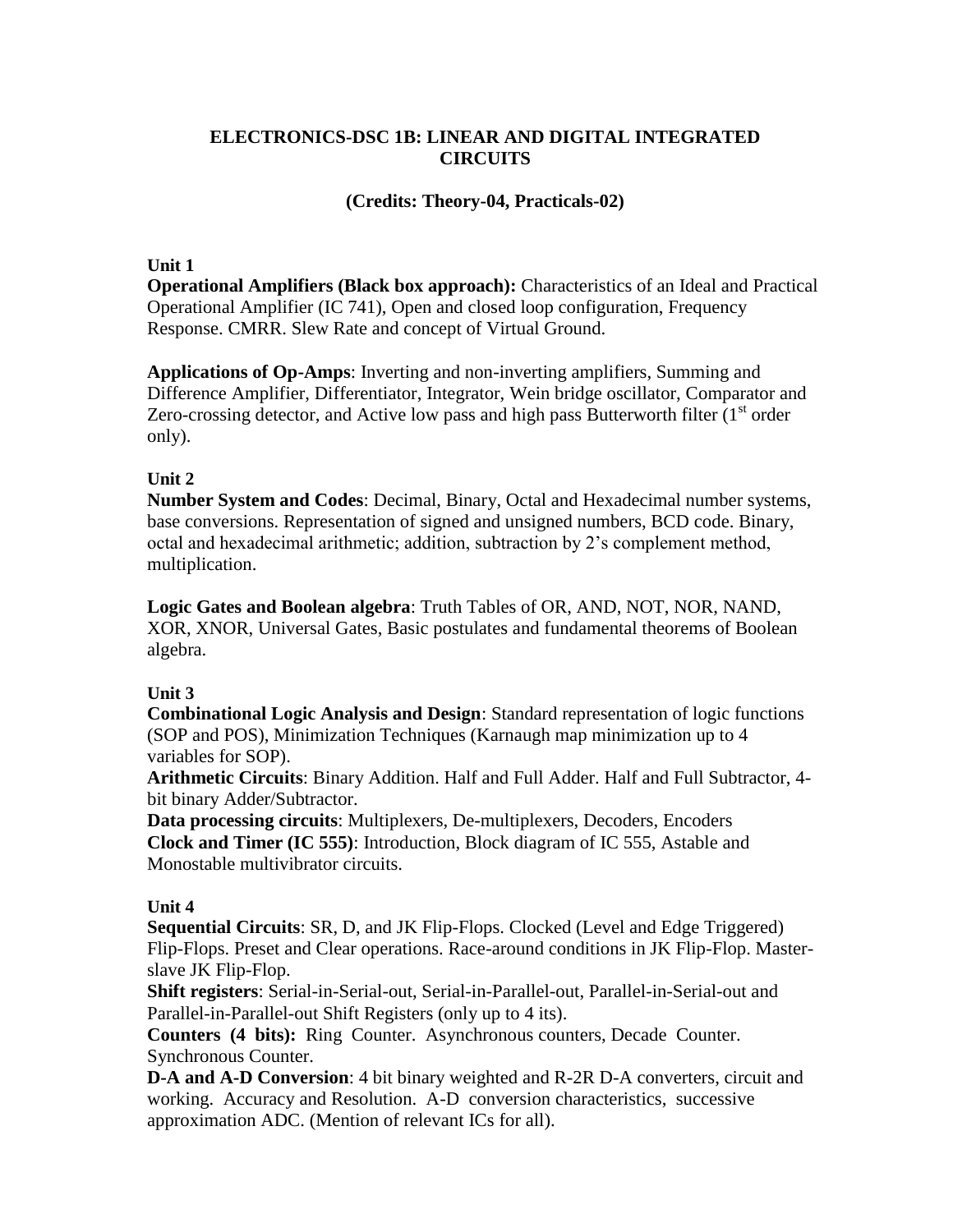#### **Reference Books:**

- 1. OP-Amps and Linear Integrated Circuit, R. A. Gayakwad, 4<sup>th</sup> edition, 2000, Prentice Hall
- 2. Operational Amplifiers and Linear ICs, David A. Bell, 3<sup>rd</sup> Edition, 2011, Oxford University Press.
- 3. Digital Principles and Applications, A.P. Malvino, D.P.Leach and Saha, 7th Ed., 2011, Tata McGraw
- 4. Fundamentals of Digital Circuits, Anand Kumar, 2nd Edn, 2009, PHI Learning Pvt. Ltd.
- 5. Digital Circuits and systems, Venugopal, 2011, Tata McGraw Hill.
- 6. Digital Systems: Principles & Applications, R.J.Tocci, N.S.Widmer, 2001, PHI Learning.
- 7. Thomas L. Flyod, Digital Fundamentals, Pearson Education Asia (1994)
- 8. R. L. Tokheim, Digital Principles, Schaum's Outline Series, Tata McGraw- Hill (1994)

# **ELECTRONICS LAB- DSC 1B LAB: LINEAR AND DIGITAL INTEGRATED CIRCUITS LAB**

*At least 04 experiments each from section A, B and C*

*Section-A: Op-Amp. Circuits (Hardware)*

- 1. To design an inverting amplifier using Op-amp (741,351)for dc voltage of given gain
- 2. (a) To design inverting amplifier using Op-amp (741,351) & study its frequency response

(b) To design non-inverting amplifier using Op-amp (741,351) & study frequency response

3. (a) To add two dc voltages using Op-amp in inverting and non-inverting mode

(b) To study the zero-crossing detector and comparator.

- 4. To design a precision Differential amplifier of given I/O specification using Op-amp.
- 5. To investigate the use of an op-amp as an Integrator.
- 6. To investigate the use of an op-amp as a Differentiator.
- 7. To design a Wien bridge oscillator for given frequency using an op-amp.
- 8. To design a circuit to simulate the solution of simultaneous equation and  $1<sup>st</sup>/2<sup>nd</sup>$ order differential equation.
- 9. Design a Butterworth Low Pass active Filter ( $1<sup>st</sup>$  order) & study Frequency Response
- 10. Design a Butterworth High Pass active Filter ( $1<sup>st</sup>$  order) & study Frequency Response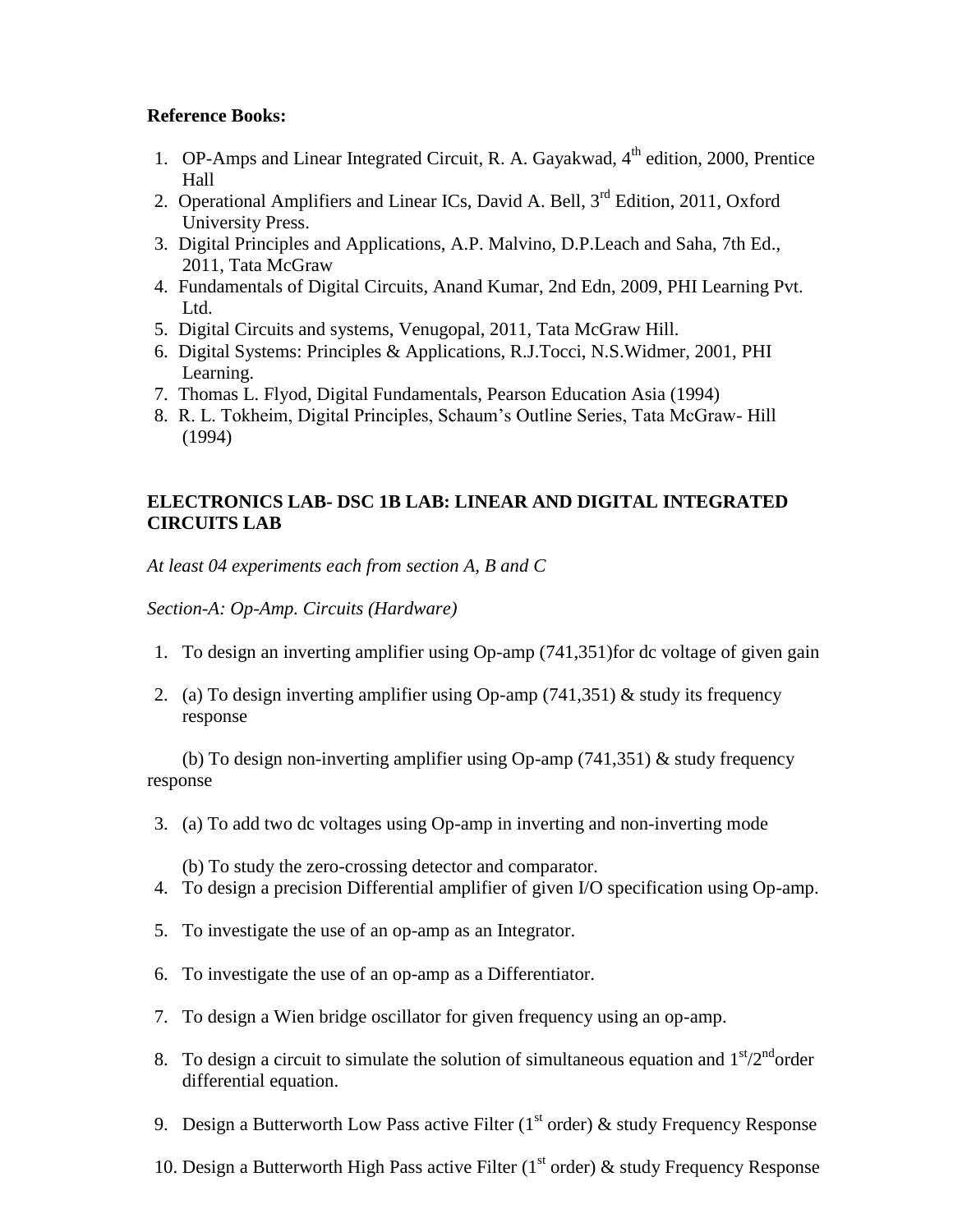#### 11. Design a digital to analog converter (DAC) of given specifications.

#### *Section-B: Digital circuits (Hardware)*

- 1. (a) To design a combinational logic system for a specified Truth Table.
- (b) To convert Boolean expression into logic circuit & design it using logic gate ICs.
- (c) To minimize a given logic circuit.
- 2. Half Adder and Full Adder.
- 3. Half Subtractor and Full Subtractor.
- 4. 4 bit binary adder and adder-subtractor using Full adder IC.
- 5. To design a seven segment decoder.
- 6. To design an Astable Multivibrator of given specification using IC 555 Timer.
- 7. To design a Monostable Multivibrator of given specification using IC 555 Timer.
- 8. To build Flip-Flop (RS, Clocked RS, D-type and JK) circuits using NAND gates.
- 9. To build JK Master-slave flip-flop using Flip-Flop ICs
- 10. To build a Counter using D-type/JK Flip-Flop ICs and study timing diagram.
- 11. To make a Shift Register (serial-in and serial-out) using D-type/JK Flip-Flop ICs.

#### *Section-C: SPICE/MULTISIM simulations for electronic circuits and devices*

- 1. To verify the Thevenin and Norton Theorems.
- 2. Design and analyze the series and parallel LCR circuits
- 3. Design the inverting and non-inverting amplifier using an Op-Amp of given gain
- 4. Design and Verification of op-amp as integrator and differentiator
- 5. Design the  $1<sup>st</sup>$  order active low pass and high pass filters of given cutoff frequency
- 6. Design a Wein`s Bridge oscillator of given frequency.
- 7. Design clocked SR and JK Flip-Flop`s using NAND Gates
- 8. Design 4-bit asynchronous counter using Flip-Flop ICs
- 9. Design the CE amplifier of a given gain and its frequency response.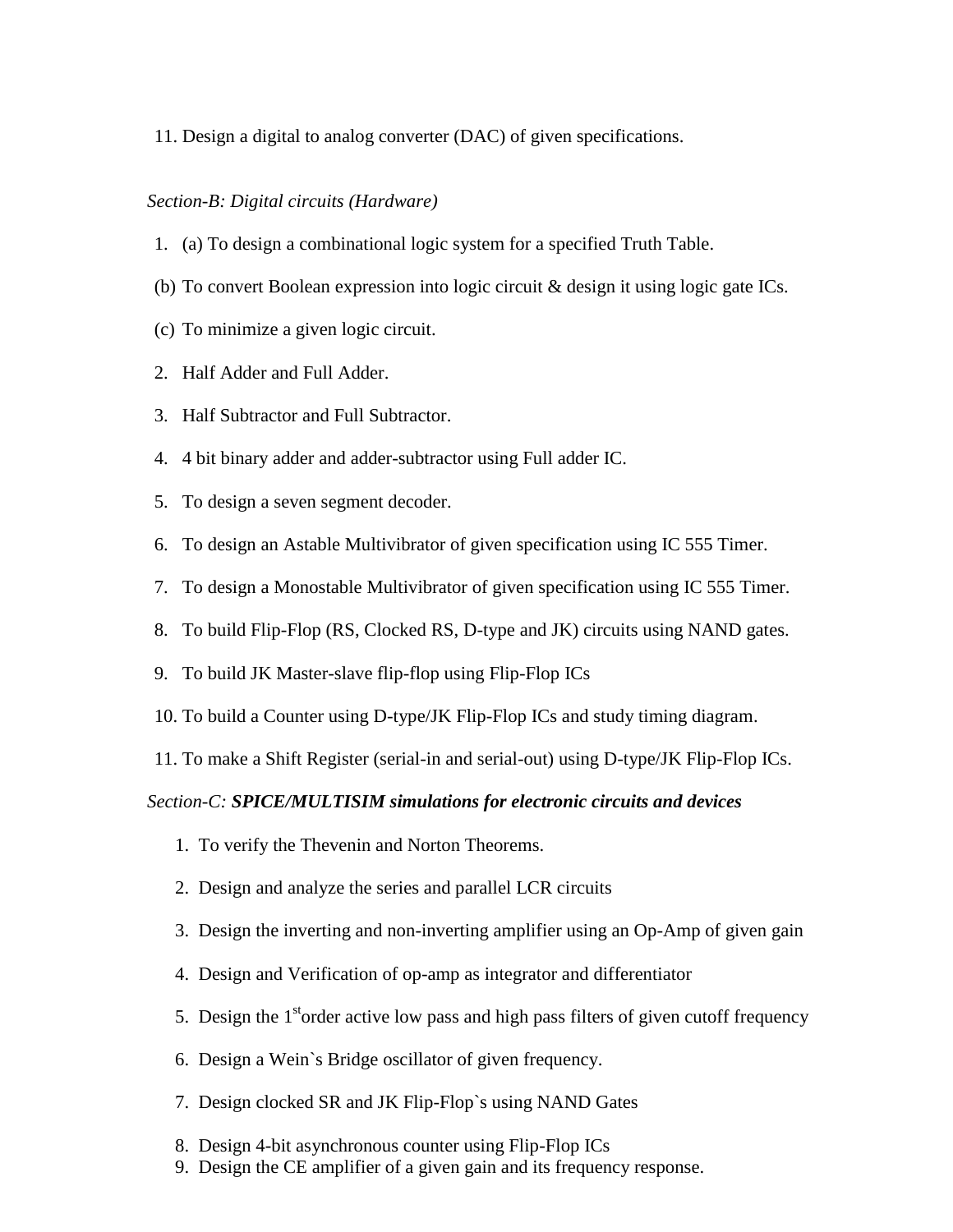# **Reference Books**

- 1. Digital Principles and Applications, A.P. Malvino, D.P.Leach and Saha, 7th Ed., 2011, Tata McGraw
- 2. OP-Amps and Linear Integrated Circuit, R. A. Gayakwad,  $4<sup>th</sup>$  edn., 2000, Prentice Hall
- 3. R. L. Tokheim, Digital Principles, Schaum's Outline Series, Tata McGraw- Hill (1994)
- 4. Digital Electronics, S.K. Mandal, 2010, 1<sup>st</sup> edition, McGraw Hill

# **ELECTRONICS- DSC 1C: COMMUNICATION ELECTRONICS**

# **(Credits: Theory-04, Practicals-02)**

# **Unit 1**

**Electronic communication:** Introduction to communication – means and modes. Need for modulation. Block diagram of an electronic communication system. Brief idea of frequency allocation for radio communication system in India (TRAI). Electromagnetic communication spectrum, band designations and usage. Channels and base-band signals. Concept of Noise, signal-to-noise (S/N) ratio.

Amplitude Modulation, modulation index and frequency spectrum. Generation of AM (Emitter Modulation), Amplitude Demodulation (diode detector), Concept of Single side band generation and detection.

# **Unit 2**

Frequency Modulation (FM) and Phase Modulation (PM), modulation index and frequency spectrum, equivalence between FM and PM, Generation of FM using VCO, FM detector (slope detector), Qualitative idea of Super heterodyne receiver **Analog Pulse Modulation**: Channel capacity, Sampling theorem, Basic Principles-PAM, PWM, PPM, modulation and detection technique for PAM only, Multiplexing.

# **Unit 3**

**Digital Pulse Modulation**: Need for digital transmission, Pulse Code Modulation, Digital Carrier Modulation Techniques, Sampling, Quantization and Encoding. Concept of Amplitude Shift Keying (ASK), Frequency Shift Keying (FSK), Phase Shift Keying (PSK), and Binary Phase Shift Keying (BPSK).

**Satellite Communication**–I: Introduction, need, Geosynchronous satellite orbits, geostationary satellite advantages of geostationary satellites.

# **Unit 4**

**Satellite Communication–II:** Satellite visibility, transponders (C - Band), path loss, ground station, simplified block diagram of earth station. Uplink and downlink.

**Mobile Telephony System** – Basic concept of mobile communication, frequency bands used in mobile communication, concept of cell sectoring and cell splitting, SIM number, IMEI number, need for data encryption, architecture (block diagram) of mobile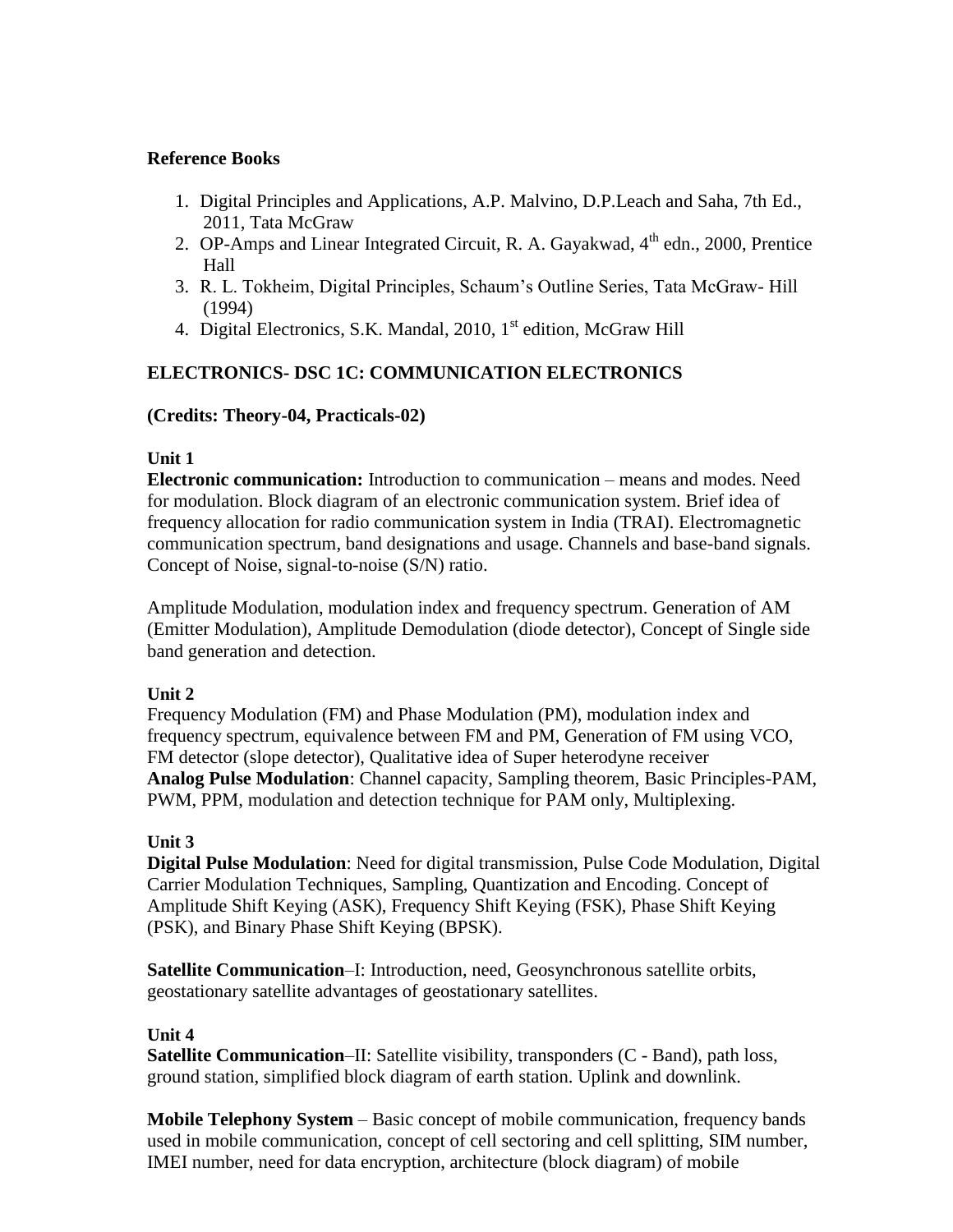communication network, idea of GSM, CDMA, TDMA and FDMA technologies, simplified block diagram of mobile phone handset, 2G, 3G and 4G concepts (qualitative only).

GPS navigation system (qualitative idea only)

#### **Reference Books:**

- 1. Electronic Communications, D. Roddy and J. Coolen, Pearson Education India.
- 2. Advanced Electronics Communication Systems- Tomasi, 6<sup>th</sup> edition, Prentice Hall.
- 3. Modern Digital and Analog Communication Systems, B.P. Lathi, 4<sup>th</sup> Edition, 2011, Oxford University Press.
- 4. Electronic Communication systems, G. Kennedy, 3<sup>rd</sup> Edn., 1999, Tata McGraw Hill.
- 5. Principles of Electronic communication systems Frenzel, 3rd edition, McGraw Hill
- 6. Communication Systems, S. Haykin, 2006, Wiley India
- 7. Electronic Communication system, Blake, Cengage,  $5<sup>th</sup>$  edition.
- 8. Wireless communications, Andrea Goldsmith, 2015, Cambridge University Press

# **ELECTRONICS LAB-DSC 1C LAB: COMMUNICATION ELECTRONICS LAB**

#### *At least 08 Experiments from the following using hardware (at least 03) and simulation (at least 05).*

- 1. To design an Amplitude Modulator using Transistor
- 2. To study envelope detector for demodulation of AM signal
- 3. To study FM Generator and Detector circuit
- 4. To study AM Transmitter and Receiver
- 5. To study FM Transmitter and Receiver
- 6. To study Time Division Multiplexing (TDM)
- 7. To study Pulse Amplitude Modulation (PAM)
- 8. To study Pulse Width Modulation (PWM)
- 9. To study Pulse Position Modulation (PPM)
- 10. To study ASK, PSK and FSK modulators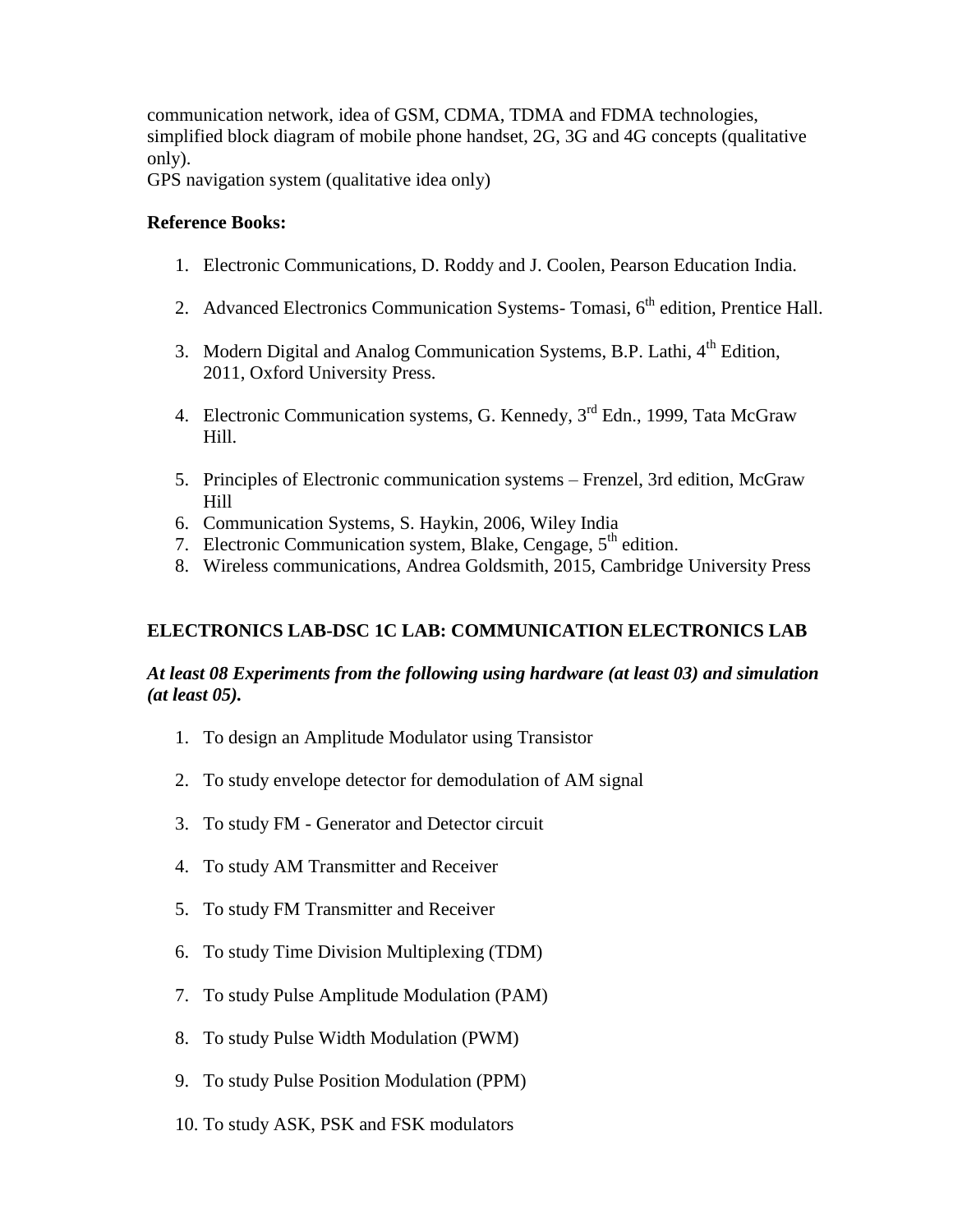#### **Reference Books:**

- 1. Electronic Communication systems, G. Kennedy, 1999, Tata McGraw Hill.
- 2. Electronic Communication system, Blake, Cengage,  $5<sup>th</sup>$  edition.

# **ELECTRONICS-DSC 1D: MICROPROCESSOR AND**

#### **MICROCONTROLLER**

#### **(Credits: Theory-04, Practicals-02)**

#### **Unit 1**

**Microcomputer Organization**: Input/Output Devices. Data storage (idea of RAM and ROM). Computer memory. Memory organization & addressing. Memory Interfacing. Memory Map. **8085 Microprocessor Architecture:** Main features of 8085. Block diagram. Pin-out diagram of 8085. Data and address buses. Registers. ALU. Stack memory. Program counter.

#### **Unit 2**

**8085 Programming :** Instruction classification, Instructions set (Data transfer including stacks. Arithmetic, logical, branch, and control instructions). Subroutines, delay loops. Timing & Control circuitry. Timing states. Instruction cycle, Timing diagram of MOV and MVI. Hardware and software interrupts.

#### **Unit 3**

**8051 microcontroller:** Introduction and block diagram of 8051 microcontroller, architecture of 8051, overview of 8051 family, 8051 assembly language programming, Program Counter and ROM memory map, Data types and directives, Flag bits and Program Status Word (PSW) register, Jump, loop and call instructions. **8051 I/O port programming:** Introduction of I/O port programming, pin out diagram of 8051 microcontroller, I/O port pins description & their functions, I/O port programming in 8051 (using assembly language), I/O programming: Bit manipulation.

# **Unit 4**

**8051 Programming:** 8051 addressing modes and accessing memory locations using various addressing modes, assembly language instructions using each addressing mode, arithmetic and logic instructions, 8051 programming in C: for time delay & I/O operations and manipulation, for arithmetic and logic operations, for ASCII and BCD conversions. **Introduction to embedded system:** Embedded systems and general purpose computer systems. Architecture of embedded system. Classifications, applications and purpose of embedded systems.

- 1 Microprocessor Architecture Programming & applications with 8085, 2002, R.S. Goankar, Prentice Hall.
- 2 Embedded Systems: Architecture, Programming & Design, Raj Kamal, 2008, Tata McGraw Hill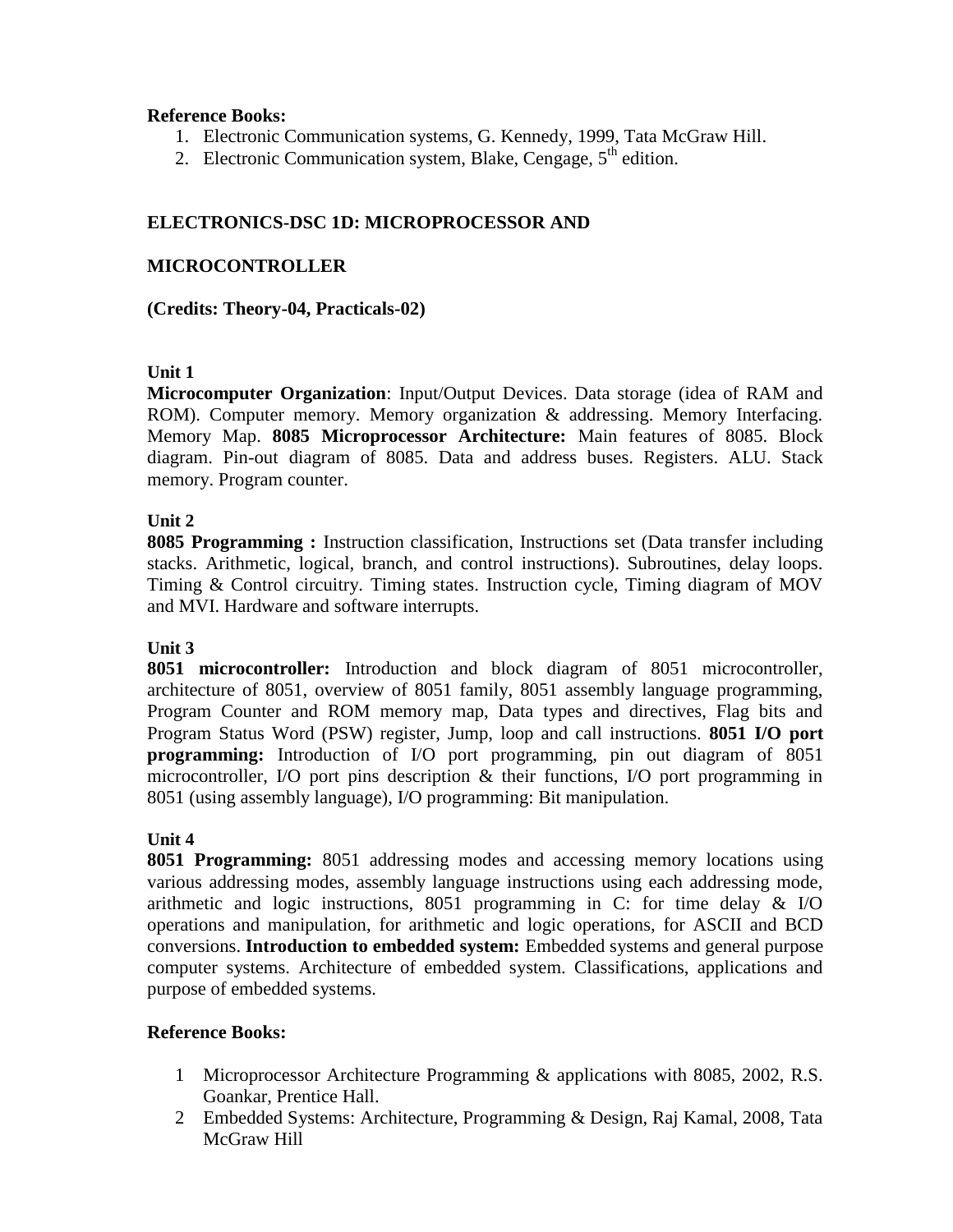- 3 The 8051 Microcontroller and Embedded Systems Using Assembly and C, M.A. Mazidi, J.G. Mazidi, and R.D. McKinlay, 2<sup>nd</sup> Ed., 2007, Pearson Education India.
- 4 Microprocessor and Microcontrollers, N. Senthil Kumar, 2010, Oxford University Press
- 5 8051 microcontrollers, Satish Shah, 2010, Oxford University Press.
- 6 Embedded Systems: Design & applications, S.F. Barrett, 2008, Pearson Education India
- 7 Introduction to embedded system, K.V. Shibu, 1<sup>st</sup> edition, 2009, McGraw Hill
- 8 Embedded Microcomputer systems: Real time interfacing, J.W. Valvano 2011, Cengage Learning

# **ELECRONICS LAB-DSC 1D LAB: MICROPROCESSOR AND MICROCONTROLLER LAB**

# *At least 06 experiments each from Section-A and Section-B*

*Section-A: Programs using 8085 Microprocessor*

- 1. Addition and subtraction of numbers using direct addressing mode
- 2. Addition and subtraction of numbers using indirect addressing mode
- 3. Multiplication by repeated addition.
- 4. Division by repeated subtraction.
- 5. Handling of 16-bit Numbers.
- 6. Use of CALL and RETURN Instruction.
- 7. Block data handling.
- 8. Other programs (e.g. Parity Check, using interrupts, etc.).

*Section-B: Experiments using 8051 microcontroller:*

- 1. To find that the given numbers is prime or not.
- 2. To find the factorial of a number.
- 3. Write a program to make the two numbers equal by increasing the smallest number and decreasing the largest number.
- 4. Use one of the four ports of 8051 for O/P interfaced to eight LED's. Simulate binary counter (8 bit) on LED's .
- 5. Program to glow the first four LEDs then next four using TIMER application.
- 6. Program to rotate the contents of the accumulator first right and then left.
- 7. Program to run a countdown from 9-0 in the seven segment LED display.
- 8. To interface seven segment LED display with 8051 microcontroller and display ‗HELP' in the seven segment LED display.
- 9. To toggle '1234' as '1324' in the seven segment LED display.
- 10. Interface stepper motor with 8051 and write a program to move the motor through a given angle in clock wise or counter clockwise direction.
- 11. Application of embedded systems: Temperature measurement & display on LCD

- 1. Microprocessor Architecture Programming & applications with 8085, 2002, R.S. Goankar, Prentice Hall.
- 2. Embedded Systems: Architecture, Programming & Design, Raj Kamal, 2008, Tata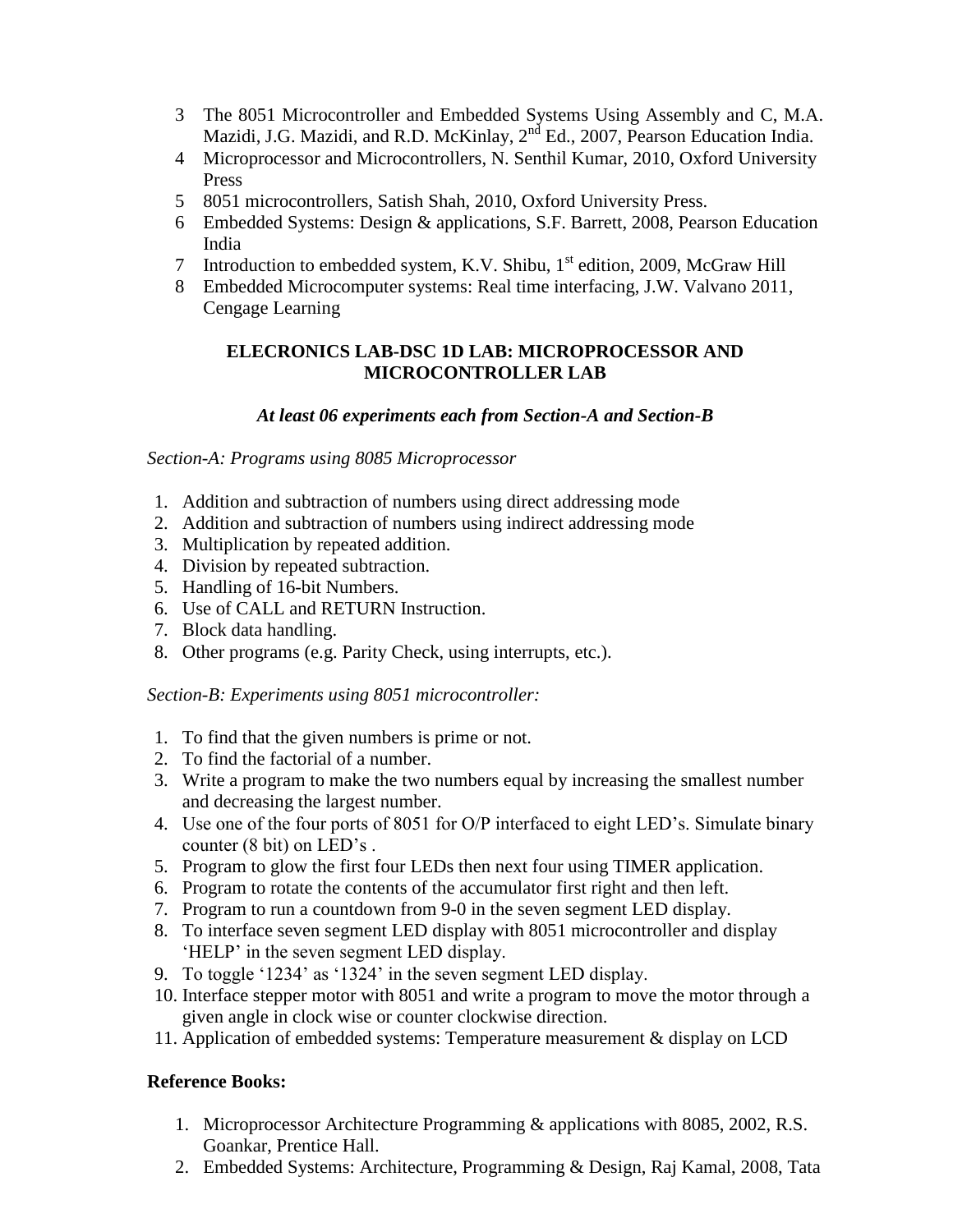McGraw Hill

- 3. The 8051 Microcontroller and Embedded Systems Using Assembly and C, M.A. Mazidi, J.G. Mazidi, and R.D. McKinlay, 2<sup>nd</sup> Ed., 2007, Pearson Education India.
- 4. 8051 microcontrollers, Satish Shah, 2010, Oxford University Press.
- 5. Embedded Microcomputer systems: Real time interfacing, J. W. Valvano 2011, Cengage Learning

#### **Discipline Specific Elective (DSE)**

#### **Select two papers**

#### **ELECTRONICS- DSE: SEMICONDUCTOR DEVICES FABRICATION (Credits: Theory-04, Practicals-02)**

#### **Unit 1**

**Introduction:** Review of energy bands in materials. Metal, Semiconductor and Insulator. Doping in Semiconductors, Defects: Point, Line, Schottky and Frenkel. Single Crystal, Polycrystalline and Amorphous Materials. Czochralski technique for Silicon Single Crystal Growth. **Thin Film Growth Techniques and Processes:** Vacuum Pumps: Primary Pump (Mechanical) and Secondary Pumps (Diffusion, Turbo-molecular, Cryopump, Sputter - Ion)– basic working principle, Throughput and Characteristics in reference to Pump Selection. Vacuum Gauges (Pirani and Penning).

Sputtering, Evaporation (Thermal, electron-Beam, Pulse Laser Deposition (PLD).

#### **Unit 2**

Chemical Vapor Deposition (CVD). Epitaxial Growth, Deposition by Molecular Beam Epitaxy (MBE). Thermal Oxidation Process (Dry and Wet) Passivation. Metallization. Diffusion of Dopants. Diffusion Profiles. Ion implantation.

#### **Unit 3**

**Semiconductor Devices:** Review of p-n Junction diode, Metal-Semiconductor junction, Metal-Oxide-Semiconductor (MOS) capacitor and its C-V characteristics, MOSFET (enhancement and depletion mode) and its high Frequency limit. Microwave Devices: Tunnel diode. **Memory Devices:** Volatile Memory: Static and Dynamic Random Access Memory (RAM), Complementary Metal Oxide Semiconductor (CMOS) and NMOS, Non-Volatile - NMOS (MOST, FAMOS), Ferroelectric Memories, Optical Memories, Magnetic Memories, Charge Coupled Devices (CCD).

#### **Unit 4**

**VLSI Processing:** Introduction of Semiconductor Process Technology, Clean Room Classification, Line width, Photolithography: Resolution and Process, Positive and Negative Shadow Masks, Photoresist, Step Coverage, Developer. Electron Beam Lithography. Idea of Nano-Imprint Lithography. Etching: Wet Etching. Dry etching (RIE and DRIE). Basic Fabrication Process of R, C, P-N Junction diode, BJT, JFET, MESFET, MOS, NMOS, PMOS and CMOS technology. Wafer Bonding, Wafer Cutting, Wire bonding and Packaging issues (Qualitative idea). **Micro Electro-Mechanical System (MEMS):** Introduction to MEMS, Materials selection for MEMS Devices, Selection of Etchants, Surface and Bulk Micromachining, Sacrificial Subtractive Processes, Additive Processes, Cantilever, Membranes. General Idea MEMS based Pressure, Force, and Capacitance Transducers.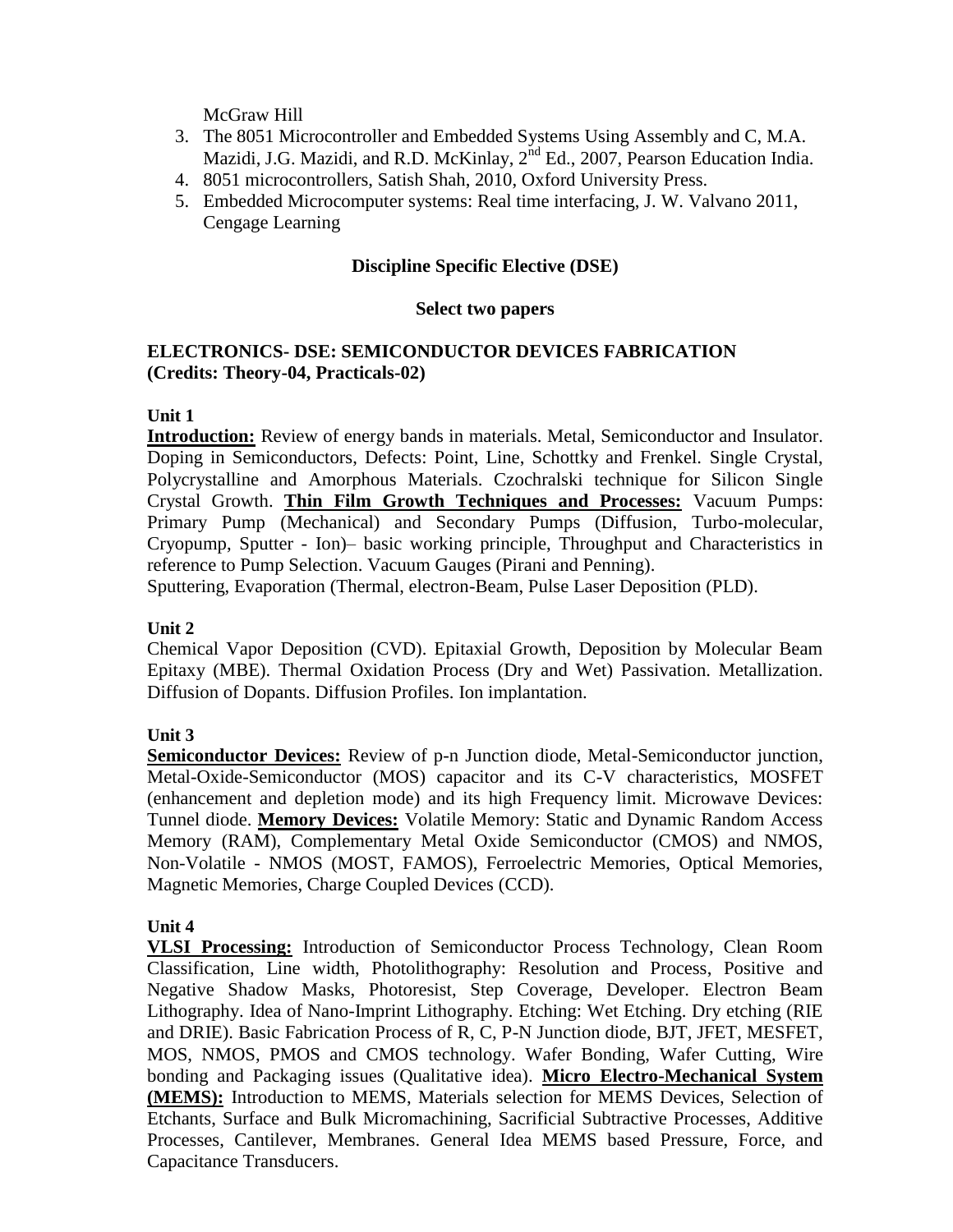#### **Reference Books:**

- 1. Physics of Semiconductor Devices, S. M. Sze. Wiley-Interscience.
- 2. Handbook of Thin Film Technology, Leon I. Maissel and Reinhard Glang.
- 3. Fundamentals of Semiconductor Fabrication, S.M. Device and G. S. May, John-Wiley and Sons, Inc.
- 4. The science and Engineering of Microelectronics Fabrication, Stephen A. Champbell, 2010, Oxford University Press.
- 5. Introduction to Semiconductor materials and Devices, M. S. Tyagi, John Wiley & Sons
- 6. VLSI Fabrication Principles (Si and GaAs), S.K. Gandhi, John Wiley & Sons, Inc.

# **PRACTICALS- DSE LAB: SEMICONDUCTOR DEVICES FABRICATION LAB**

#### *AT LEAST 05 EXPERIMENTS FROM THE FOLLOWING*

- 1. Fabrication of alloy p-n Junction diode and study its I-V Characteristics.
- 2. Study the output and transfer characteristics of MOSFET.
- 3. To design and plot the static & dynamic characteristics of digital CMOS inverter.
- 4. Create vacuum in a small tube (preferably of different volumes) using a Mechanical rotary pump and measure pressure using vacuum gauges.
- 5. Deposition of Metal thin films/contacts on ceramic/thin using Thermal Evaporation and study IV characteristics.
- 6. Selective etching of Different Metallic thin films using suitable etchants of different concentrations.
- 7. Wet chemical etching of Si for MEMS applications using different concentration of etchant.
- 8. Calibrate semiconductor type temperature sensor (AD590, LM 35, LM 75).
- 9. Quantum efficiency of CCDs.
- 10.To measure the resistivity of a semiconductor (Ge) crystal with temperature (up to  $150^{\circ}$ C) by four-probe method.
- 11.To fabricate a ceramic and study its capacitance using LCR meter.
- 12. To fabricate a thin film capacitor using dielectric thin films and metal contacts and study its capacitance using LCR meter.
- 13.Study the linearity characteristics of:

Pressure using capacitive transducer Distance using ultrasonic transducer

- 1. Physics of Semiconductor Devices, S. M. Sze. Wiley-Interscience.
- 2. Handbook of Thin Film Technology, Leon I. Maissel and Reinhard Glang.
- 3. The science and Engineering of Microelectronics Fabrication, Stephen A. Champbell, 2010, Oxford University Press.
- 4. VLSI Fabrication Principles (Si and GaAs), S.K. Gandhi, John Wiley & Sons, Inc.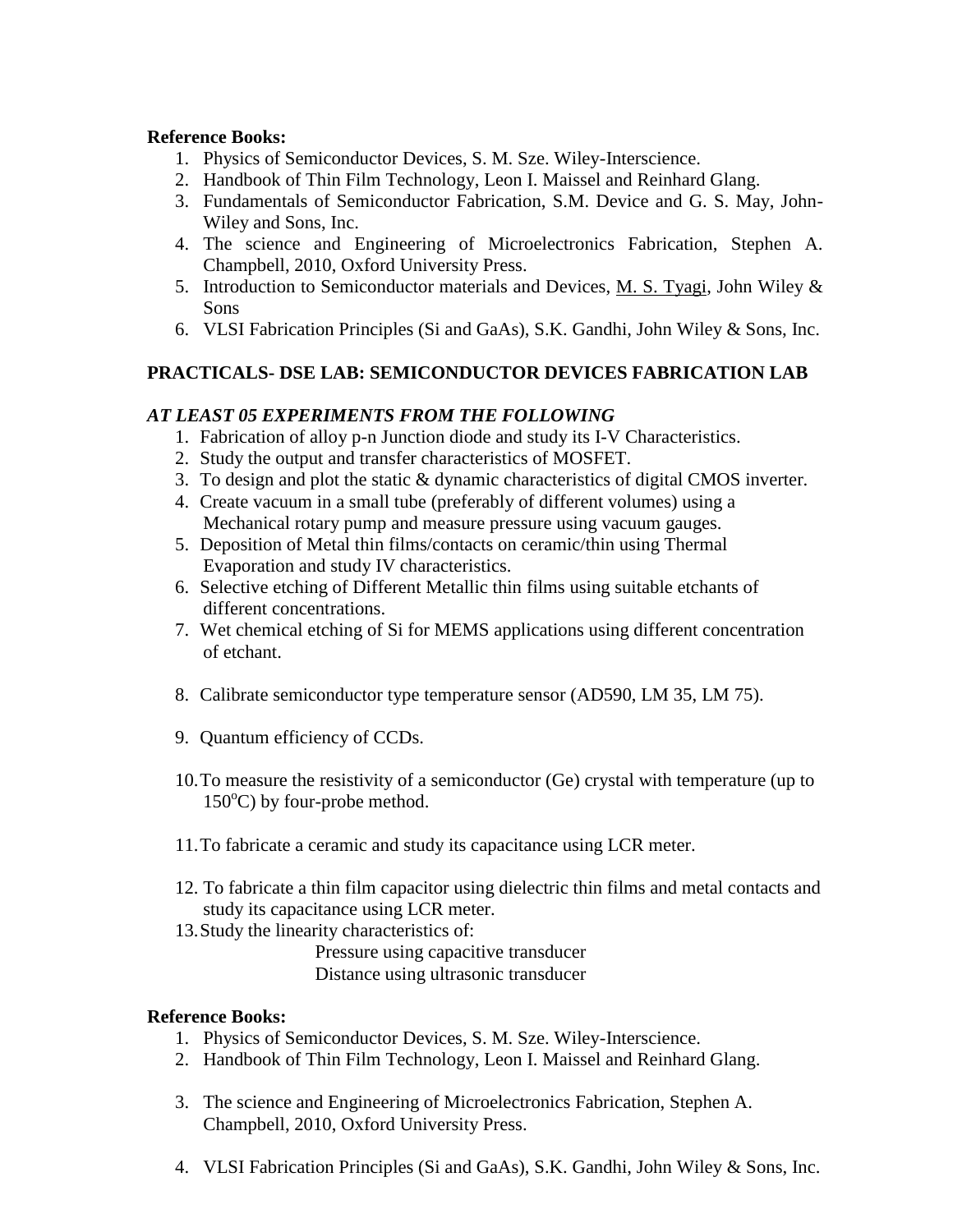#### **ELECTRONICS-DSE: ELECTRONIC INSTRUMENTATION (Credits: Theory-04, Practicals-02)**

#### **Unit 1**

**Measurements:** Accuracy and precision. Significant figures. Error and uncertainty analysis. Shielding and grounding. Electromagnetic Interference. **Basic Measurement Instruments**: DC measurement-ammeter, voltmeter, ohm meter, AC measurement, Digital voltmeter systems (integrating and non-integrating). Digital Multimeter; Block diagram principle of measurement of I, V, C. Accuracy and resolution of measurement. M**easurement of Impedance:** A.C. bridges, Measurement of Self Inductance (Anderson's bridge), Measurement of Capacitance (De Sauty's bridge), Measurement of frequency (Wien's bridge).

# **Unit 2**

**Power supply:** Block Diagram of a Power Supply, Qualitative idea of C and L Filters. IC Regulators (78XX and 79XX), Line and load regulation, Short circuit protection. Idea of switched mode power supply (SMPS) and uninterrupted power supply (UPS). **Oscilloscope**: Block Diagram, CRT, Vertical Deflection, Horizontal Deflection. Screens for CRT, Oscilloscope probes, measurement of voltage, frequency and phase by Oscilloscope. Digital Storage Oscilloscopes. LCD display for instruments.

# **Unit 3**

**Lock-in-amplifier**: Basic Principles of phase locked loop (PLL), Phase detector (XOR & edge triggered), Voltage Controlled Oscillator (Basics, varactor), lock and capture. Basic idea of PLL IC (565 or 4046). Lock-in-amplifier, Idea of techniques for sum and averaging of signals. **Signal Generators**: Function generator, Pulse Generator, (Qualitative only). **Virtual Instrumentation**: Introduction, Interfacing techniques (RS 232, GPIB, USB), Idea about Audrino microcontroller and interfacing software like lab View).

# **Unit 4**

**Transducers**: Classification of transducers, Basic requirement/characteristics of transducers, Active and Passive transducers, Resistive (Potentiometer- Theory, temperature compensation & applications), Capacitive (variable air gap type), Inductive (LVDT) & piezoelectric transducers. Measurement of temperature (RTD, semiconductor IC sensors), Light transducers (photo resistors & photovoltaic cells).

- 1. W.D. Cooper and A. D. Helfrick, Electronic Instrumentation and Measurement Techniques, Prentice Hall (2005).
- 2. E.O. Doebelin, Measurement Systems: Application and Design, McGraw Hill Book - fifth Edition (2003).
- 3. David A. Bell, Electronic Devices and Circuits, Oxford University Press (2015).
- 4. Alan S. Morris, "Measurement and Instrumentation Principles", Elsevier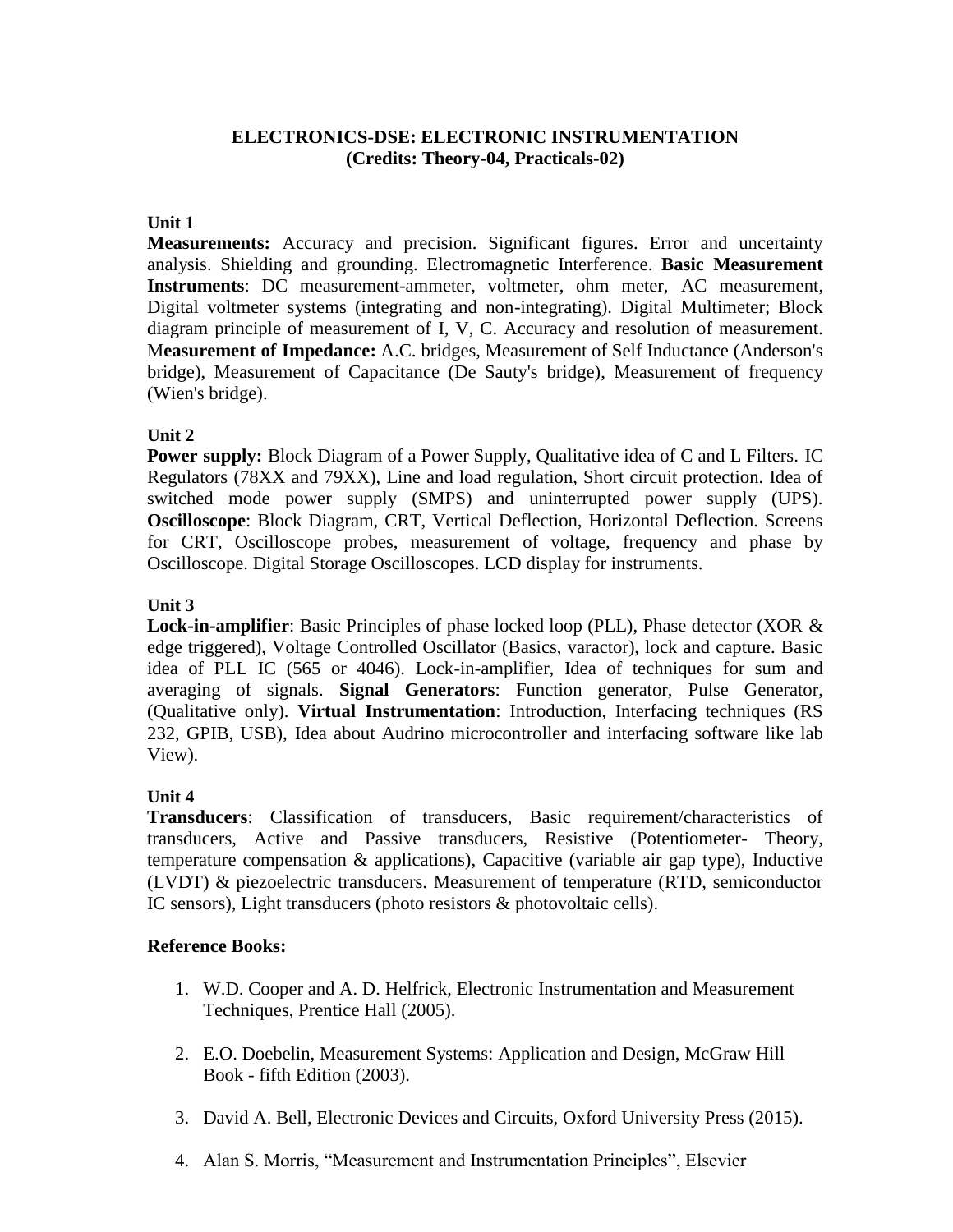(Butterworth Heinmann-2008).

- 5. S. Rangan, G. R. Sarma and V. S. Mani, Instrumentation Devices and Systems, Tata Mcgraw Hill (1998).
- 6. Introduction to measurements and instrumentation,  $4<sup>th</sup>$  Edn., Ghosh, PHI Learning

#### **PRACTICALS -DSE LAB: ELECTRONIC INSTRUMENTATION LAB**

#### *AT LEAST 05 EXPERIMENTS FROM THE FOLLOWING*

- 1. Measurement of resistance by Wheatstone bridge and measurement of bridge sensitivity.
- 2. Measurement of Capacitance by De Sauty's bridge
- 3. To determine the Characteristics of resistance transducer Strain Gauge (Measurement of Strain using half and full bridge.)
- 4. To determine the Characteristics of LVDT.
- 5. To determine the Characteristics of Thermistors and RTD.
- 6. Measurement of temperature by Thermocouples.
- 7. Design a regulated power supply of given rating (5 V or 9V).
- 8. To design and study the Sample and Hold Circuit.
- 9. To plot the frequency response of a microphone.

- 1. W.D. Cooper and A. D. Helfrick, Electronic Instrumentation and Measurement Techniques, Prentice Hall (2005).
- 2. David A. Bell, Electronic Instrumentation & Measurements, Prentice Hall (2013)
- 3. S. Rangan, G. R. Sarma and V. S. Mani, Instrumentation Devices and Systems, Tata Mcgraw Hill (1998).
- 4. Basic Electronics:A text lab manual, P.B.Zbar, A.P.Malvino, M.A.Miller, 1990, Mc-Graw Hill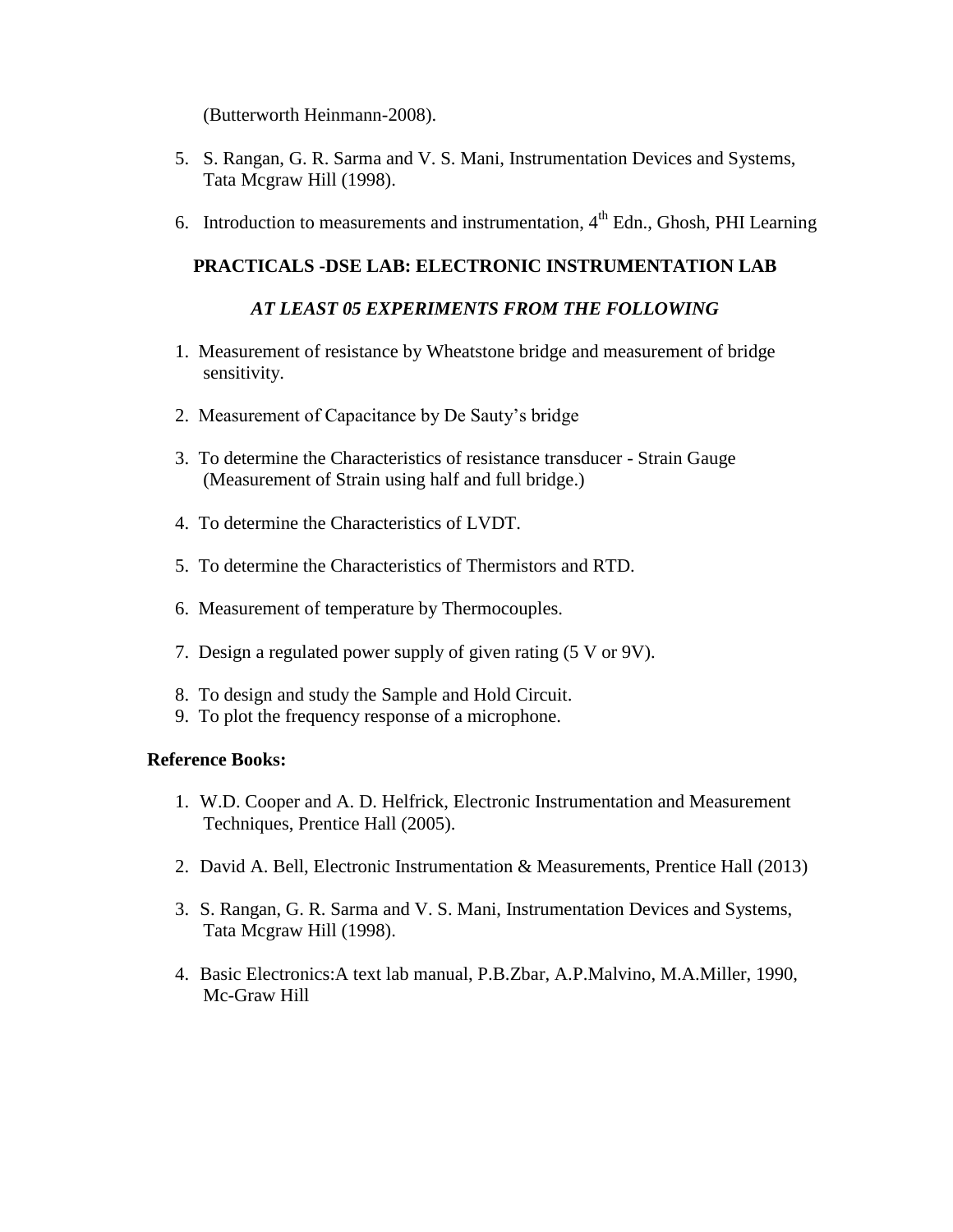#### **ELECTRONICS-DSE: DIGITAL SIGNAL PROCESSING**

#### **(Credits: Theory-04, Practicals-02)**

#### **Unit 1**

**Discrete-Time Signals and Systems:** Classification of Signals, Transformations of the Independent Variable, Periodic and Aperiodic Signals, Energy and Power Signals, Even and Odd Signals, Discrete-Time Systems, System Properties. Impulse Response, Convolution Sum; Graphical Method; Analytical Method, Properties of Convolution; Commutative; Associative; Distributive; Shift; Sum Property System Response to Periodic Inputs, Relationship Between LTI System Properties and the Impulse Response; Causality; Stability; Invertibility, Unit Step Response.

# **Unit 2**

**Discrete-Time Fourier Transform:** Fourier Transform Representation of Aperiodic Discrete-Time Signals, Periodicity of DTFT, Properties; Linearity; Time Shifting; Frequency Shifting; Differencing in Time Domain; Differentiation in Frequency Domain; Convolution Property. **The** *Z***-Transform:** Bilateral (Two-Sided) *Z*-Transform, Inverse *Z*-Transform, Relationship Between *Z*-Transform and Discrete-Time Fourier Transform, *Z*plane, Region-of-Convergence; Properties of ROC, Properties; Time Reversal; Differentiation in the *Z*-Domain; Power Series Expansion Method (or Long Division Method); Analysis and Characterization of LTI Systems; Transfer Function and Difference-Equation System. Solving Difference Equations.

#### **Unit 3**

**Filter Concepts:** Phase Delay and Group delay, Zero-Phase Filter, Linear-Phase Filter, Simple FIR Digital Filters, Simple IIR Digital Filters, All pass Filters, Averaging Filters, Notch Filters. **Discrete Fourier Transform:** Frequency Domain Sampling (Sampling of DTFT), The Discrete Fourier Transform (DFT) and its Inverse, DFT as a Linear transformation, Properties; Periodicity; Linearity; Circular Time Shifting; Circular Frequency Shifting; Circular Time Reversal; Multiplication Property; Parseval's Relation, Linear Convolution Using the DFT (Linear Convolution Using Circular Convolution), Circular Convolution as Linear Convolution with aliasing.

#### **Unit 4**

Fast Fourier Transform: Direct Computation of the DFT, Symmetry and Periodicity Properties of the Twiddle factor (*WN*), Radix-2 FFT Algorithms; Decimation-In-Time (DIT) FFT Algorithm; Decimation-In-Frequency (DIF) FFT Algorithm, Inverse DFT Using FFT Algorithms. **Realization of Digital Filters:** Non Recursive and Recursive Structures, Canonic and Non Canonic Structures, Equivalent Structures (Transposed Structure), FIR Filter structures; Direct-Form; Cascade-Form; Basic structures for IIR systems; Direct-Form I.

- 1. Digital Signal Processing, Tarun Kumar Rawat, 2015, Oxford University Press, India
- 2. Digital Signal Processing, S. K. Mitra, McGraw Hill, India.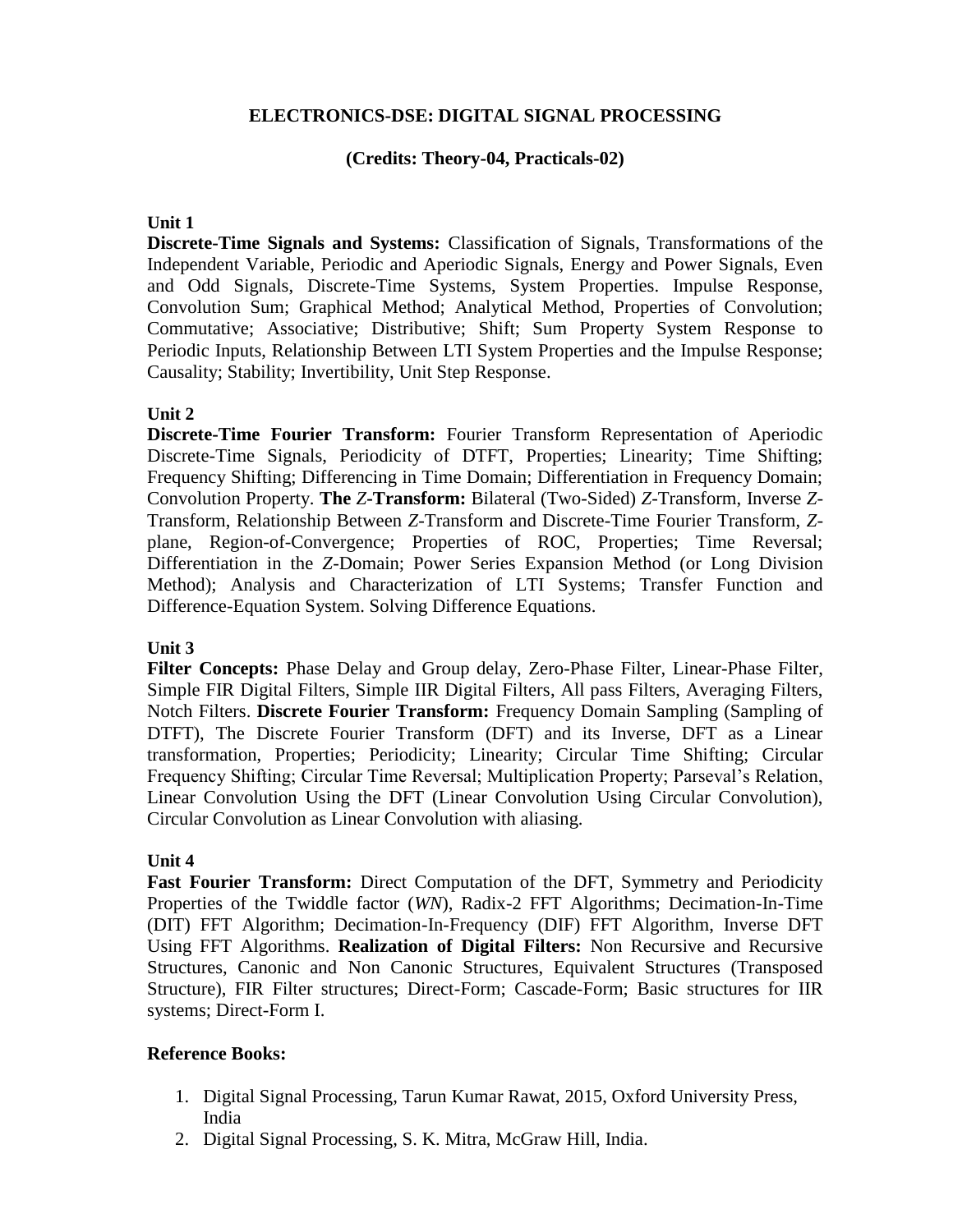- 3. Principles of Signal Processing and Linear Systems, B.P. Lathi, 2009,  $1<sup>st</sup>$  Edn. Oxford University Press.
- 4. Fundamentals of Digital Signal processing using MATLAB, R.J. Schilling and S.L. Harris, 2005, Cengage Learning.
- 5. Fundamentals of signals and systems, P.D. Cha and J.I. Molinder, 2007, Cambridge University Press.
- 6. Digital Signal Processing Principles Algorithm & Applications, J.G. Proakis and D.G. Manolakis, 2007, 4<sup>th</sup> Edn., Prentice Hall.

# **ELECTRONICS- DSE: PHOTONIC DEVICES AND POWER ELECTRONICS (Credits: Theory-04, Practicals-02)**

# **Unit 1**

Classification of photonic devices. Interaction of radiation and matter, Radiative transition and optical absorption. Light Emitting Diodes- Construction, materials and operation. Semiconductor Laser- Condition for amplification, laser cavity, hetero-structure and quantum well devices. Charge carrier and photon confinement, line shape function. Threshold current. Laser diode.

Photodetectors: Photoconductor. Photodiodes (p-i-n, avalanche) and Photo transistors, quantum efficiency and responsivity. Photomultiplier tube.

Solar Cell: Construction, working and characteristics

# **Unit 2**

LCD Displays: Types of liquid crystals, Principle of Liquid Crystal Displays, applications, advantages over LED displays.

Introduction to Fiber Optics: Evolution of fiber optic system- Element of an Optical Fiber Transmission link- Ray Optics-Optical Fiber Modes and Configurations -Mode theory of Circular Wave guides- Overview of Modes-Key Modal concepts- Linearly Polarized Modes -Single Mode Fibers-Graded Index fiber structure.

# **Unit 3**

**Power Devices**: Need for semiconductor power devices, Power MOSFET (Qualitative). Introduction to family of thyristors. Silicon Controlled Rectifier (SCR)- structure, I-V characteristics, Turn-On and Turn-Off characteristics, ratings, Gate-triggering circuits. Diac and Triac- Basic structure, working and V-I characteristics. Application of Diac as a triggering device for Triac. **Insulated Gate Bipolar Transistors (IGBT**): Basic structure, I-V Characteristics, switching characteristics, device limitations and safe operating area (SOA).

# **Unit 4**

**Applications of SCR**: Phase controlled rectification, AC voltage control using SCR and Triac as a switch. Power Invertors- Need for commutating circuits and their various types, dc link invertors, Parallel capacitor commutated invertors, Series Inverter, limitations and its improved versions, bridge invertors.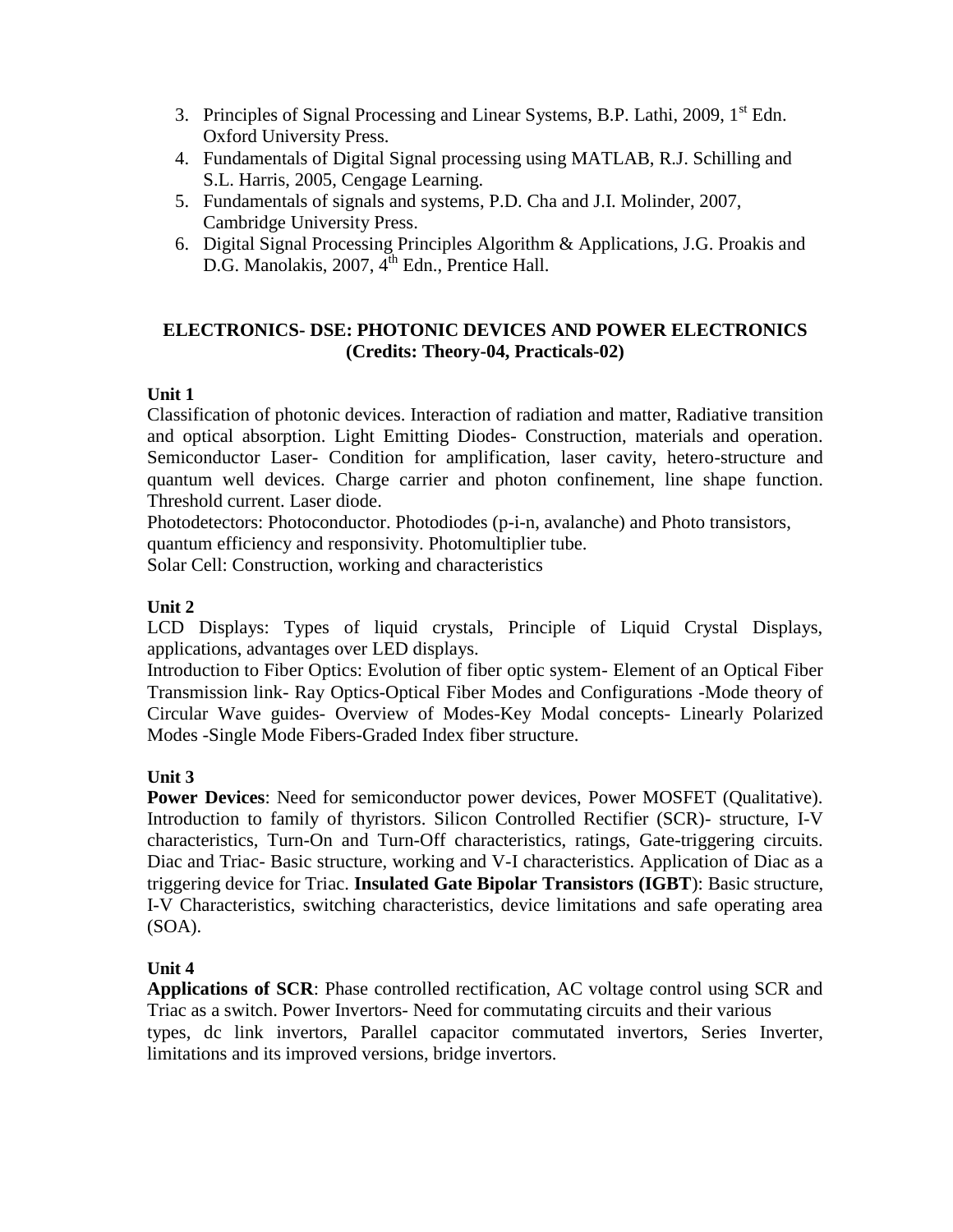#### **Reference Books:**

- 2. J. Wilson & J.F.B. Hawkes, Optoelectronics: An Introduction, Prentice Hall India (1996)
- 3. S.O. Kasap, Optoelectronics & Photonics, Pearson Education (2009)
- 4. AK Ghatak & K Thyagarajan, Introduction to fiber optics, Cambridge Univ. Press (1998)
- 5. Power Electronics, P.C. Sen, Tata McGraw Hill
- 6. Power Electronics, M.D. Singh & K.B. Khanchandani, Tata McGraw Hill
- 7. Power Electronics Circuits, Devices & Applications, 3rd Edn., M.H. Rashid, Pearson Education
- 8. Optoelectronic Devices and Systems, Gupta, 2<sup>nd</sup> edn., PHI learning.
- 9. Electronic Devices and Circuits, David A. Bell, 2015, Oxford University Press.

# **PRACTICALS -DSE-1 LAB: PHOTONIC DEVICES AND POWER ELECTRONICS LAB**

# *AT LEAST 06 EXPERIMENTS FROM THE FOLLOWING*

- 1. To determine wavelength of sodium light using Michelson's Interferometer.
- 2. Diffraction experiments using a laser.
- 3. Study of Electro-optic Effect.
- 4. To determine characteristics of (a) LEDs, (b) Photo voltaic cell and (c) Photo diode.
- 5. To study the Characteristics of LDR and Photodiode with (i) Variable Illumination intensity, and (ii) Linear Displacement of source.
- 6. To measure the numerical aperture of an optical fiber.
- 7. Output and transfer characteristics of a power MOSFET.
- 8. Study of I-V characteristics of SCR
- 9. SCR as a half wave and full wave rectifiers with R and RL loads.
- 10. AC voltage controller using TRIAC with UJT triggering.
- 11. Study of I-V characteristics of DIAC
- 12. Study of I-V characteristics of TRIAC

- 1. AK Ghatak & K Thyagarajan, Introduction to fiber optics, Cambridge Univ. Press (1998)
- 2. Power Electronics, M.D. Singh & K.B. Khanchandani, Tata McGraw Hill
- 3. Power Electronics Circuits, Devices & Applications, 3rd Edn., M.H.Rashid, Pearson Education
- 4. A Textbook of Electrical Technology-Vol-II, B.L. Thareja, A.K. Thareja, S.Chand.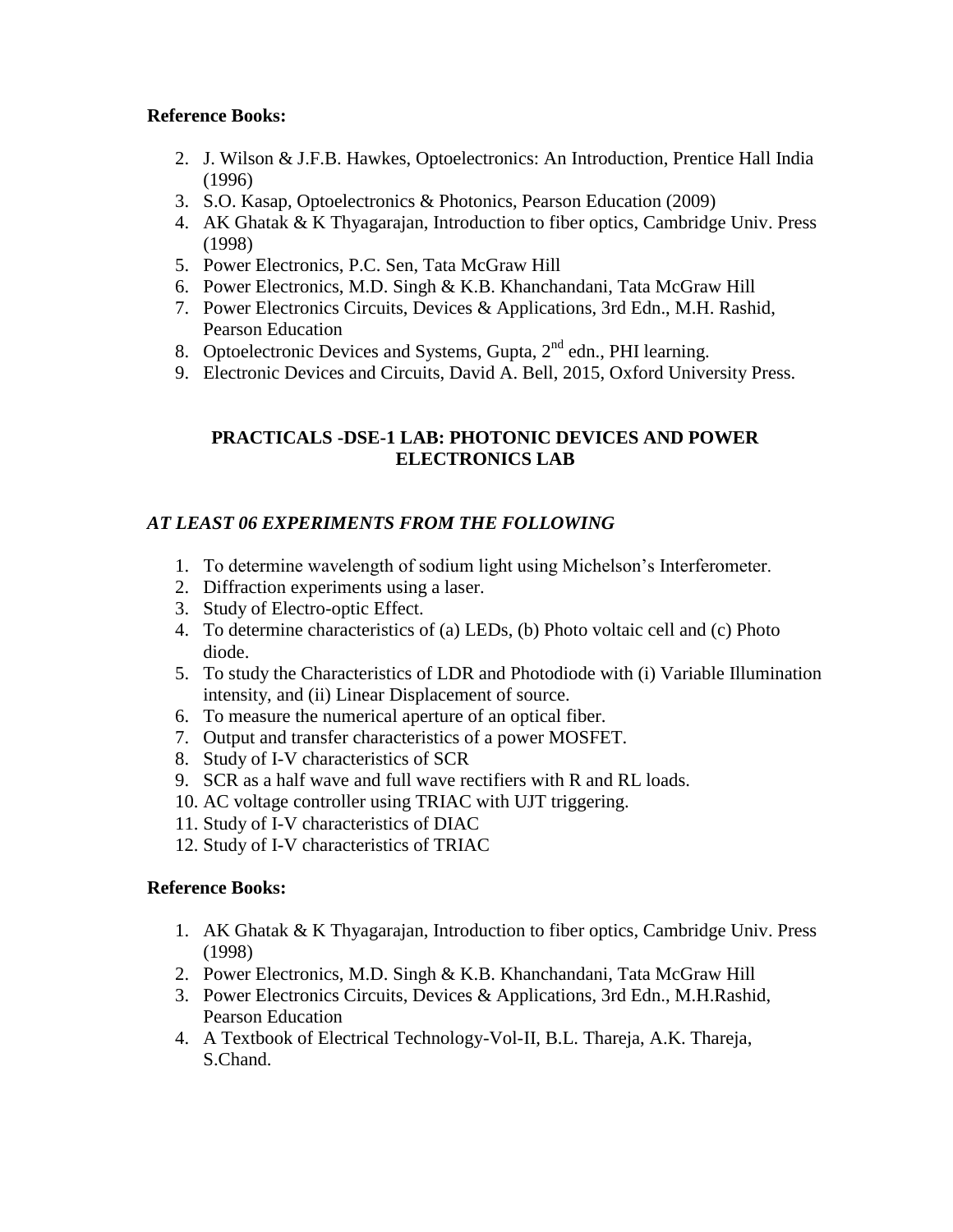# **ELECTRONICS-DSE: ANTENNA THEORY AND WIRELESS NETWORKS (Credits: Theory-05, Tutorial-01)**

#### **Unit 1**

**Introduction:** Antenna as an element of wireless communication system, Antenna radiation mechanism, Types of Antennas, Fundamentals of EMFT: Maxwell's equations and their applications to antennas. **Antenna Parameters:** Antenna parameters: Radiation pattern (polarization patterns, Field and Phase patterns), Field regions around antenna, Radiation intensity, Beam width, Gain, Directivity, Polarization, Bandwidth, Efficiency and Antenna temperature. Effective Height and Aperture, Power delivered to antenna, Input impedance.

#### **Unit 2**

**Antenna as a Transmitter/Receiver:** Radiation from an infinitesimal small current element, Radiation from an elementary dipole (Hertzian dipole), Reactive, Induction and Radiation fields, Power density and radiation resistance for small current element and half wave dipole antenna. **Radiating wire Structures (Qualitative idea only):** Monopole, Dipole, Folded dipole, Loop antenna and Biconical broadband Antenna. Basics of Patch Antenna and its examples: Microstrip, Bowtie, Fractal. **Propagation of Radio Waves:**  Different modes of propagation: Ground waves, Space waves, Space Wave propagation over flat earth, Optical and Radio Horizons, Ionosphere, Wave propagation in the Ionosphere. Critical Frequency, Maximum usable frequency (MUF), Skips distance. Virtual height.

#### **Unit 3**

**Introduction:** History of wireless communication, Wireless Generation and Standards, Cellular and Wireless Systems, Current Wireless Systems, Cellular Telephone Systems, Wide Area Wireless Data Services, Broadband Wireless Access, Satellite Networks, Examples of Wireless Communication Systems. Idea about Global Mobile communication system. **Modern Wireless Communication Systems:** Second Generation (2G) Cellular Networks, Third Generation (3G) Wireless Networks, Wireless Local Loop (WLL), Wireless Local Area Networks (WLANs), Bluetooth and Personal Area Networks (PANs). Idea about Wi-Fi, 4G and LTE, and 5G.

#### **Unit 4**

**Cellular Concept and System Design Fundamentals:** Cellular Concept and Cellular System Fundamentals, Frequency Reuse, Channel Assignment Strategies, Handoff strategies, Interference and System Capacity, Trunking and Grade of Service. Improving Coverage & Capacity in Cellular Systems. Cell Splitting and Sectoring. Cellular Systems design Considerations (Qualitative idea only).

- 1. Ballanis, Antenna Theory, John Wiley & Sons,  $(2003)$   $2<sup>nd</sup>$  Ed.
- 2. Jordan and Balmain, E. C., Electro Magnetic Waves and Radiating Systems, PHI, 1968 Reprint (2003) 3<sup>rd</sup> Ed.
- 3. Andrea Goldsmith, Wirelerss communications, (2015) Cambridge University Press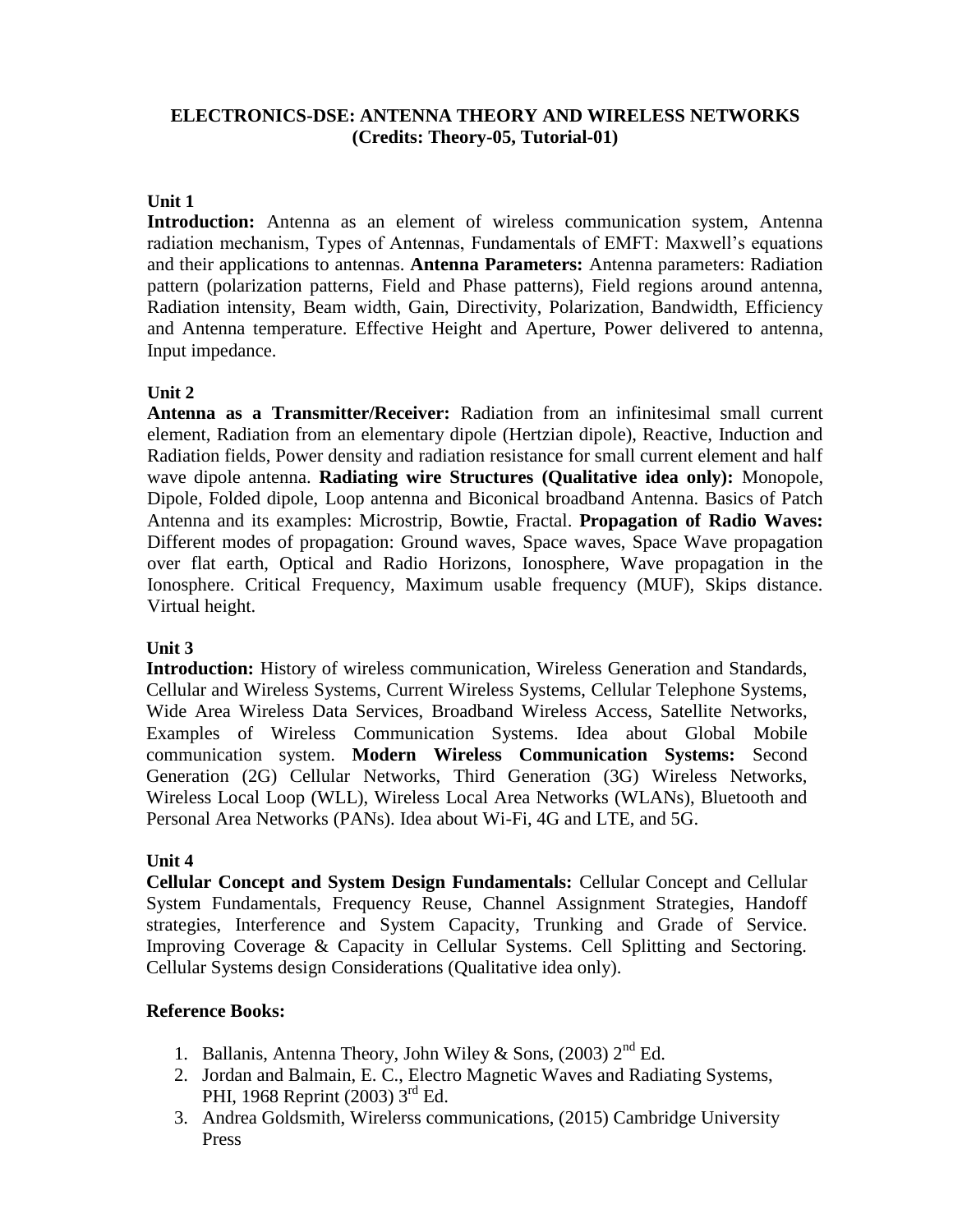- 4. D. Tse and P. Viswanathan, Fundamentals of Wireless Communication, (2014) Cambridge University Press.
- 5. Wireless communication and Networks, Upena Dala, 2015, Oxford University Press.
- 6. Antenna and Wave Propagation, Yadava, PHI Learning.
- 7. Haykin S. & Moher M., Modern Wireless Communication, Pearson, (2005) 3rd Ed.
- 8. Lee, William C.Y., Mobile Communciation Design and Fundamentals, (1999)  $4^{\text{th}}$  Ed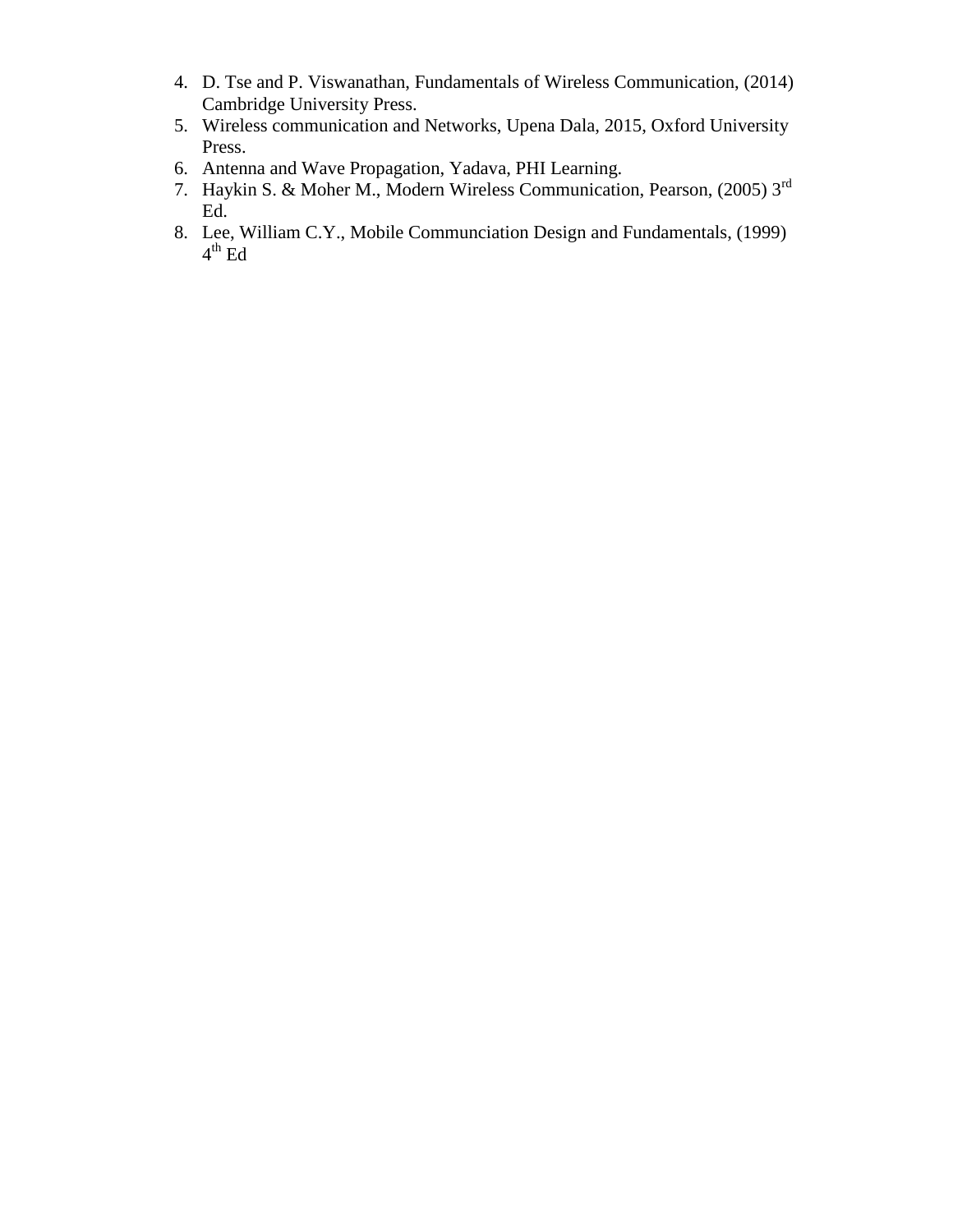# GENERIC ELECTIVE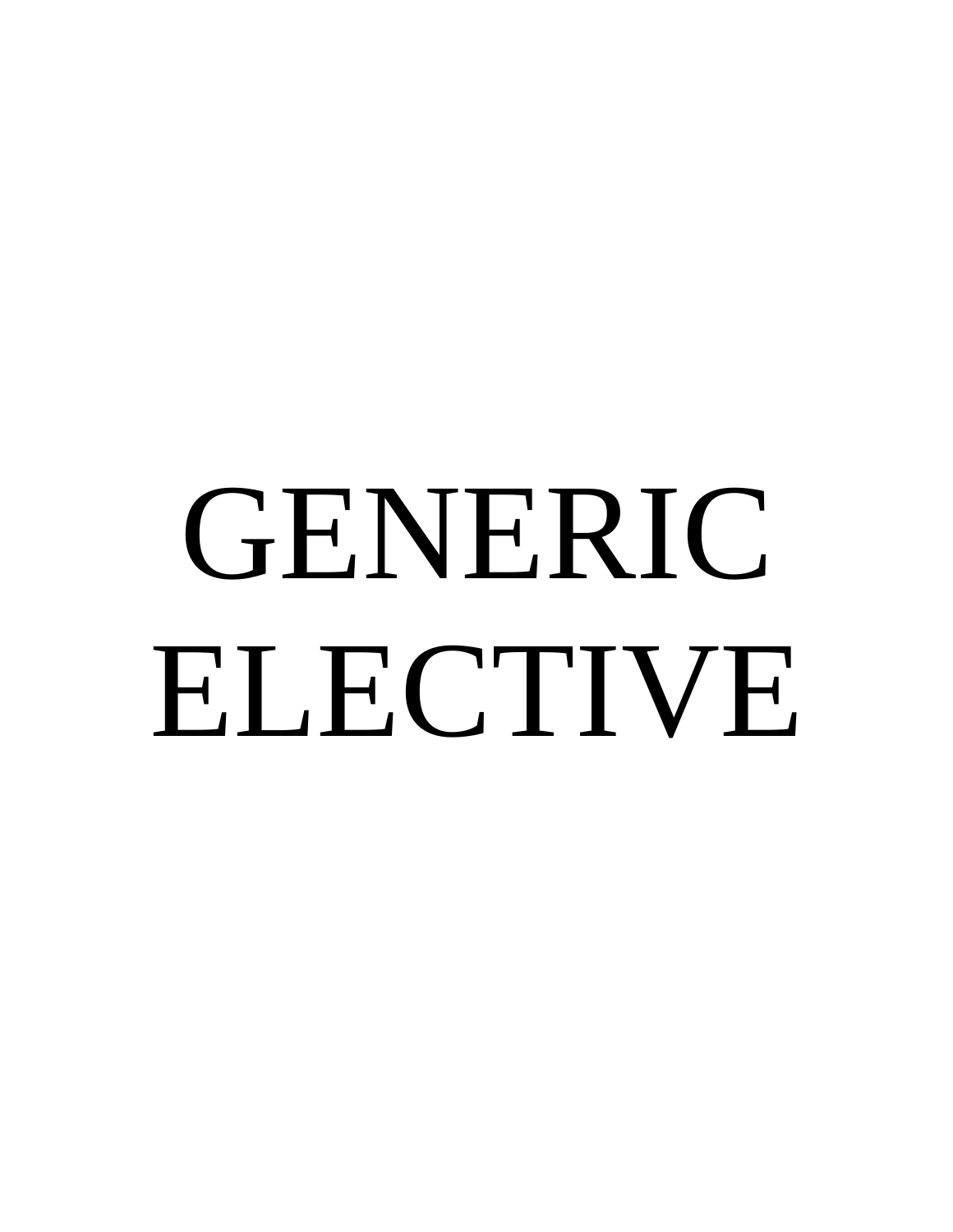# **SEMISER-2 ELECTR0NICS GE-1 Electronic Circuits and PCB Designing (Credits: Theory-04, Practicals-02)**

#### **Unit-1**

**Network theorems (DC analysis only):** Review of Ohms law, Kirchhoff's laws, voltage divider and current divider theorems, open and short circuits.

Thevenin's theorem, Norton's theorem and interconversion, superposition theorem, maximum power transfer theorem.

#### **Unit 2**

**Semiconductor Diode and its applications:** PN junction diode and characteristics*,* ideal diode and diode approximations. Block diagram of a Regulated Power Supply, Rectifiers: HWR, FWR - center tapped and bridge FWRs. Circuit diagrams, working and waveforms, ripple factor & efficiency(no derivations).Filters: circuit diagram and explanation of shunt capacitor filter with waveforms.

**Zener diode regulator:** circuit diagram and explanation for load and line regulation, disadvantages of Zener diode regulator.

#### **Unit-3**

**BJT and Small Signal amplifier:** Bipolar Junction Transistor: Construction, principle & working of NPN transistor, terminology. Configuration: CE, CB, CC. Definition of α, β and γ and their interrelations, leakage currents. Study of CE Characteristics, Hybrid parameters. Transistor biasing: need for biasing, DC load line, operating point, thermal runaway, stability and stability factor.

Voltage divider bias: circuit diagrams and their working, Q point expressions for voltage divider biasing.

Small signal CE amplifier: circuit, working, frequency response, re model for CE configuration, derivation for Av, Zin and Zout.

#### **Unit-4**

**Types of PCB:** Single sided board, double sided, Multilayer boards, Plated through holes technology, Benefits of Surface Mount Technology (SMT), Limitation of SMT, Surface mount components: Resistors, Capacitor, Inductor, Diode and IC's.

**Layout and Artwork:** Layout Planning: General rules of Layout, Resistance, Capacitance and Inductance, Conductor Spacing, Supply and Ground Conductors, Component Placing and mounting, Cooling requirement and package density, Layout check.

Basic artwork approaches, Artwork taping guidelines, General artwork rules: Artwork check and Inspection.

**Laminates and Photoprinting:** Properties of laminates, Types of Laminates, Manual cleaning process, Basic printing process for double sided PCB's, Photo resists, wet film resists, Coating process for wet film resists, Exposure and further process for wet film resists, Dry film resists

**Etching and Soldering**: Introduction, Etching machine, Etchant system. Principles of Solder connection, Solder joints, Solder alloys, Soldering fluxes. Soldering, Desoldering tools and Techniques.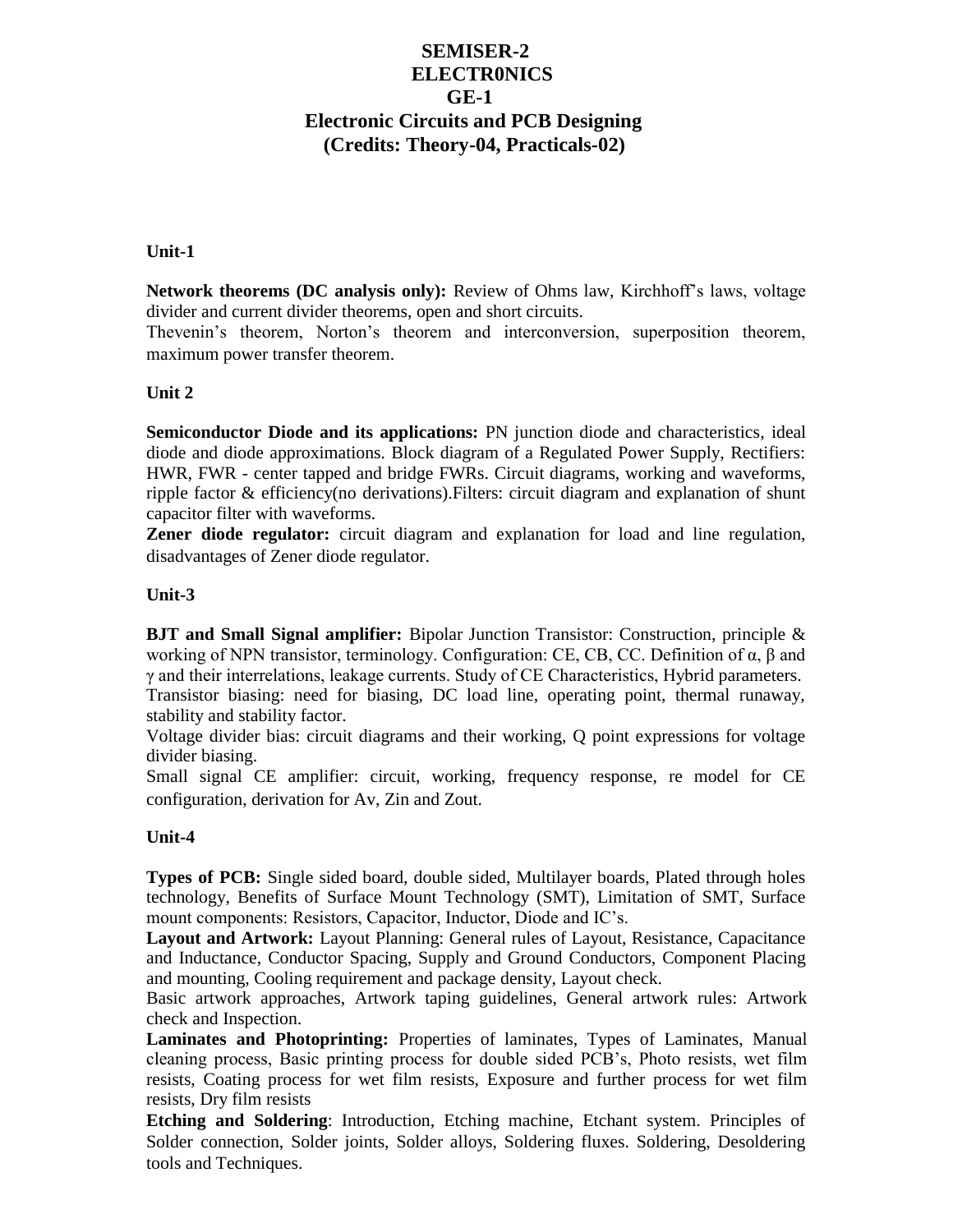#### **Suggested Books:**

- 1. Electronic Devices and circuit theory, Robert Boylstead and Louis Nashelsky, 9th Edition, 2013, PHI
- 2. Electronics text lab manual, Paul B. Zbar.
- 3. Electric circuits, Joeseph Edminister, Schaum series.
- 4. Basic Electronics and Linear circuits, N.N. Bhargava, D.C. Kulshresta and D.C Gupta -TMH.
- 5. Electronic devices, David A Bell, Reston Publishing Company/DB Tarapurwala Publ.
- 6. Walter C.Bosshart "PCB DESIGN AND TECHNOLOGY" Tata McGraw Hill Publications, Delhi. 1983
- 7. Clyde F.Coombs "Printed circuits Handbook" III Edition, McGraw Hill.

#### **GE-1(LAB)**

# **Electronic Circuits and PCB Designing Lab (Hardware and Circuit Simulation Software)**

#### **30 lectures**

- 1. Verification of Thevenin's theorem
- 2. Verification of Super position theorem
- 3. Verification of Maximum power transfer theorem.
- 4. Half wave Rectifier without and with shunt capacitance filter.
- 5. Centre tapped full wave rectifier without and with shunt capacitance filter.
- 6. Zener diode as voltage regulator load regulation.
- 7. Transistor characteristics in CE mode determination of ri, ro and β.
- 8. Design and study of voltage divider biasing.
- 9. Designing of an CE based amplifier of given gain
- 10. Designing of PCB using artwork, its fabrication and testing.
- 11. Design, fabrication and testing of a 9 V power supply with zener regulator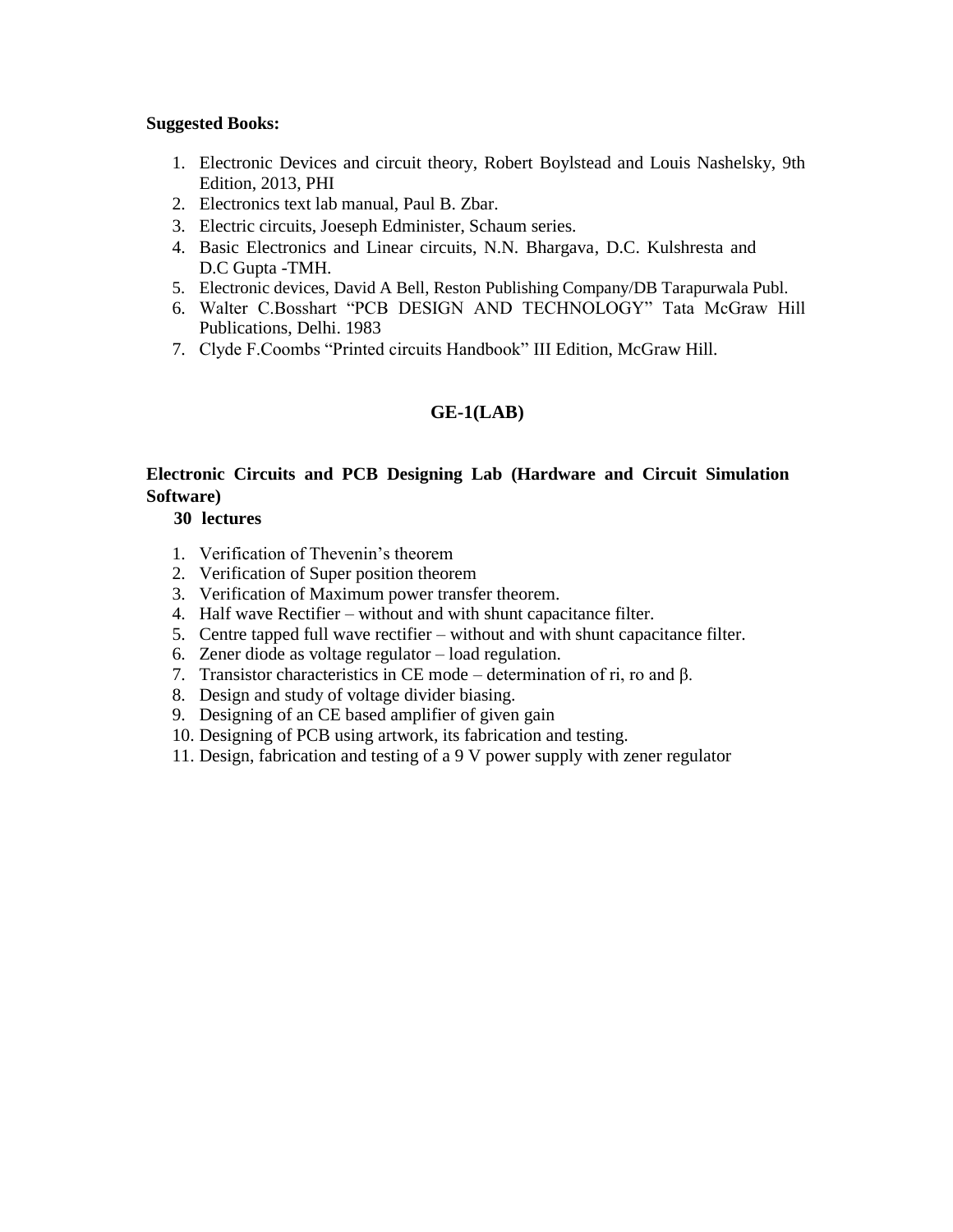# **SEMISER-4 ELECTR0NICS GE-2 Digital System Design (Credits: Theory-04, Practicals-02)**

#### **Unit-1**

**Number System and Codes:** Decimal, Binary, Hexadecimal, Octal, BCD, Conversions, Complements (1's and 2's), Signed and unsigned numbers, addition and subtraction, multiplication and subtraction, Gray Codes

**Boolean algebra and Logic gates:** Boolean algebra- Positive and negative logic. Boolean laws. De Morgan's theorems, simplification of Boolean expressions-SOP and POS. Logic gates- basic logic gates-AND, OR, NOT, logic symbol and truth table. Derived logic gates (NAND, NOR, XOR & XNOR). Universal property of NOR and NAND gates. K-map-3 and 4 variable expressions. Characteristics of logic families: Fan In and Fan out, power dissipation and noise Immunity, propagation delay, comparison of TTL and CMOS families.

#### **Unit-2**

**Combinational logic analysis and design**: Multiplexers and Demultiplexers, Adder (half and full) and their use as subtractor, Encoder and Decoder, Code Converter (Binary to BCD and vice versa)

#### **Unit-3**

**Sequential logic design**: Latch, Flip flop, S-R FF , J-K FF, T and D type FFs, clocked FFs, registers, Counters (ripple, synchronous and asynchronous, ring, modulus)

#### **Unit-4**

**VHDL:** A Brief History of HDL, Structure of HDL Module, Comparison of VHDL and Verilog, Introduction to Simulation and Synthesis Tools, Test Benches.

VHDL: Module, Delays, brief description - data flow style, behavioral style, structural style, mixed design style, simulating design.

Language Elements, Introduction, Keywords, Identifiers, White Space Characters, Comments, format, Integers, reals and strings. Logic Values, Data Types-net types, undeclared nets, scalars and vector nets, Register type, Parameters. Operands, Operators, types of Expressions

Gate level modeling, built in Primitive Gates, multiple input gates, Tri-state gates, pull gates, MOS switches, bidirectional switches, gate delay, array instances, implicit nets, Illustrative Examples (both combinational and sequential logic circuits).

#### **Suggested books:**

- 1. M. Morris Mano Digital System Design, Pearson Education Asia,( Fourth Edition )
- 2. Thomas L. Flyod, Digital Fundamentals, Pearson Education Asia (1994)
- 3. W. H. Gothmann, Digital Electronics: An Introduction To Theory And Practice, Prentice Hall of India(2000)
- 4. R. L. Tokheim, Digital Principles, Schaum's Outline Series, Tata McGraw- Hill (1994)